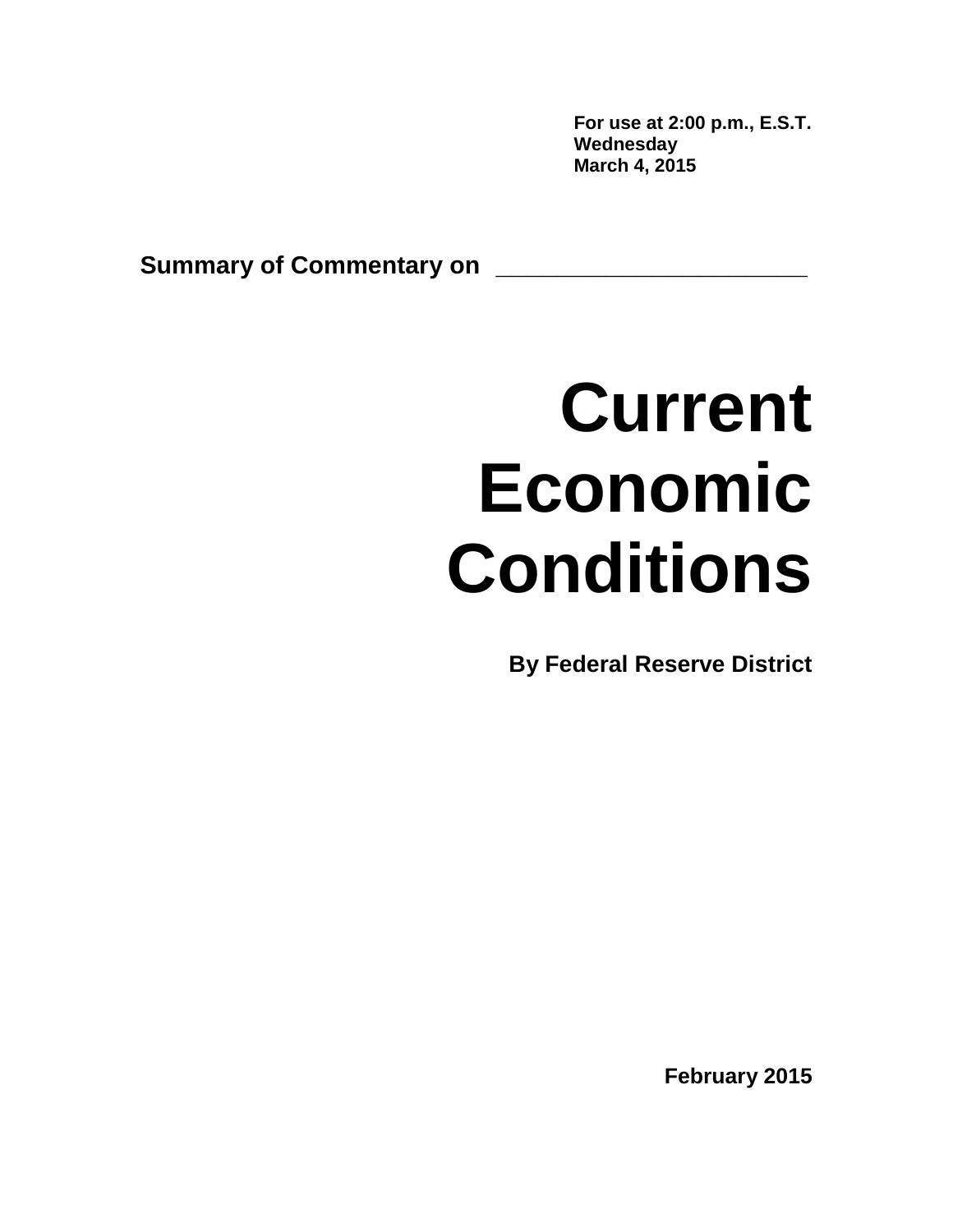# SUMMARY OF COMMENTARY ON CURRENT ECONOMIC CONDITIONS BY FEDERAL RESERVE DISTRICTS

FEBRUARY 2015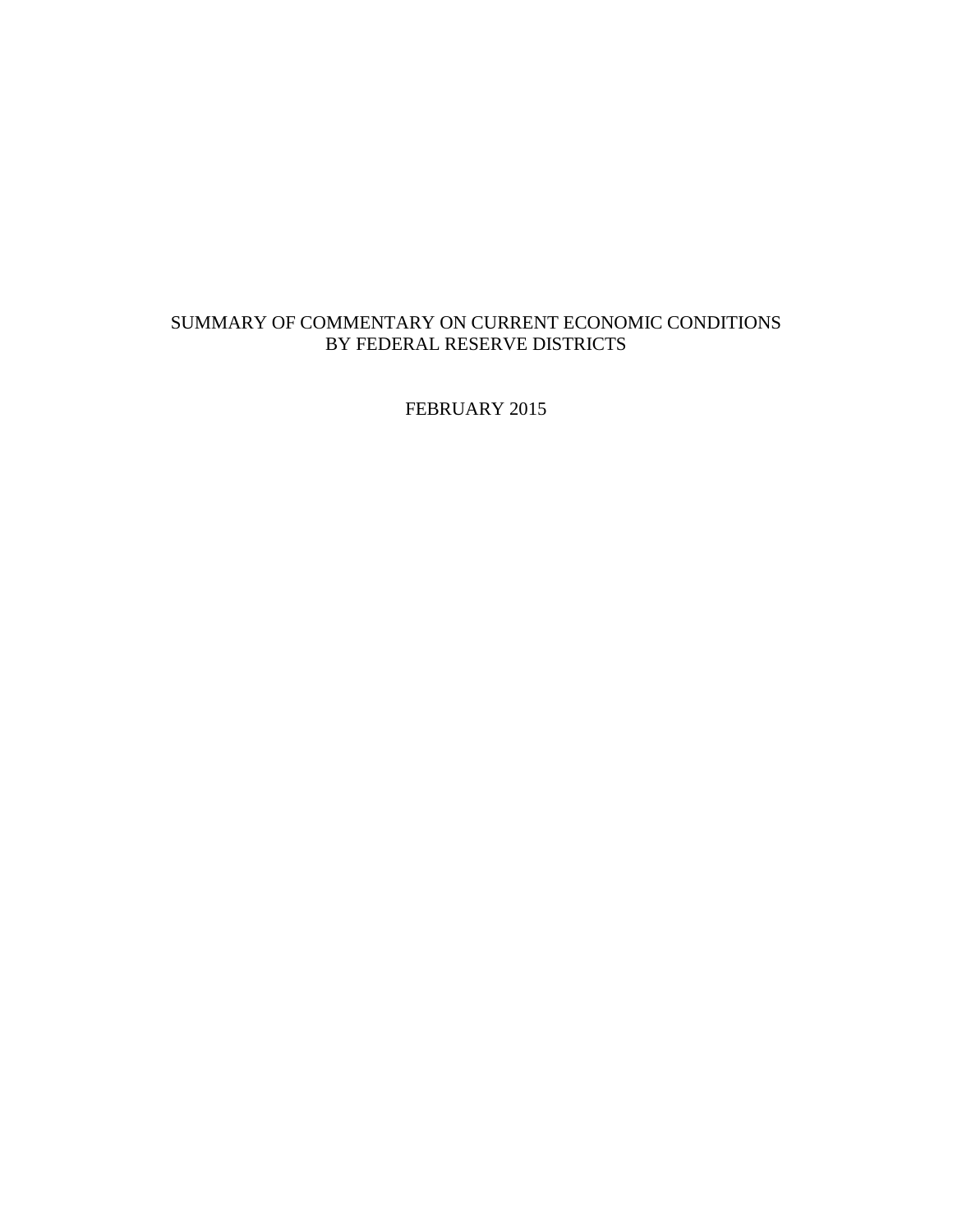# TABLE OF CONTENTS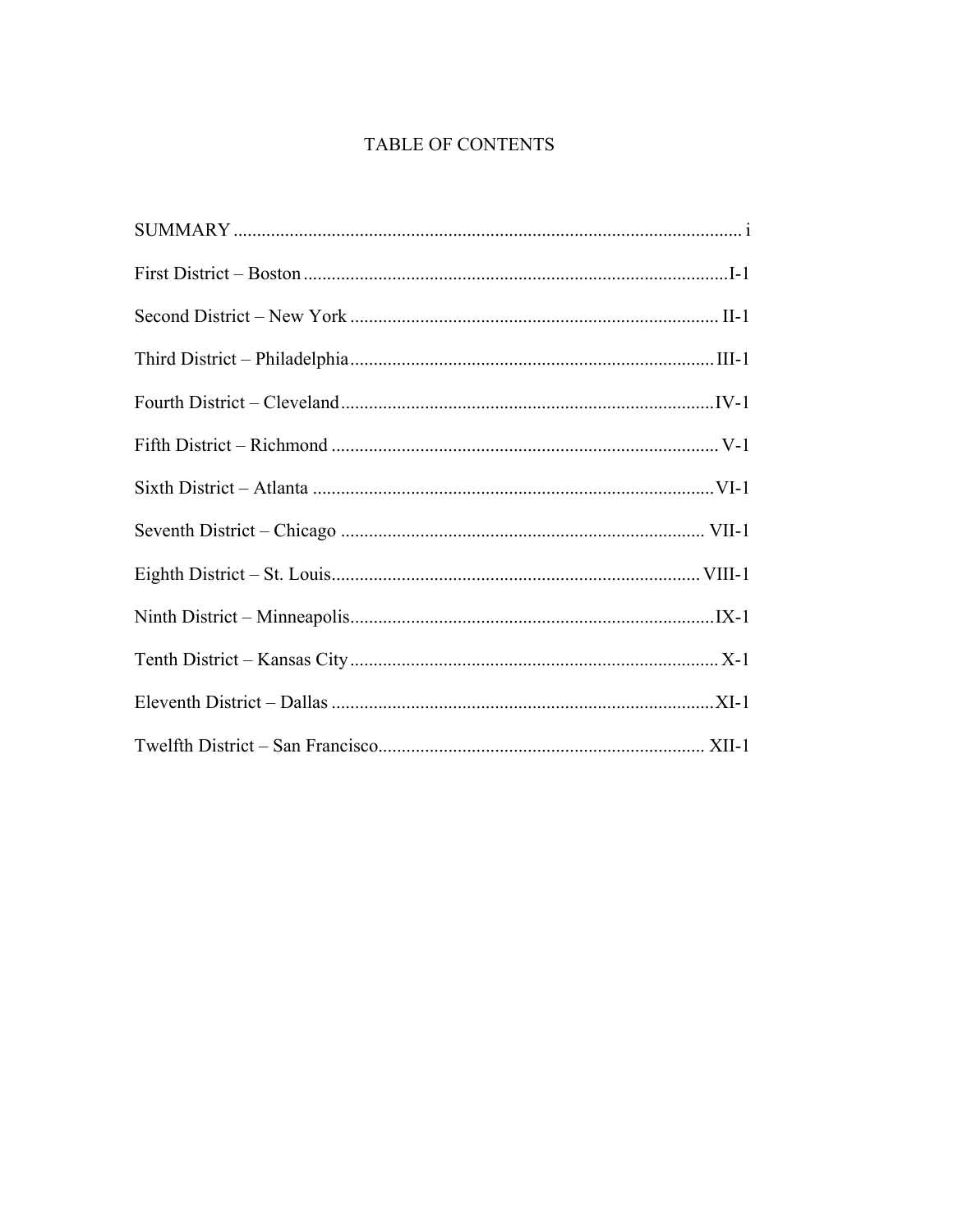## **SUMMARY[\\*](#page-3-0)**

Reports from the twelve Federal Reserve Districts indicate that economic activity continued to expand across most regions and sectors from early January through mid-February. Six Districts noted that the local economy expanded at a moderate pace since the prior reporting period. Activity rose modestly in Philadelphia and Cleveland, while it increased slightly in Kansas City. Dallas noted a similar pace of growth as in the previous period, while Richmond reported that activity slowed from the modest pace seen in the prior period. Boston noted that business contacts were fairly upbeat this period, notwithstanding the severe weather.

Consumer spending rose in most Districts, and contacts were generally optimistic about near-term sales. Travel and tourism also increased in the reporting Districts. Manufacturing generally posted gains across the Districts, although at varying rates. The demand for nonfinancial services also grew moderately on balance. Home sales increased in most Districts, while reports on residential construction were mixed. Commercial real estate market conditions remained stable or improved across the Districts. Banking conditions generally improved, and credit quality remained largely unchanged. Agricultural conditions generally worsened, and oil and natural gas drilling declined.

Payrolls remained stable or expanded across the Districts, and contacts noted employment gains in a broad range of sectors. Wage pressures remained moderate and were limited largely to workers in skilled occupations. Most District contacts cited only flat to slightly increasing prices.

 $\overline{\phantom{a}}$ 

<span id="page-3-0"></span>Prepared at the Federal Reserve Bank of St. Louis and based on information collected on or before February 23, 2015. This document summarizes comments received from business and other contacts outside the Federal Reserve System and is not a commentary on the views of Federal Reserve officials.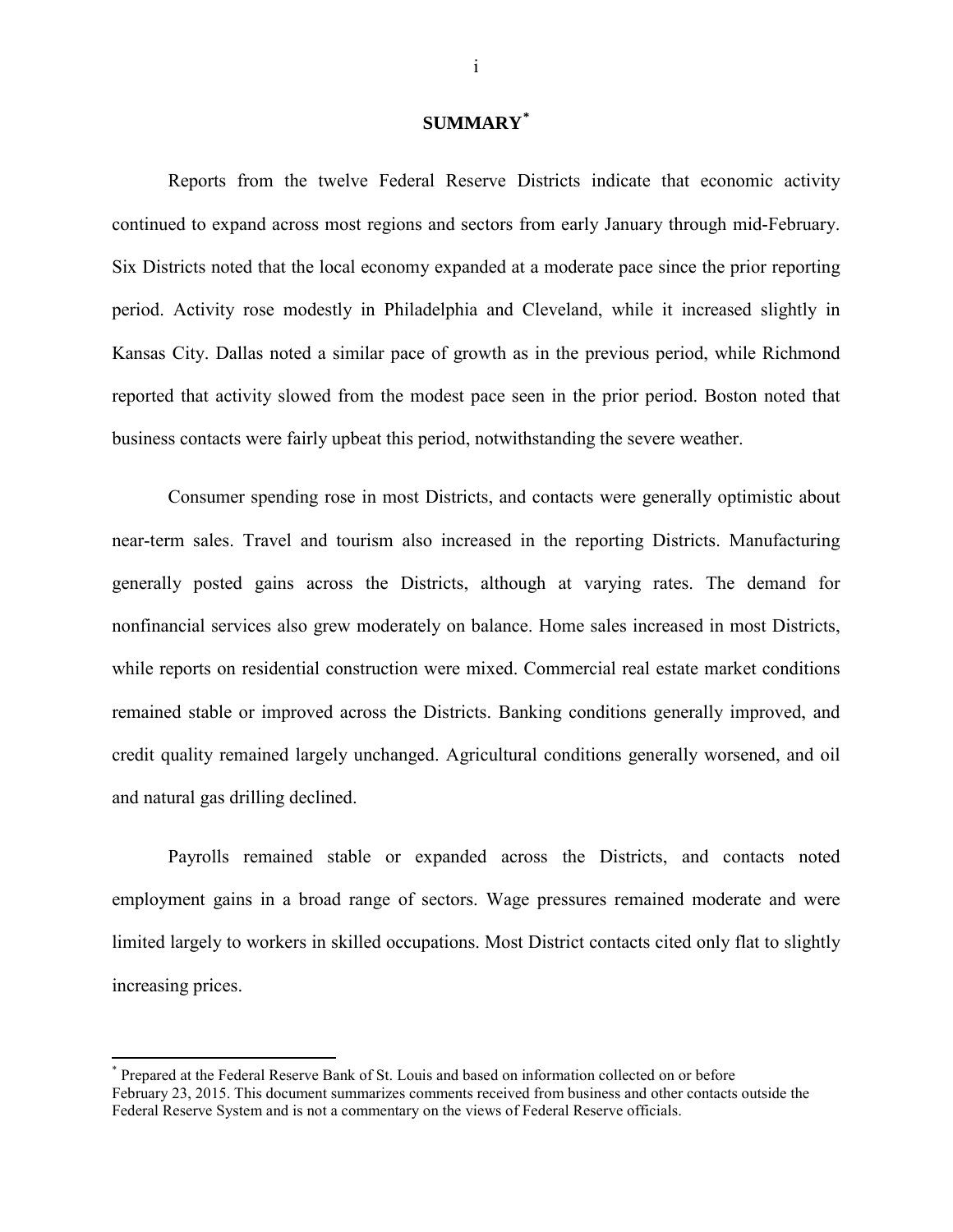## **Consumer Spending and Tourism**

Most Districts reported that overall consumer spending increased during the reporting period. The Kansas City District, however, reported that retail sales had declined since the previous survey, but were unchanged from one year ago. The Minneapolis, Atlanta, Kansas City, and San Francisco Districts reported growth in restaurant sales. Among retailers, the outlook was generally optimistic in the Philadelphia, Cleveland, Atlanta, Kansas City, and San Francisco Districts. Both the New York and Boston Districts reported that harsh winter weather negatively affected retail business in their Districts; however, the Boston and Cleveland Districts also reported increased sales of winter-related items such as winter apparel, rock salt, and snow shovels. The Minneapolis District noted that some apparel stores had difficulty selling winter clothing due to a relatively mild winter in December and January.

Automobile sales rose in most Districts during the reporting period. The Richmond District reported that sales of cars and light trucks were flat. Reports from the Atlanta, Cleveland, Chicago, Kansas City, and San Francisco Districts indicated increased demand for trucks or SUVs. The New York, Cleveland, and St. Louis Districts noted higher sales of new vehicles during the reporting period. The Philadelphia, Kansas City, and Dallas Districts expressed optimistic outlooks for future automobile sales.

Travel and tourism improved in the New York, Philadelphia, Atlanta, Kansas City, and San Francisco Districts. The Richmond District reported a typical seasonal slowdown in activity. The New York District noted that tourism has remained robust in recent weeks. The Philadelphia District noted that ski season tourism has grown at a healthy pace, similar to that of last year's good season. The Minneapolis District indicated that winter tourism was mixed.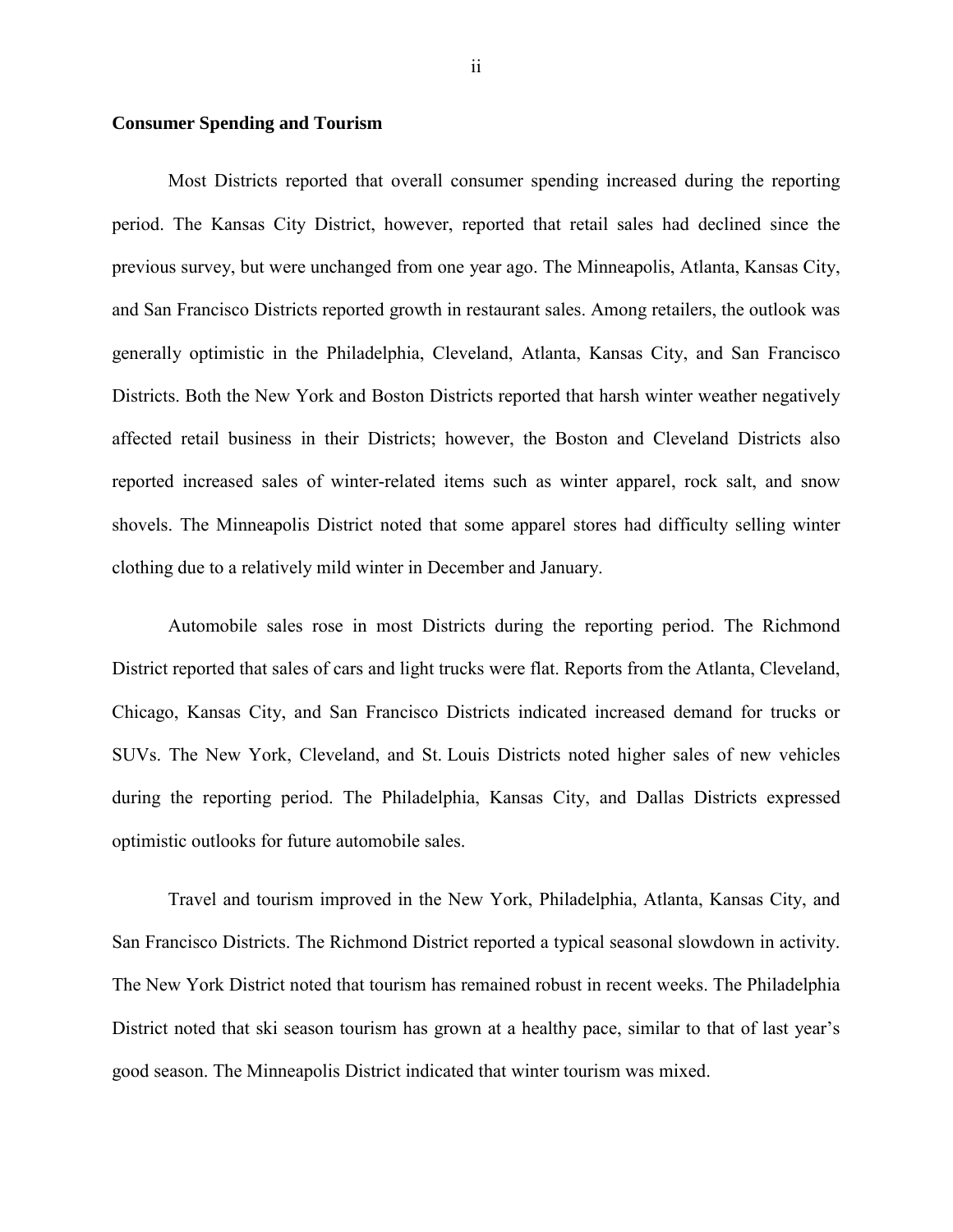## **Manufacturing and Other Business Activity**

Manufacturing generally increased since the previous survey, although the rate of growth varied across the Districts and sectors. The Atlanta District noted that manufacturing rebounded during the current reporting period following a modest slowdown in December. According to contacts in the Chicago and San Francisco manufacturing rose moderately, while contacts in New York noted modest gains. Contacts in Kansas City indicated slow growth, contacts in Philadelphia reported slight increases, and contacts in Dallas noted flat to positive growth. Reports from factory contacts in Cleveland District were mixed, while contacts in Richmond noted that activity weakened. Manufacturers had generally positive outlooks going forward. Firms in Atlanta expect production levels to increase over the next three to six months, some firms in Chicago expect steady growth in shipments for 2015. Manufacturers in Boston, Cleveland, and Richmond reported positive outlooks. In contrast, New York District contacts have grown less optimistic about the near-term outlook.

Automobile manufacturing output rose in the Cleveland, Chicago, and St. Louis Districts. Aerospace manufacturers in San Francisco expect 2015 to be a record year, and aerospace manufacturers in St. Louis reported plans to expand. Reports from primary and fabricated metals manufacturers were mixed. Firms in Chicago reported steady gains in new orders, firms in Dallas reported slower growth in demand, and firms in Philadelphia, St. Louis, and Kansas City reported weakness. In Cleveland, shipments for steel were softer than expected. Contacts in Cleveland, Chicago, and San Francisco cited increased competition from imports as a constraining factor for steel manufacturing. Industrial equipment manufacturing was mixed in Richmond and Dallas, while the Philadelphia, Chicago, and Minneapolis Districts reported gains in activity. Kansas City and San Francisco reported slower growth in machinery production.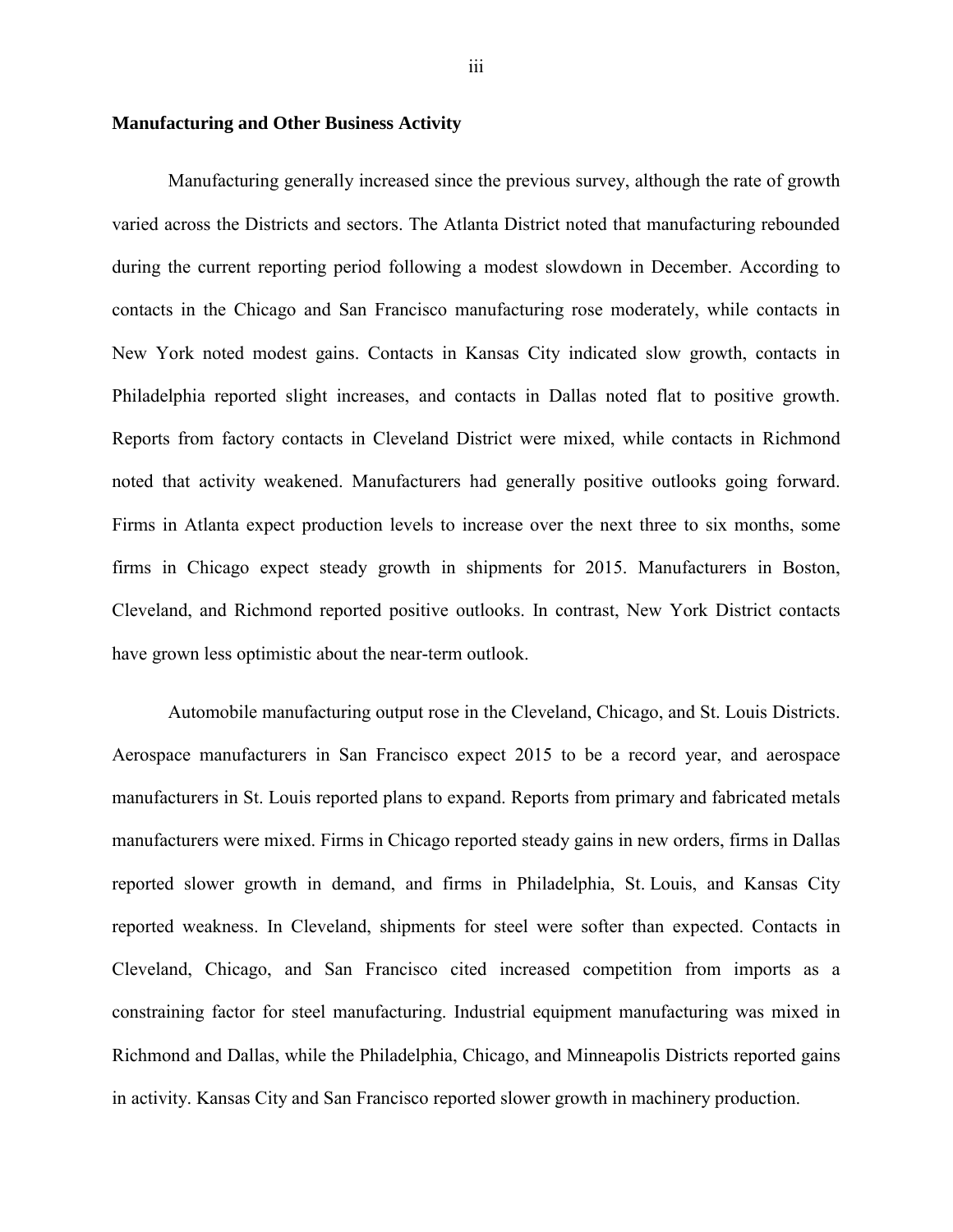Electrical equipment manufacturers in Richmond reported no change in shipments and orders from the previous report, while contacts in Kansas City noted slower growth in electronics. Contacts in Philadelphia and Dallas reported an increase in the demand for electronic devices. Healthcare device manufacturers in Richmond noted reduced sales. Chemical producers in the Dallas District noted declining export demand and decreased refinery utilization rates, while chemical manufacturers in St. Louis announced plans to hire additional employees and expand operations. Food producers in Richmond, Kansas City, and Dallas noted increases in demand.

Nonfinancial service activity increased in Philadelphia, Richmond, St. Louis, and Kansas City, and San Francisco. New York and Minneapolis noted an increase in activity at professional business firms. Demand for information technology services generally improved, with increases in activity cited in Minneapolis and Kansas City. However, firms in Boston noted that good business conditions were tempered by weakness abroad and firms in New York noted some weakening. Healthcare services utilization was mixed to slightly positive. Contacts in Boston, Cleveland, and St. Louis noted increasing demand for labor in healthcare, contacts in New York reported stable activity, and contacts in San Francisco noted mixed demand. Transportation demand generally improved. Contacts in Kansas City and New York noted increases in activity. Contacts in Atlanta and Philadelphia cited record shipping volume. Contacts in Cleveland and Richmond indicated that shipping volume has remained strong since the previous report. Contacts in Atlanta noted that disruptions at West Coast ports may be contributing to the increase in shipping volume. Drilling service firms in Minneapolis reported reduced demand due to lower oil prices, and oilfield services contacts in Dallas noted a sharp decline in demand.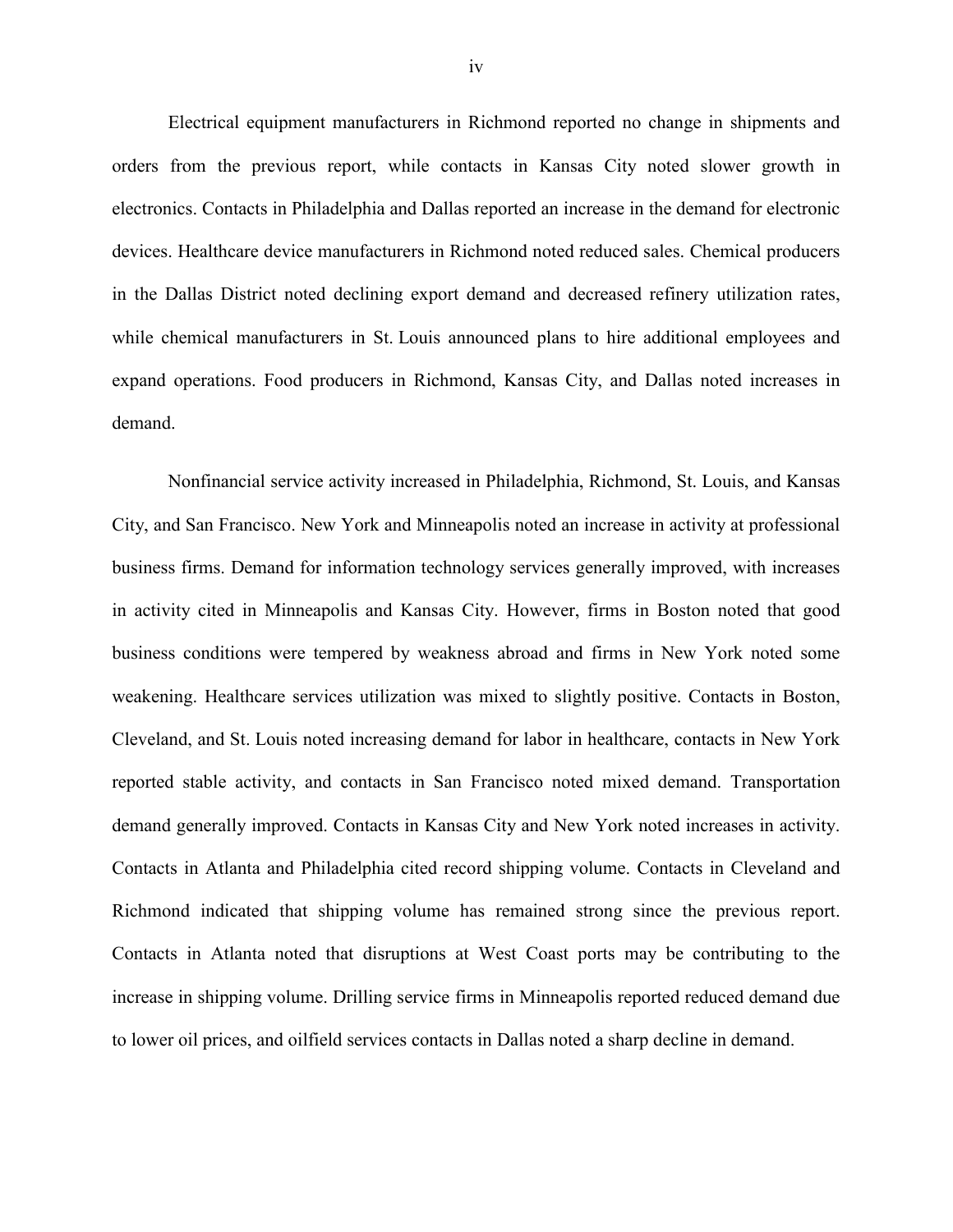## **Real Estate and Construction**

Residential real estate conditions were mixed across the Districts. Home sales and prices increased in most Districts; construction activity was mixed, with some Districts reporting disruptions due to severe weather. Residential sales increased in Boston, Philadelphia, Richmond, St. Louis, Dallas, and San Francisco. Sales fell in Cleveland and Kansas City. Contacts in New York, Philadelphia, and Cleveland partially attributed lower construction to inclement weather conditions. Contacts in Boston noted low levels of inventory due, in part, to inclement weather. Reports noted that low levels of inventory and lack of desirable lots continue to slow the market: Contacts in Boston, Cleveland, Kansas City, and San Francisco cited a lack of available inventory, while contacts in Cleveland and Richmond noted a lack of available lots. Single-family building permits increased in St. Louis and San Francisco. Contacts in Cleveland, Atlanta, Kansas City, and Minneapolis reported flat to declining real estate construction.

Commercial real estate market conditions were stable or improving in most Districts. Commercial vacancy rates declined in Boston, Chicago, St. Louis, and Kansas City. In Dallas, contacts reported that commercial real estate had steadied or slowed since the previous report. The apartment market remained strong in most Districts. Apartment rental rates rose in New York, Chicago, and San Francisco. Contacts in Cleveland noted an increased demand for multifamily housing. Contacts in Dallas noted that apartment demand remains strong. Commercial construction increased in most Districts. Contacts in New York, Richmond, Atlanta, St. Louis, and San Francisco noted stable to strong multifamily construction. Contacts in Chicago reported moderate growth in commercial real estate, driven mainly by industrial buildings. In Boston, contacts noted that speculative construction remains limited due to high construction costs.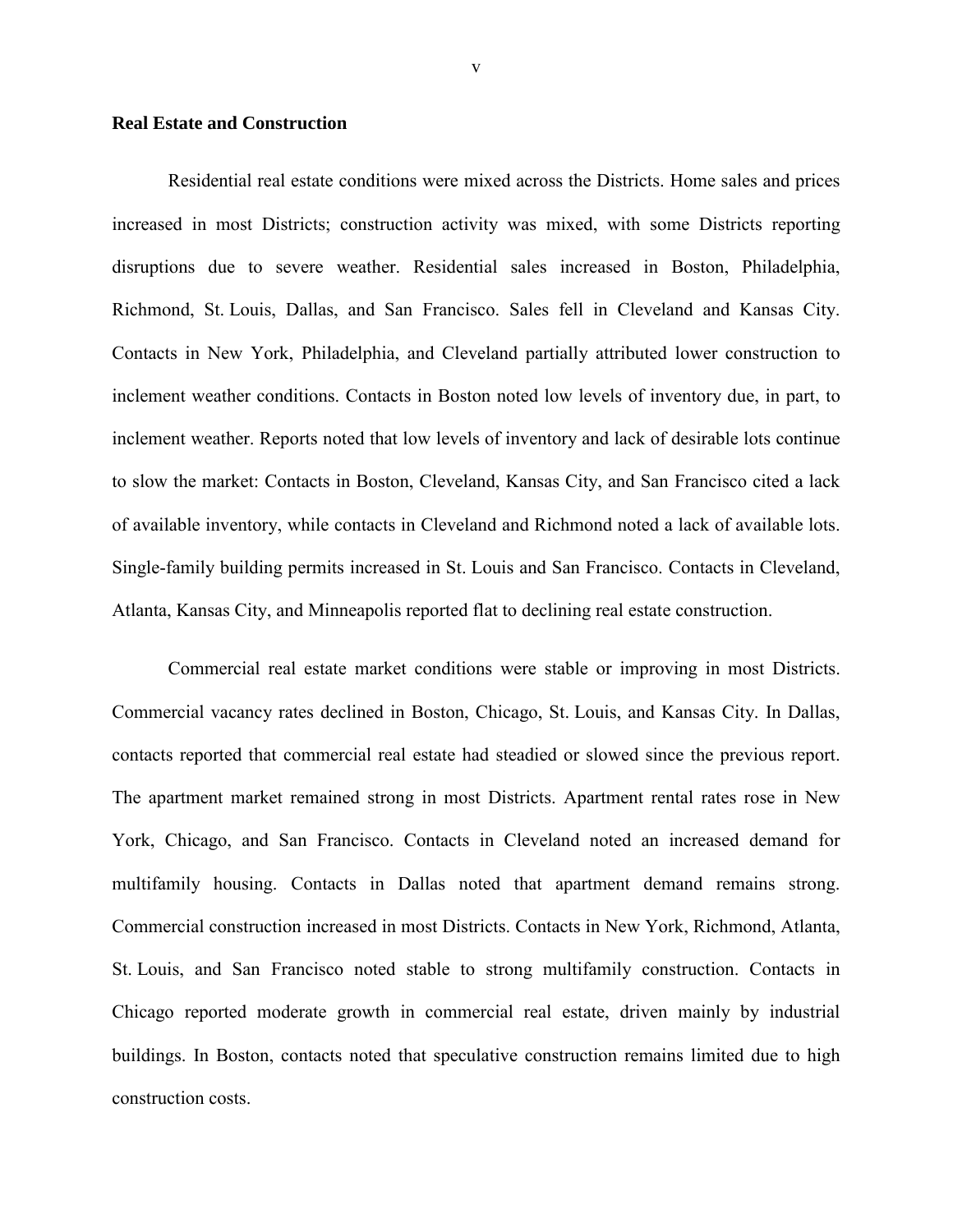## **Banking and Finance**

Reports on banking conditions were mostly positive across the Districts. Overall loan demand increased in all reporting Districts, with the exception of Kansas City, where loan demand was mixed. Reports on the pace of increase varied from slight in Richmond and Dallas to strong in Atlanta and New York. Commercial real estate loan demand was strong in Philadelphia and Cleveland. Commercial loan demand increased in New York, was particularly strong in Cleveland and Atlanta, was steady in Kansas City, and was mixed in Richmond. Residential lending was positive at all reporting banks, with bankers in Cleveland, Richmond, Chicago, and San Francisco noting an increase in refinancing activity.

Reports across the Districts indicated that credit quality has remained largely unchanged or has improved since the prior reporting period. Bankers in most Districts reported no change in their own lending standards. However, several bankers in the Richmond and St. Louis Districts reported relaxed standards. Bankers in the Philadelphia, Richmond, and San Francisco Districts noted that competition is lowering lending standards more generally.

## **Agriculture and Natural Resources**

Agricultural conditions worsened since the previous report across the Districts due to weak farm income, persistent drought, and declining exports. Prices for corn and soybeans fell over the reporting period in the Chicago, Kansas City, and Dallas Districts. A majority of contacts in the Minneapolis and Kansas City Districts noted that farm incomes had fallen from year-earlier levels. Kansas City noted that farmland values had leveled off after recent gains while ranchland values continued to rise due to strong demand. Input prices for the upcoming spring planting season were reported as stable in the Richmond and Chicago Districts. Contacts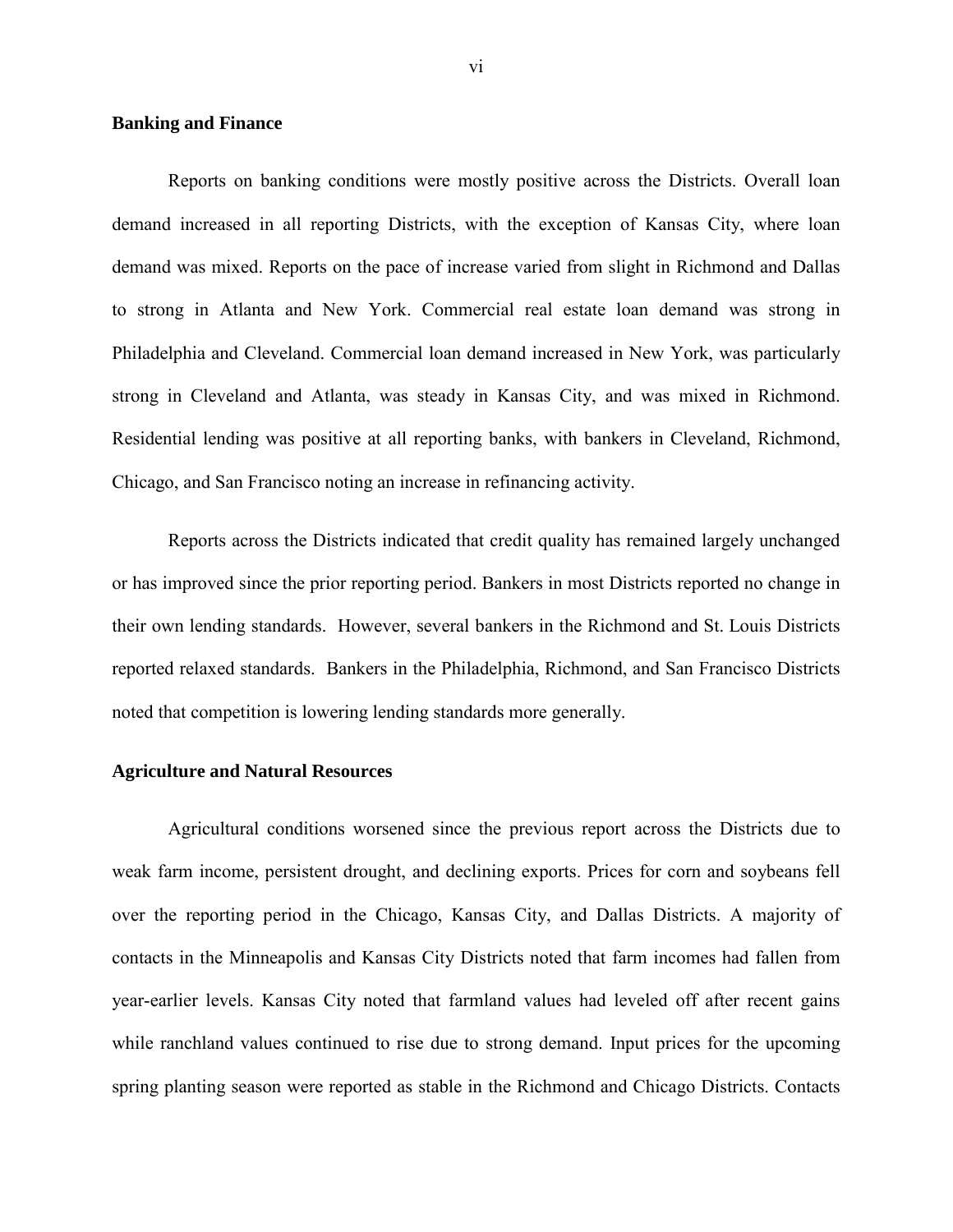in the Dallas and San Francisco Districts noted that a stronger dollar was hurting agricultural exports. Furthermore, the Chicago and San Francisco Districts noted that labor disputes at ports along the West Coast have also had a negative impact on exports. Drought conditions improved but still persisted in some areas of the Atlanta and Dallas Districts, while drought conditions in the San Francisco District hurt yields and didn't show immediate signs of improvement.

Oil and natural gas drilling declined in the Cleveland, Minneapolis, Kansas City, and Dallas Districts. In contrast, the Richmond District reported that natural gas production was unchanged. The number of drilling rigs for oil and natural gas declined sharply in the Cleveland, Minneapolis, and Kansas City Districts. Oil and gas producers in the Cleveland, Kansas City, and Dallas Districts anticipate cuts in capital expenditures during 2015. Coal production was unchanged in both the Cleveland and Richmond Districts, while it increased modestly in the St. Louis District. Both the Cleveland and Richmond Districts reported lower coal prices.

## **Employment, Wages, and Prices**

Employment levels remained stable or continued to grow in most Districts and across a variety of sectors. Contacts in several Districts noted strong labor demand and challenges filling a variety of skilled positions. Firms in the Philadelphia District reported positive employment trends in a broad range of sectors, with the majority of hires due to economic growth rather than replacement. Businesses in the New York District continued to increase employment. Contacts in the Boston and Cleveland Districts reported little change in hiring. The Cleveland, Atlanta, Richmond, and Dallas Districts reported increased hiring in manufacturing. In contrast, contacts in the gas and oil production and related industries in the Cleveland, Atlanta, Minneapolis, Kansas City, and Dallas Districts reported downsizing or layoffs.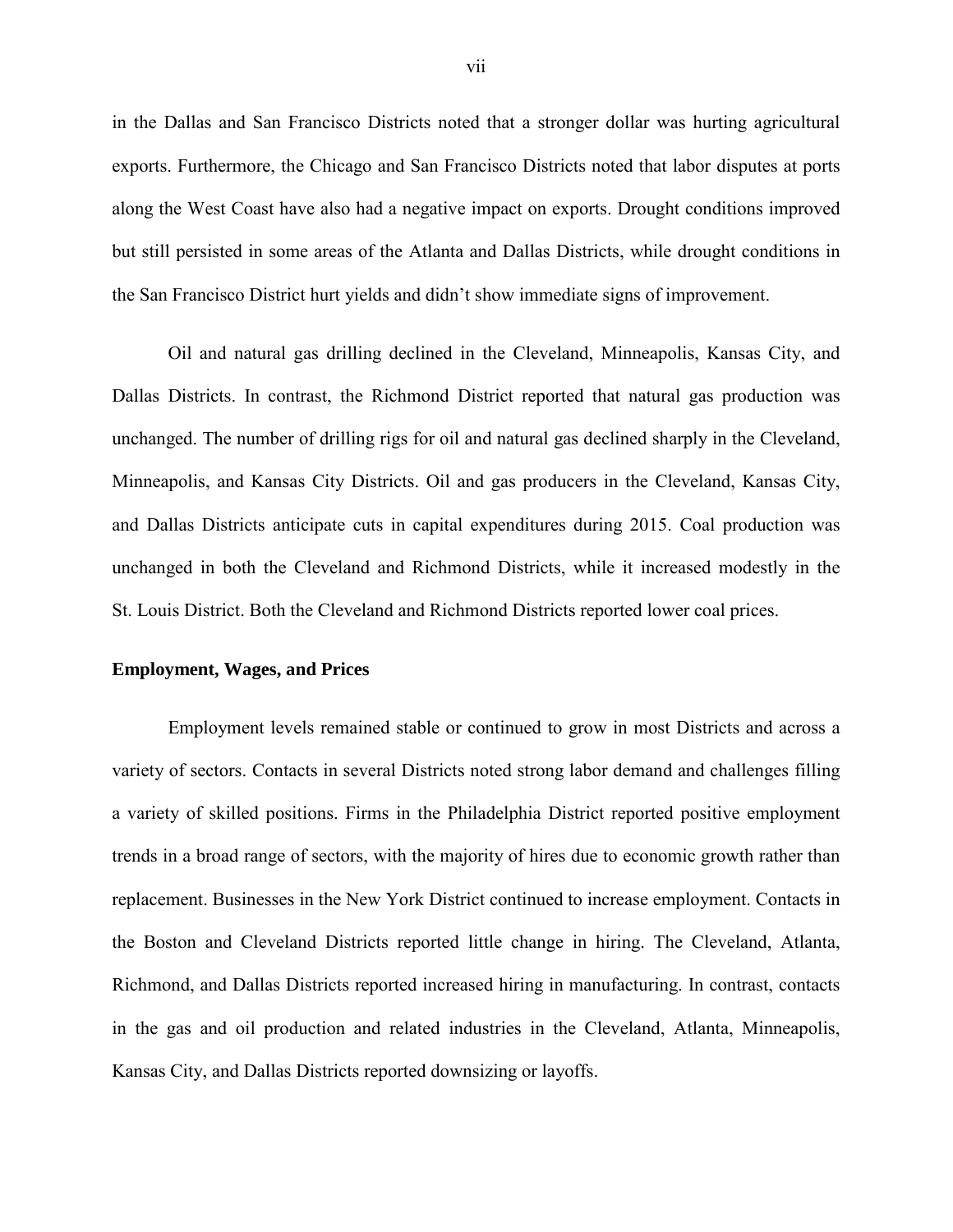Wage pressures were moderate across most Districts, but some contacts reported increased wages to attract skilled workers for difficult-to-fill positions. In particular, service sector firms in the New York District noted increasingly widespread reports of wage hikes. Contacts in the Cleveland, Richmond, and Kansas City Districts noted increased wage pressure due to the difficulty in attracting and retaining truck drivers. A staffing firm in the Chicago District reported some companies were also willing to raise rates for unskilled workers to reduce turnover, and contacts in the Atlanta District noted increasing entry-level wages.

Most Districts reported flat to slight increases in overall prices. Contacts in the Cleveland and San Francisco Districts noted lower fuel surcharges, but contacts in the Atlanta and San Francisco Districts also remarked that the decline in energy prices was seen mainly as an opportunity for businesses to improve margins. The Cleveland, Chicago, and San Francisco Districts indicated that prices of some construction materials rose during the reporting period. The Kansas City District cited modest increases in retail prices, and the Dallas District noted steady prices. Manufacturing firms in the Richmond and Kansas City Districts reported that their input costs climbed at a slower pace, whereas those in the Dallas District noted they were flat to lower. Transportation contacts in the Chicago District reported that shipping costs were pushed up due to delays at West Coast ports.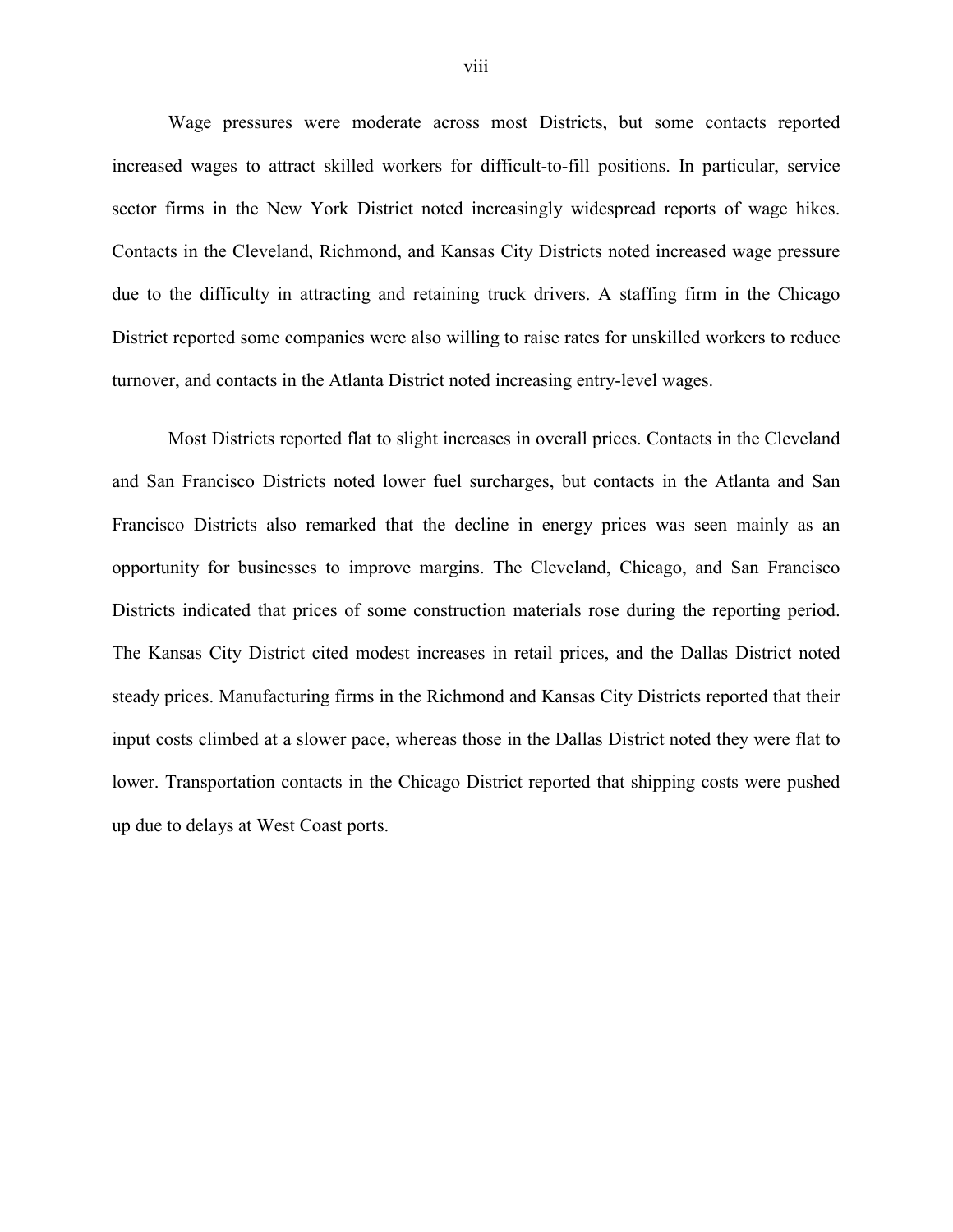#### **FIRST DISTRICT – BOSTON**

Business contacts in the First District are fairly upbeat this round, notwithstanding selective negative impacts from unseasonably severe weather in southern New England. Most responding retailers and all contacted manufacturers report sales growth from a year earlier; software and information technology services firms also cite revenue increases, and residential real estate contacts say December was strong. By contrast, staffing firms have seen business activity fall off because of weather closures, and residential real estate markets are said to have softened in early 2015 because of the inclement weather. Commercial real estate markets remain mostly solid in the region. Labor markets are largely unchanged, as most business contacts are doing minimal hiring; nonetheless, staffing firms cite inadequate labor supply as their main challenge. Pricing is not generally noted as an issue, except for some manufacturers' concerns with the strong dollar. The outlook among contacted First District firms is largely positive across major sectors.

## **Retail and Tourism**

First District retail respondents report that their comparable-store sales have ranged from flat to up 18 percent on a year-over-year basis; however, the most frequently cited increases were between 3.5 percent and 5.5 percent. Footwear, outerwear, activewear, and winter sporting goods are selling particularly well. The firm reporting the 18 percent increase attributes about three-quarters of the added volume to strong demand for winter-related items like rock salt and snow shovels, as the Boston area and other parts of New England experienced record snowfalls between mid-January and mid-February. Other contacts say that early 2015 sales continued the positive trajectory in place by the end of 2014, but business dropped off noticeably in late January, when the first of four (to date) significant winter storms hit. One retailer reports that over the last month, about 200 of their stores based in New England had been closed for a few days because of the severe weather.

Contacts report that inventories are being actively managed; some deliberately increased stock by taking advantage of wholesale deals that suppliers offered at the end of 2014, while others plan to do some strategic trimming of inventory over the next 6 to 12 months. Most contacts report having fairly aggressive capital spending plans for 2015; investment is targeted toward information technology plus opening new stores and/or renovating or relocating existing stores. These plans are a reflection of expected continual improvement in general economic conditions, improved consumer sentiment, and hence a better retail environment. During the last few years, one contact has continually maintained a "sideways" (flat) outlook for the U.S. economy, but on this round reports that in 2014:Q4 his firm saw the first consistent week-to-week improvement in sales in several years; as a result, he is upgrading his forecast to "better."

#### $I - 1$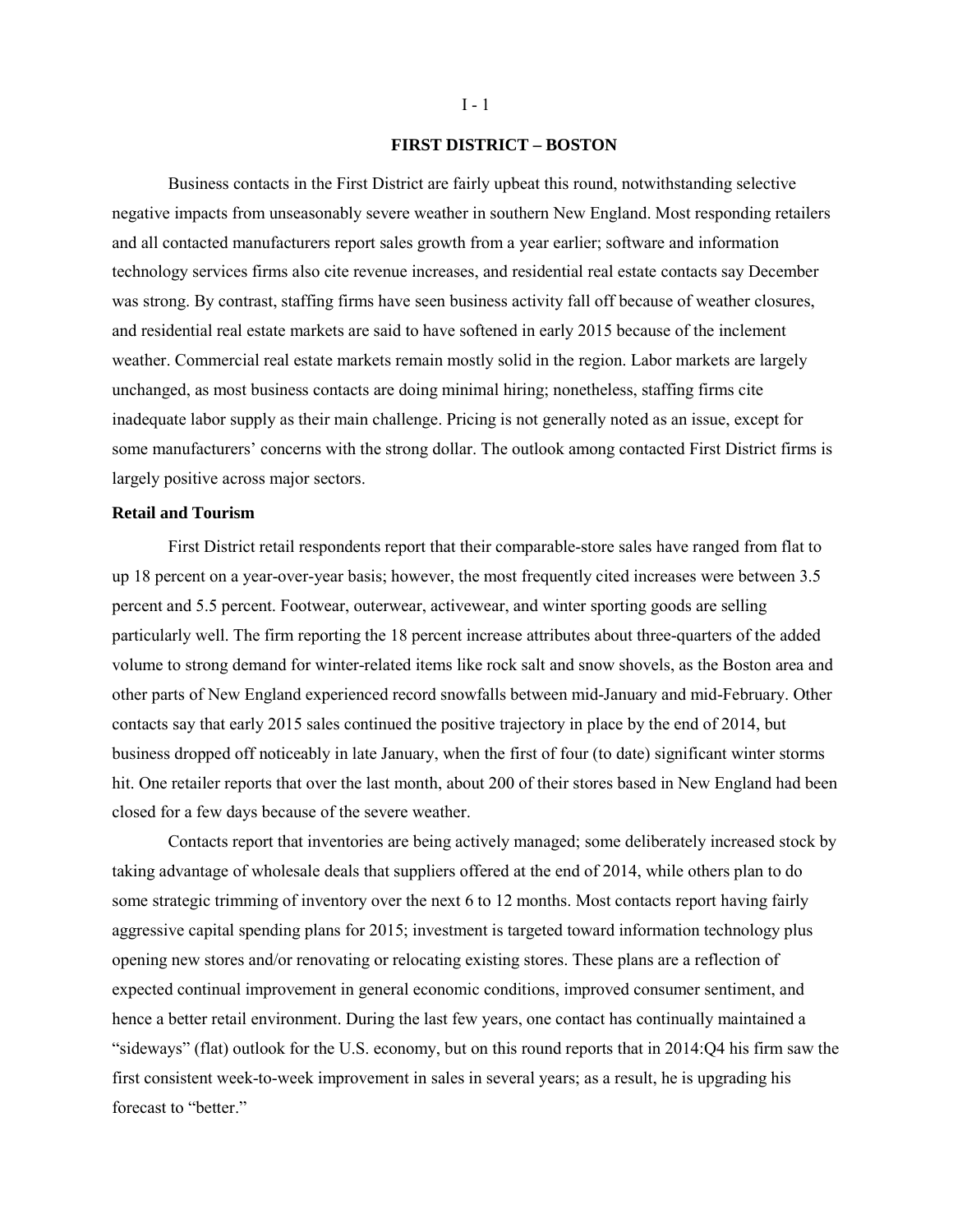## **Manufacturing and Related Services**

All nine manufacturing firms contacted this cycle report higher sales versus the same period a year earlier. The main headwind they cite is the strong dollar. As a contact in the tool business explained, higher exchange rates have both "transactional costs" which are lost sales due to higher costs, and "translational costs" which result simply from the fact that income denominated in foreign currencies comes in lower when translated into dollars. Two respondents said exchange rates were a first-order problem. For the tool-maker, both translational and transactional costs are issues. For a maker of computer storage devices, the costs appear to be largely translational and are said to be more of a problem for its investors than for its U.S. production and employment.

Of the firms that report inventory, only one cites a significant change; inventories are down, but for reasons of efficiency, not cyclical factors. Other than those expressing concern about exchange rates, only one firm reports a pricing issue. A dairy producer says that its 8 percent increase in sales is entirely due to higher prices: sales by physical volume remain exactly the same; because there was a corresponding increase in costs, profits did not change.

All responding firms report stable or rising employment, but only one firm, a manufacturer of health-care devices, says it is increasing employment substantially, adding about 3 percent to staff each quarter. Even firms with very strong sales growth seem hesitant to hire. For example, a maker of fitness equipment reports 16 percent higher sales in the fourth quarter of 2014 compared to a year earlier but is waiting until the second half of 2015 to see if sales growth continues before adding to headcount. Capital investment is up at all contacted firms. However, none report major revisions to investment plans.

The outlook is positive for all manufacturing respondents. One contact at a semiconductor-related firm says sales are expected to be down in 2015 from a strong 2014, and attributes the softness to long cycles in the semiconductor business, which do not follow the standard business cycle.

#### **Software and Information Technology Services**

New England software and information technology services contacts generally report good business conditions in recent months, with year-over-year revenue increases ranging from 1 percent to 14 percent. Contacts add that growth was somewhat tempered by weakness in Europe and Asia, and a slight contraction in customer expenditures in the fourth quarter of 2014. Selling prices have generally remained stable, although one firm is escalating renewal prices modestly. While most firms have maintained current wages, one contact noted upward pressure on salaries. Capital and technology spending has largely remained constant in recent months. The majority of firms increased headcount through acquisitions and increased utilization of contractors. One firm reduced headcount to offset the previous quarter's expansion from mergers and acquisitions. Looking forward, contacts are either slightly less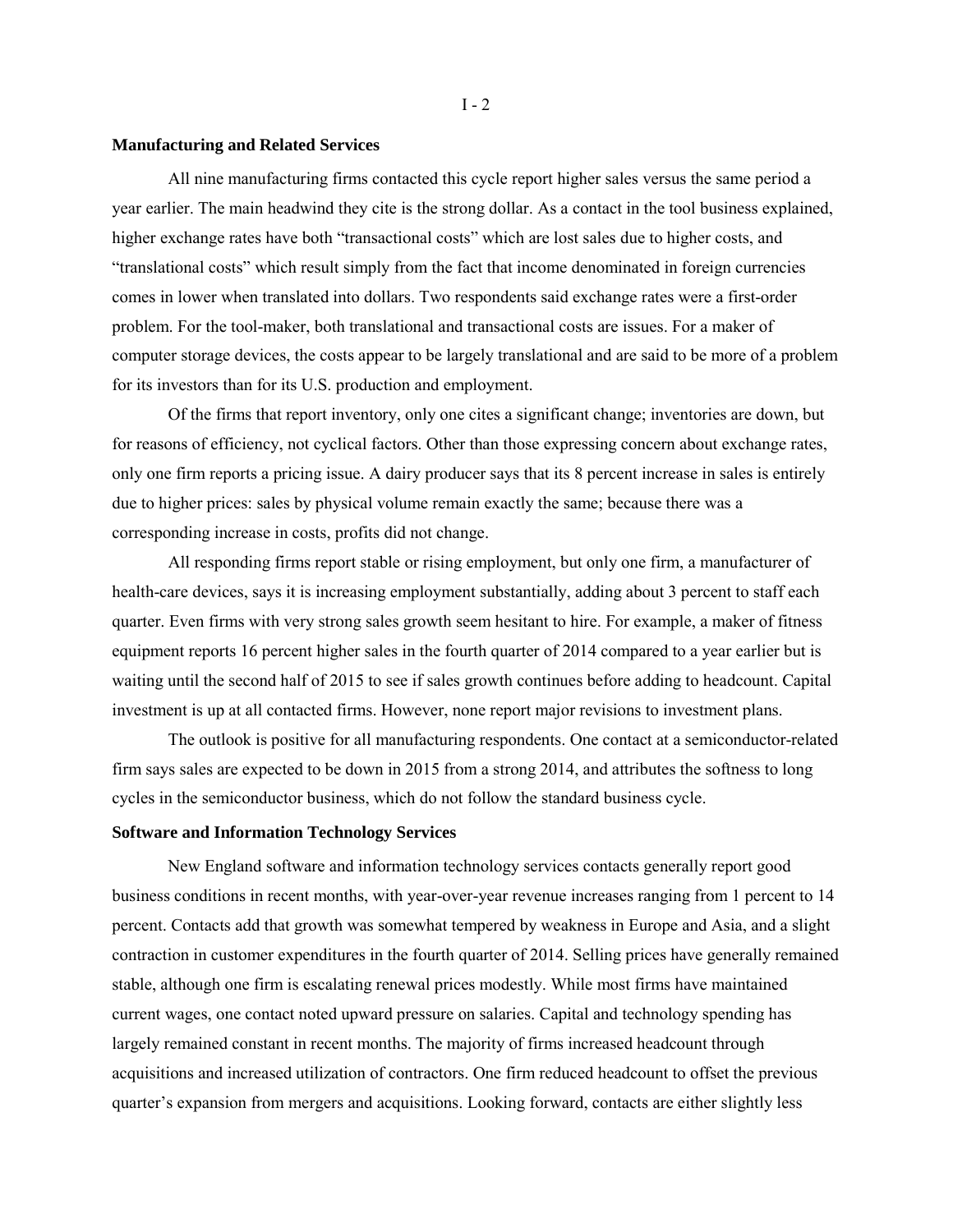optimistic or maintain the same level of optimism as when we last spoke three months ago. While most firms expect high single-digit year-over-year revenue increases in the first few months of 2015, one firm anticipates revenues to be down year-over-year because of the effects of the appreciation of the dollar on their earnings in Europe and Asia. Some respondents continue to express concerns about the overall macroeconomy.

#### **Staffing Services**

First District staffing contacts report softened business activity in recent months, which they attribute to inclement weather throughout the region. Most firms report year-over-year revenue declines in the high single-digit to low double-digit range. Only one firm's revenues were up year-over-year at the end of January; however, the firm expects February revenues to be down substantially. In general, labor demand continues to be strong, with increases for a variety of positions in the healthcare, maintenance work, IT, legal, and sales sectors. Labor supply reportedly continues to be a challenge across all industries, with one firm noting particular difficulties in filling clerical and assembly roles. Firms' strategies to attract candidates continued to include print advertising, online recruiting, networking, and social media outreach. Reports on billing and pay rates are mixed; some firms report low single-digit increases in both rates, while others report no changes. Looking forward, contacts generally maintain a steady level of "cautious optimism." Despite a sluggish start to the year, contacts hope for single-digit to low double-digit year-over-year revenue growth as the weather improves. The main factors expected to affect business in the upcoming months include health insurance costs from the Affordable Care Act, continued weather-related closures, and difficulties in recruiting candidates to meet client demand.

#### **Commercial Real Estate**

Across the First District, commercial real estate markets are seen as either steady or improving. According to contacts, the harsh winter weather in the District is affecting retail activity and business productivity in the short run, but is not having significant effects on commercial real estate leasing and sales activity. One contact reports that some office landlords in downtown Hartford are posting higher asking rents for the first time in years. While tenants in greater Hartford appear increasingly to favor downtown locations, it is reportedly too soon to tell whether they will be willing to pay the higher asking rents. Sales activity for commercial properties in Connecticut remains solid while construction activity is minimal. Reports from Boston contacts remain very positive. The city's commercial properties (as well as its multifamily structures) continue to be in very high demand among foreign investors especially, who reportedly rank Boston among the top five commercial real estate markets worldwide. Office rents are seeing significant growth in top neighborhoods as vacancy rates continue to edge down thanks to business expansion and lack of new supply. Despite the tight office market in greater Boston, speculative office

 $I - 3$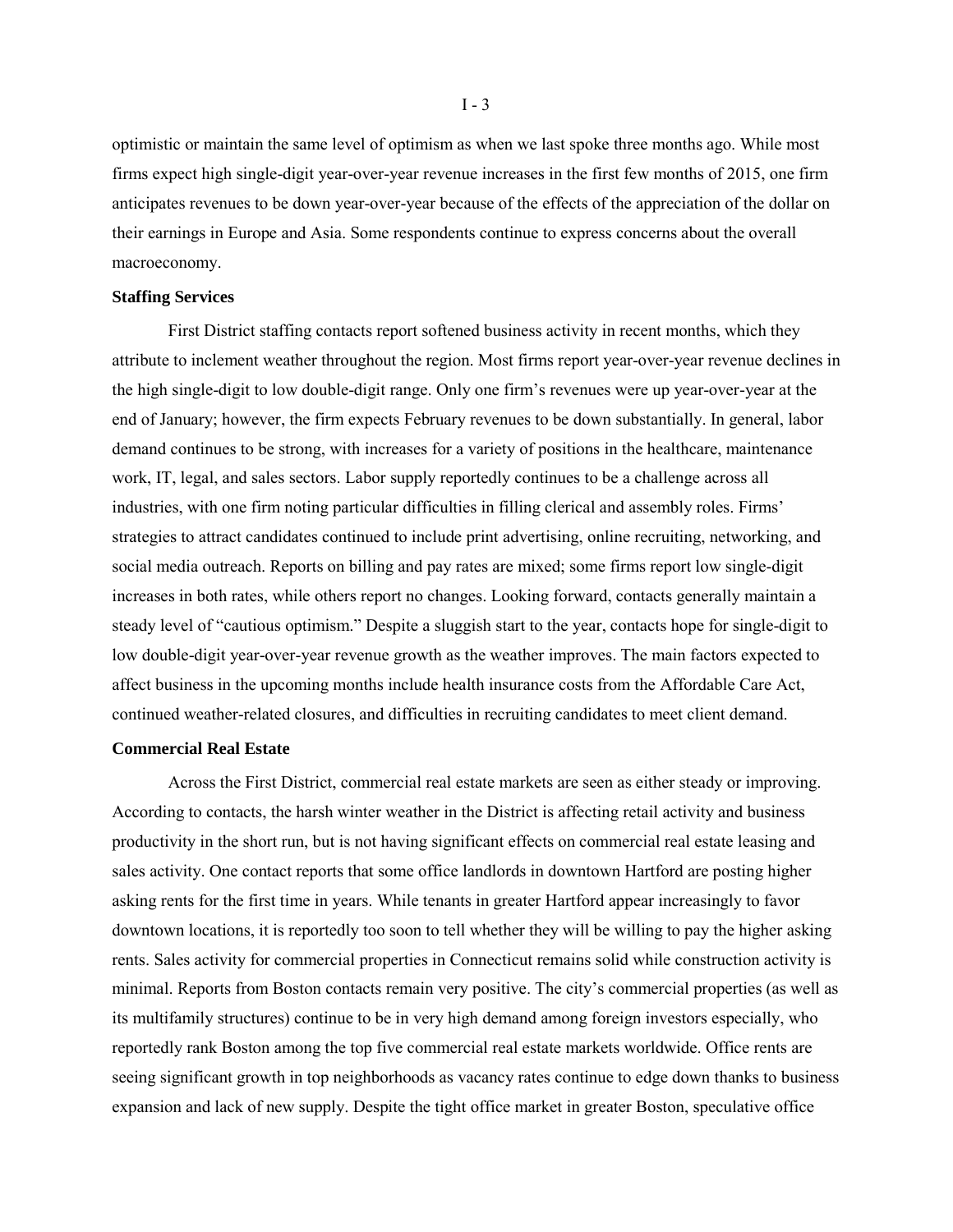construction remains very limited, according to contacts, because construction costs are too high in relation to expected rents; still, build-to-suit office construction continues at a modest pace. Also in greater Boston, a lender to commercial real estate extended a few new loans for construction of small office and industrial properties. In Providence, leasing conditions are unchanged and investor demand for commercial properties remains very cautious, even for properties in prime locations. In Portland, downtown and, especially, suburban office markets are seeing positive absorption, with resulting vacancy rates in the single digits in both submarkets.

The outlook is mostly optimistic across the District, although Hartford and Providence contacts expect slower improvement in commercial real estate fundamentals than do contacts in Boston and Portland. Respondents note a couple of downside risks to commercial real estate investment, including recent property tax increases in Boston and, for some, costs of compliance with the Dodd-Frank Act.

#### **Residential Real Estate**

December saw a strong end to 2014, with closed sales of single family homes increasing in all six New England states compared with December 2013. Condominium sales also increased in every state except Massachusetts. The median sales price for single family homes continued to rise in every state except Connecticut (where prices decreased), while condominium prices rose in Massachusetts and Vermont but declined in Rhode Island, New Hampshire and Connecticut. Contacts in Connecticut and Rhode Island emphasized that while Realtors are feeling very positive, the housing market will not be fully "normal" until shadow inventory and distressed sales are reduced further. In other states, lack of inventory remains a concern. In Massachusetts, for example, December was only the second month of the past six with a year-over-year increase in home sales, while prices have increased 26 out of the last 27 months. Contacts in Massachusetts believe these patterns are driven primarily by a shortage of inventory. The level of inventory heading into January in Massachusetts is the lowest in a decade, with only 3.7 months of supply for single family homes and 2.3 months of supply in the condominium market (Realtors say the market is balanced when a 6- to 7-month supply is available).

First District contacts express concern about the possible lasting impact of the unusually harsh recent weather. In Massachusetts and Connecticut, where January data are available, pending and closed sales were down. Contacts across New England report that demand, despite the weather, remains strong but that new listings and hence inventory will decline as homeowners continue to dig themselves out. As one contact in Massachusetts says "the weather will likely only exacerbate the supply-and-demand imbalance in our market and put upward pressure on prices," Longer term, Realtors remain optimistic about the coming year and are hopeful that interest rates will remain low to help potential buyers.

I - 4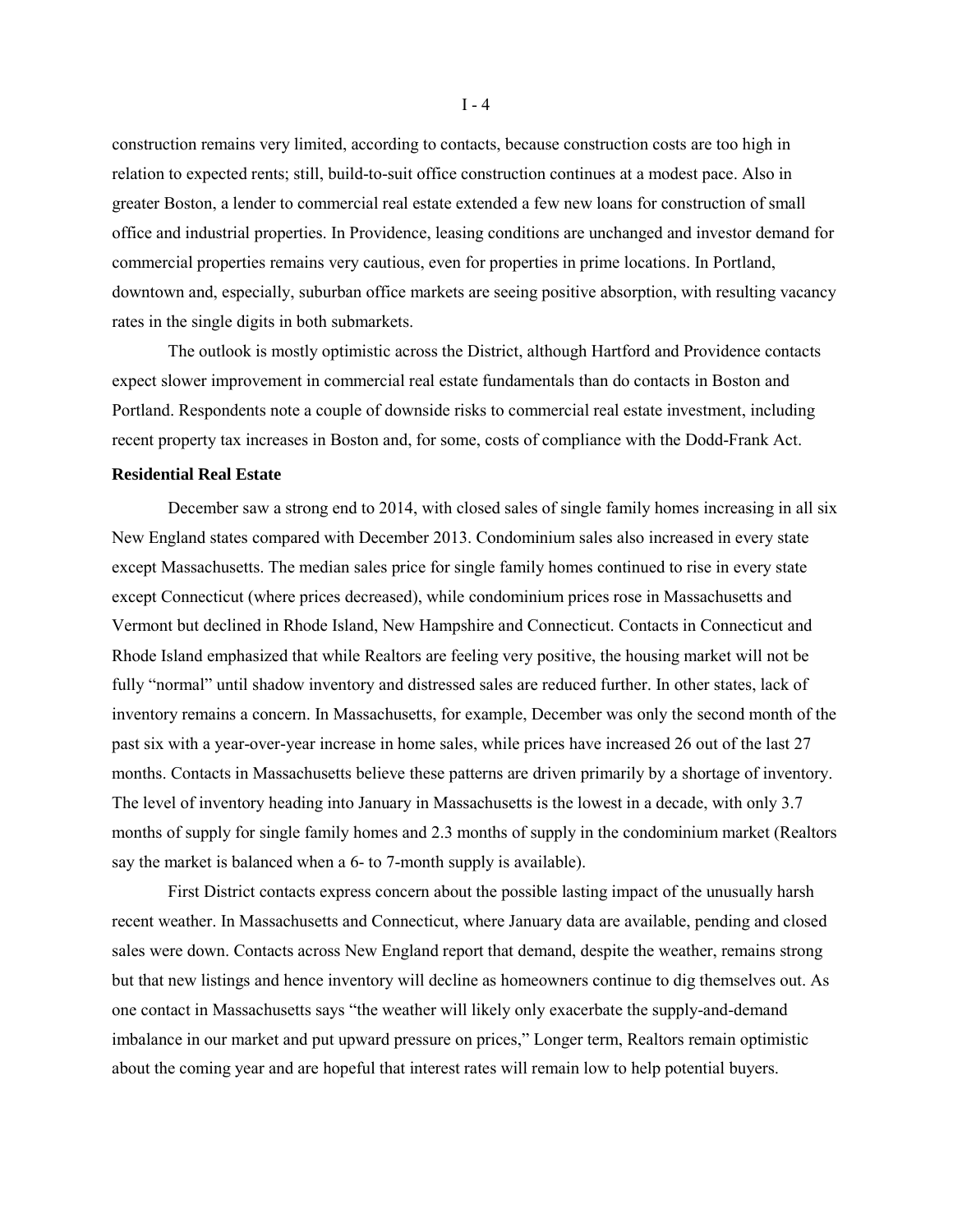## **SECOND DISTRICT—NEW YORK**

Growth in the Second District's economy has continued to expand at a moderate pace since the last report. Businesses report that, while selling prices remain mostly stable, cost pressures have increased, including more widespread indications of rising wages. Labor market conditions, more generally, have shown further signs of strengthening in early 2015. Consumer spending has been a bit stronger, on balance, since the last report: both general merchandise retailers and auto dealers note improved sales, despite relatively harsh winter weather. Tourism activity has remained robust in recent weeks, and consumer confidence climbed to another multi-year high. Housing markets were steady to stronger in early 2015. Office markets have been mixed but mostly steady since year end, while the market for industrial space has continued to strengthen. Commercial and multi-family residential construction have picked up somewhat, but new single-family construction has been hindered by bad weather. Finally, banks report steady to stronger loan demand, further narrowing in loan spreads, and steady to lower delinquency rates.

## **Consumer Spending**

Retail sales have improved somewhat, on balance, since the last report. A major general merchandise chain indicates that sales were up strongly from a year ago and also above plan in January but slowed a bit and were on plan in the first half of February. Similarly, a major retail contact in upstate New York describes January as a solid month and February as fairly strong. In both cases, harsh winter weather was said to have hindered business somewhat. In general, retailers report that inventories are in good shape and that discounting remains prevalent.

Reports from auto dealers point to a pickup in vehicle sales. Dealers in both the Rochester and Buffalo areas report that new vehicle sales strengthened in January and remained fairly brisk in early February, despite harsh winter weather. Contacts also note continued improvement in the used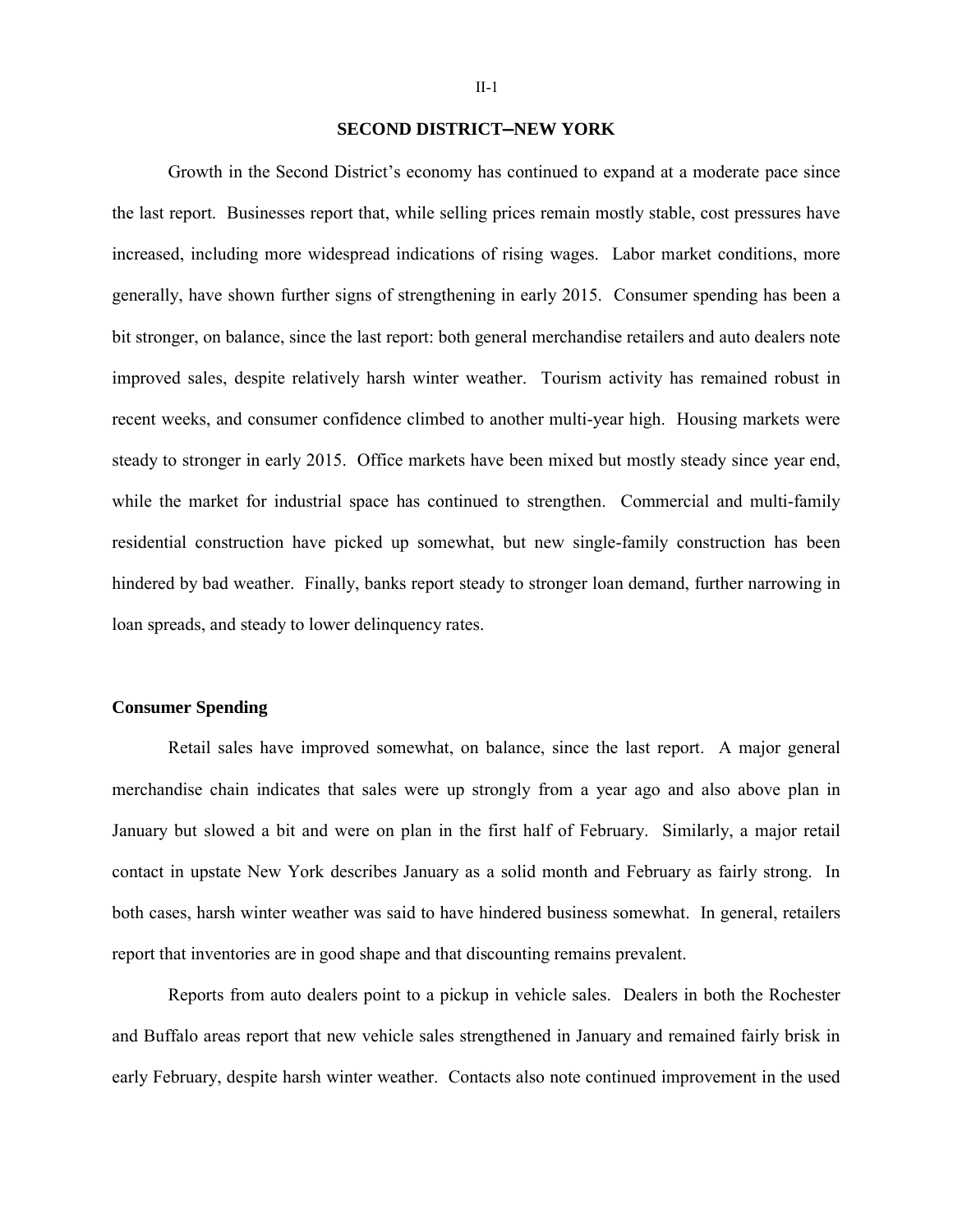car market. An early-February auto show in Buffalo was reportedly well attended, despite the weather. Auto dealers note that both wholesale and retail credit conditions remain in good shape.

Consumer confidence in the region improved further in January, rising to a more than 7-year high in both New York State and the broader Middle Atlantic region (NY, NJ, PA). Tourism activity has remained strong in early 2015. Hotel occupancy rates have been running slightly ahead of a year earlier in the Buffalo and Albany areas. By contrast, both hotel occupancy and revenues were down from a year ago in New York City, when business had been boosted by the Super Bowl. Broadway theaters report that year-to-date attendance and revenues were up more than 15 percent from 2014 levels.

## **Construction and Real Estate**

The District's housing markets have strengthened somewhat in early 2015. New York City's residential rental market has firmed slightly: rents in Manhattan and Brooklyn are reported to be up moderately from a year ago, while they have been steady at an elevated levels in Queens. The inventory of available rentals has risen at the high end of the market—especially in Brooklyn reflecting new development, but remains fairly tight overall. Rents across the rest of the District are up roughly 2 percent over the past year.

New York City's co-op and condo market has been fairly brisk thus far in 2015, despite harsh weather: sales volume was down moderately from the unusually high levels of a year ago, but still high, while selling prices were up moderately and have roughly recovered to pre-recession peak levels. Housing markets across the rest of New York State and New Jersey have mostly been sluggish, in part due to the inclement weather, though Buffalo area Realtors note solid market conditions in January and early February, despite the weather.

Looking at commercial real estate across the District, office markets have been generally stable, while industrial markets have continued to strengthen. Manhattan's office availability rate rose nearly a full percentage point since year end, mainly reflecting new projects coming on line,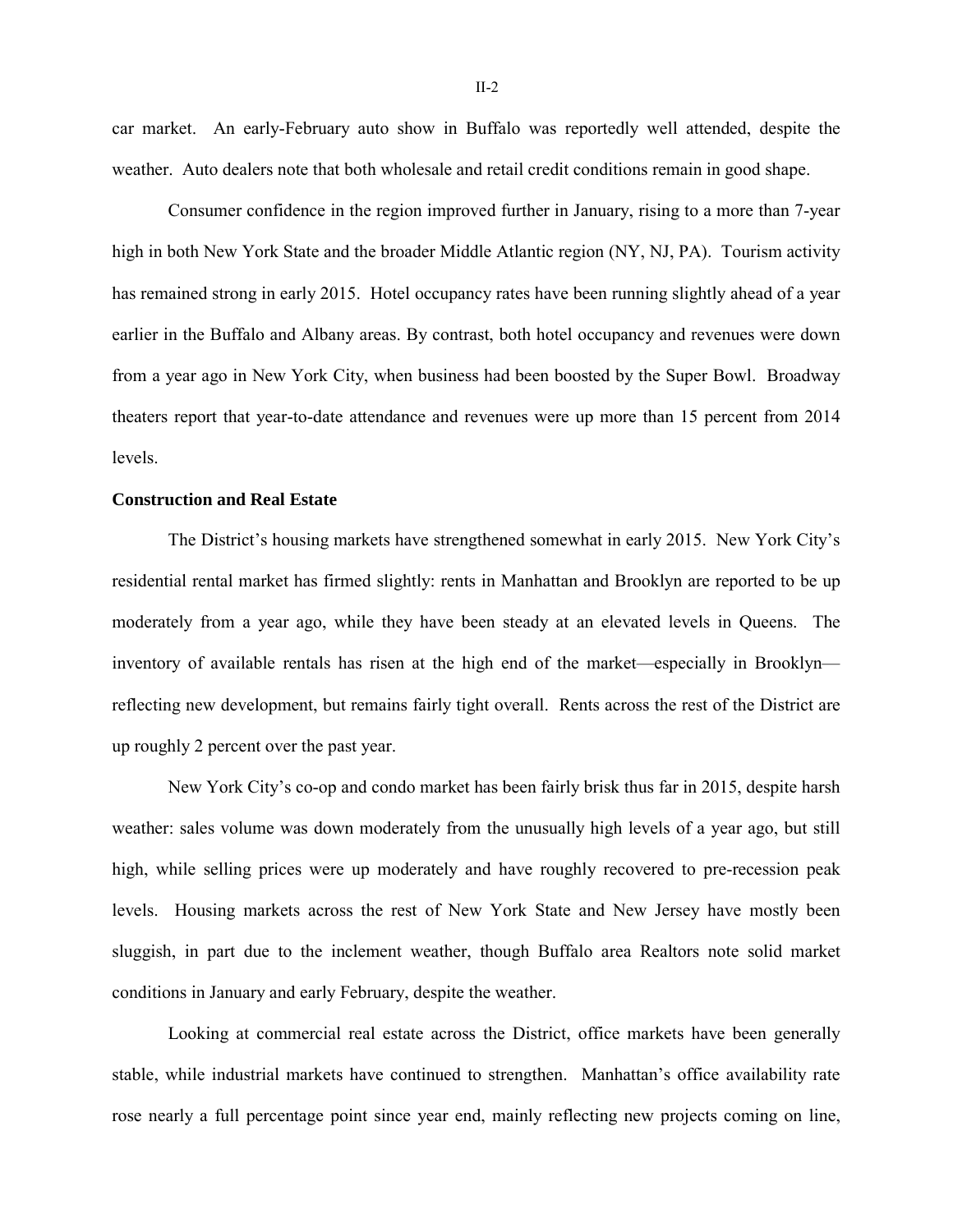while rents continued to climb and were up 4 percent from early-2014 levels. Elsewhere across the District, however, office availability rates were little changed— at a fairly low level of 11 percent in Long Island and just under 13 percent across upstate New York, but at an elevated level of near 18 percent in northern New Jersey and Westchester-Fairfield counties. Industrial availability rates continue to edge down across the District and are at or near multi-year lows in Long Island, as well as Westchester and Fairfield counties.

Commercial construction has remained fairly listless overall, though office construction has picked up in Manhattan and northern New Jersey while industrial construction has picked up somewhat across upstate New York. Multi-family residential construction has been fairly strong across much of the District, though single-family construction has been hindered by weather.

## **Other Business Activity**

Contacts in leisure, hospitality, business services, transportation, and wholesale trade report that activity has picked up in early 2015; businesses in education and health and finance report stable activity; while information industry contacts note some weakening. Manufacturing firms report that activity continued to expand at a modest pace in early 2015; while they have grown less optimistic about the near-term outlook, on balance, a growing proportion plan to increase capital spending in the months ahead. Both manufacturing and service firms report stable selling prices, though service sector firms note increasing pressure on input prices.

The labor market has continued to strengthen since the last report, with some reports of increased wage pressures. One major New York City employment agency maintains that the job market has tightened considerably in recent months and that it is stronger, across the board, than it has been in eight years. This contact also notes that wages have accelerated, especially for workers with any computer skills. More broadly, business contacts report that they continue to increase employment, on balance, and considerably more firms plan to add than cut jobs in the months ahead. Service-sector firms also indicate increasingly widespread wage hikes.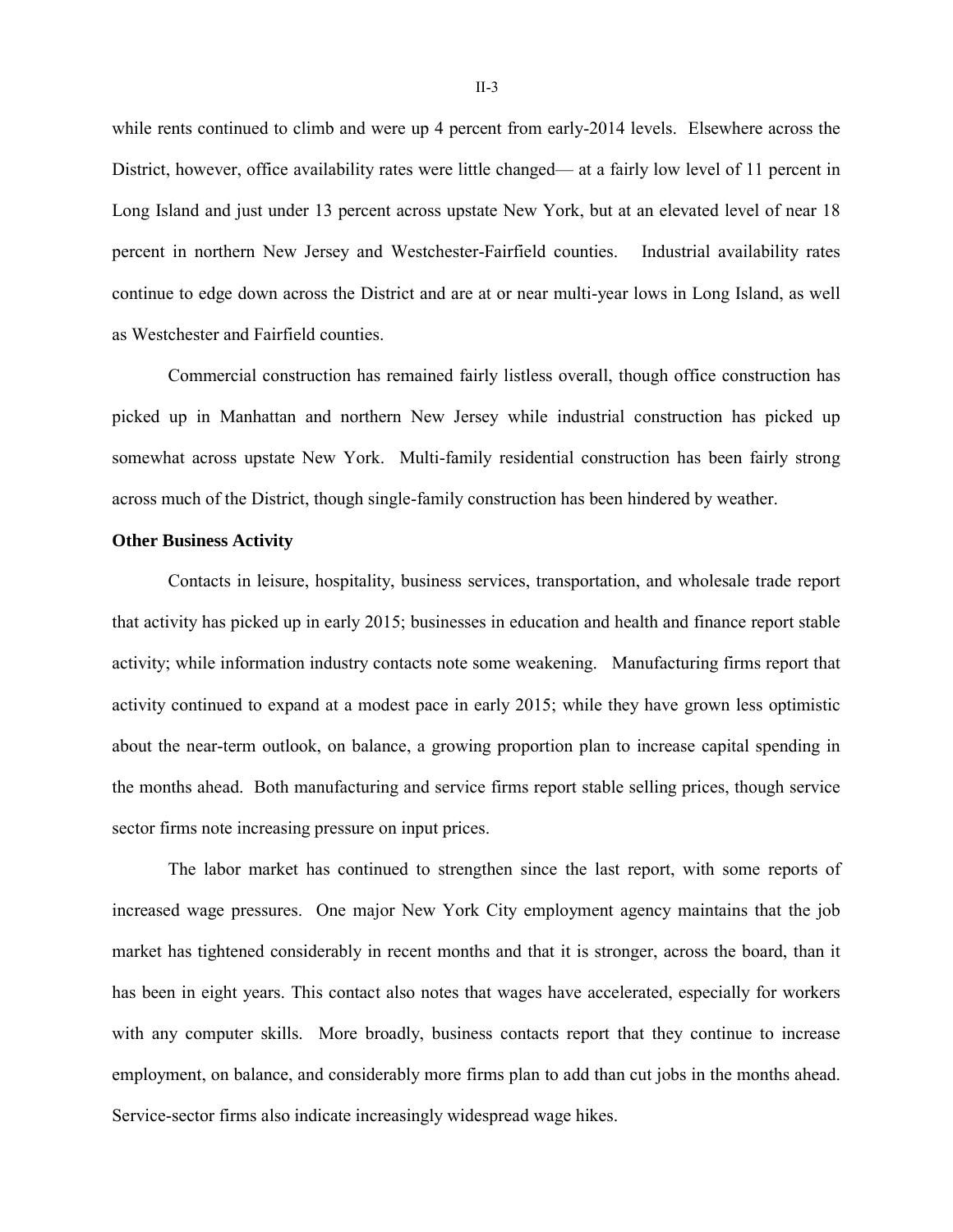## **Financial Developments**

Small- to medium-sized banks across the District report increased demand for residential mortgage loans, commercial mortgages, and commercial and industrial loans, but a slight pullback in demand for consumer loans and for refinancing. Credit standards were reported to be unchanged across all loan categories. Bankers report a decrease in spreads of loan rates over cost of funds across all loan categories—particularly in commercial mortgages, where nearly half of those surveyed note lower spreads and none report higher spreads. Respondents also reported no change in the average deposit rate. Finally, banking contacts again report lower delinquency rates on consumer loans but little change in delinquencies in other categories.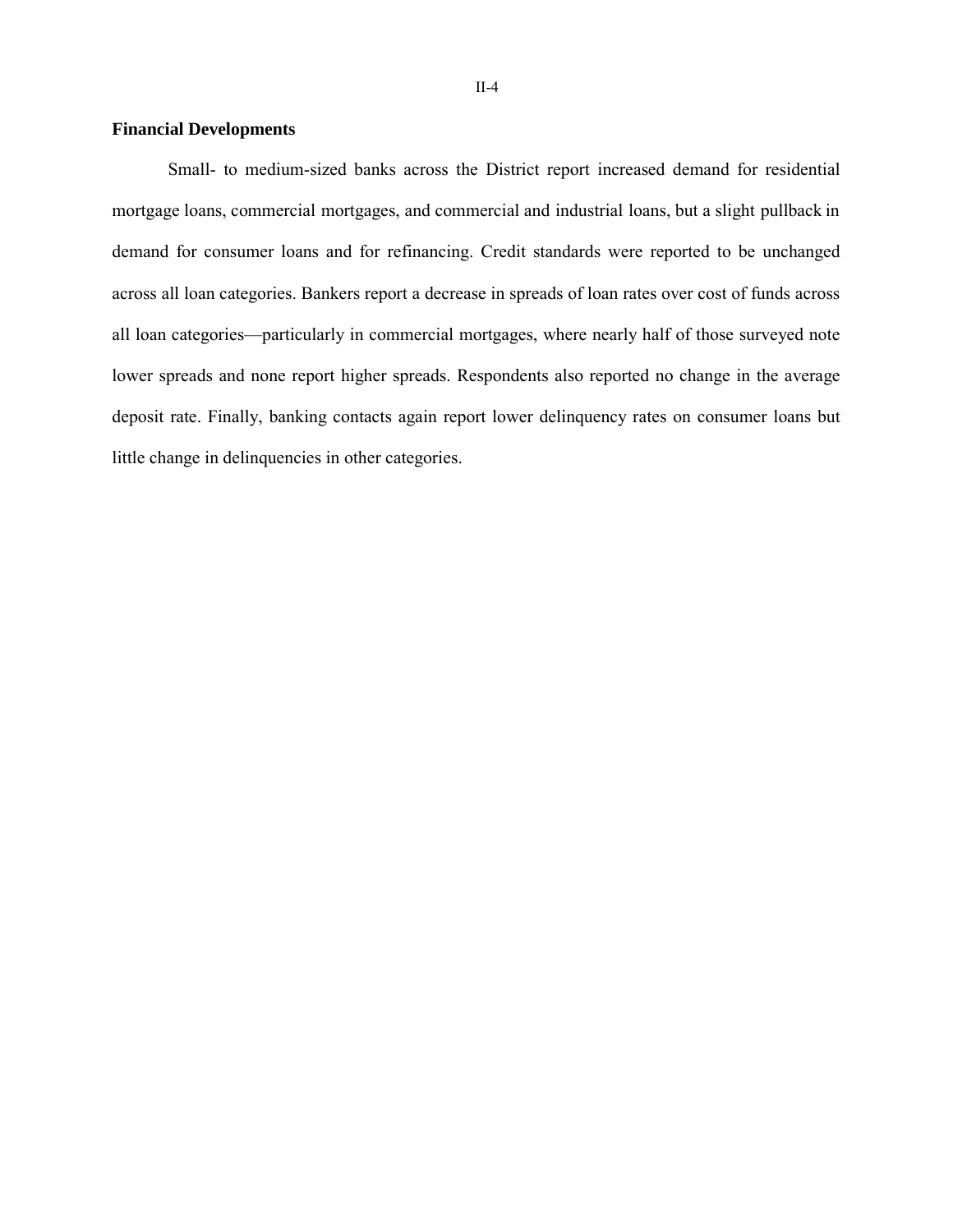## **THIRD DISTRICT — PHILADELPHIA**

Aggregate business activity in the Third District continued to grow at a modest pace during this current Beige Book period. Most of the observed differences in growth stem from year-over-year comparisons with the early 2014 months that were battered by severe winter weather. This was especially true for tourism, new home construction, and existing home sales; all three sectors benefited from a somewhat milder winter this year. In contrast, manufacturers reported only slight growth after a somewhat faster pace during the previous period. Auto dealers, staffing firms, and other general service-sector firms continued to report a moderate pace of growth, as did transportation services. Nonauto retailers continued to report modest growth, while tourism appeared to have regained a strong level of activity similar to last year as snow settled on ski resorts. Residential builders responded with mixed reports that offered some optimism for a better 2015. Overall, brokers noted some slight improvement in activity. The commercial real estate sectors continued to report modest growth for construction and for leasing of existing commercial properties.

Lending volumes continued to grow at a modest pace, and credit quality continued to improve; however, increasing numbers of contacts expressed concern about weak underwriting standards. As in the previous Beige Book, contacts reported slight increases in wages, home prices, and general price levels. Contacts continued to anticipate moderate growth of economic activity over the next six months.

**Manufacturing.** Third District manufacturers reported that current activity continued to grow during the latest Beige Book period but only at a slight pace. Nearly as many firms indicated declines in activity as increases. New orders and shipments also grew more slowly; the percentage of firms reporting decreases in new orders and shipments rose further compared with the last period. Gains in activity appeared to be stronger among makers of industrial machinery, electronic equipment, and paper products; activity appeared weaker among makers of primary and fabricated metal products. Overall, most firms reported that declining energy prices were having a positive impact on their own production costs and on potential demand via consumer channels; however, some firms reported weaker demand or a weaker outlook for demand from customers serving energy production sectors.

Expectations of growth during the next six months remained positive but slipped from historically high levels to levels that are more typical of an expansionary period. The percentage of firms anticipating positive growth dropped to less than 50 percent for the first time in more than a year. Despite that shift, firms reported little change in expectations of future employment and capital expenditures, with about one-third anticipating increases and about one-tenth anticipating decreases.

**Retail.** Third District contacts have continued to report modest growth in nonauto retail sales since the prior Beige Book period. An operator of area malls reported that sales growth finished solidly for the holiday season and that their retailers were indicating good activity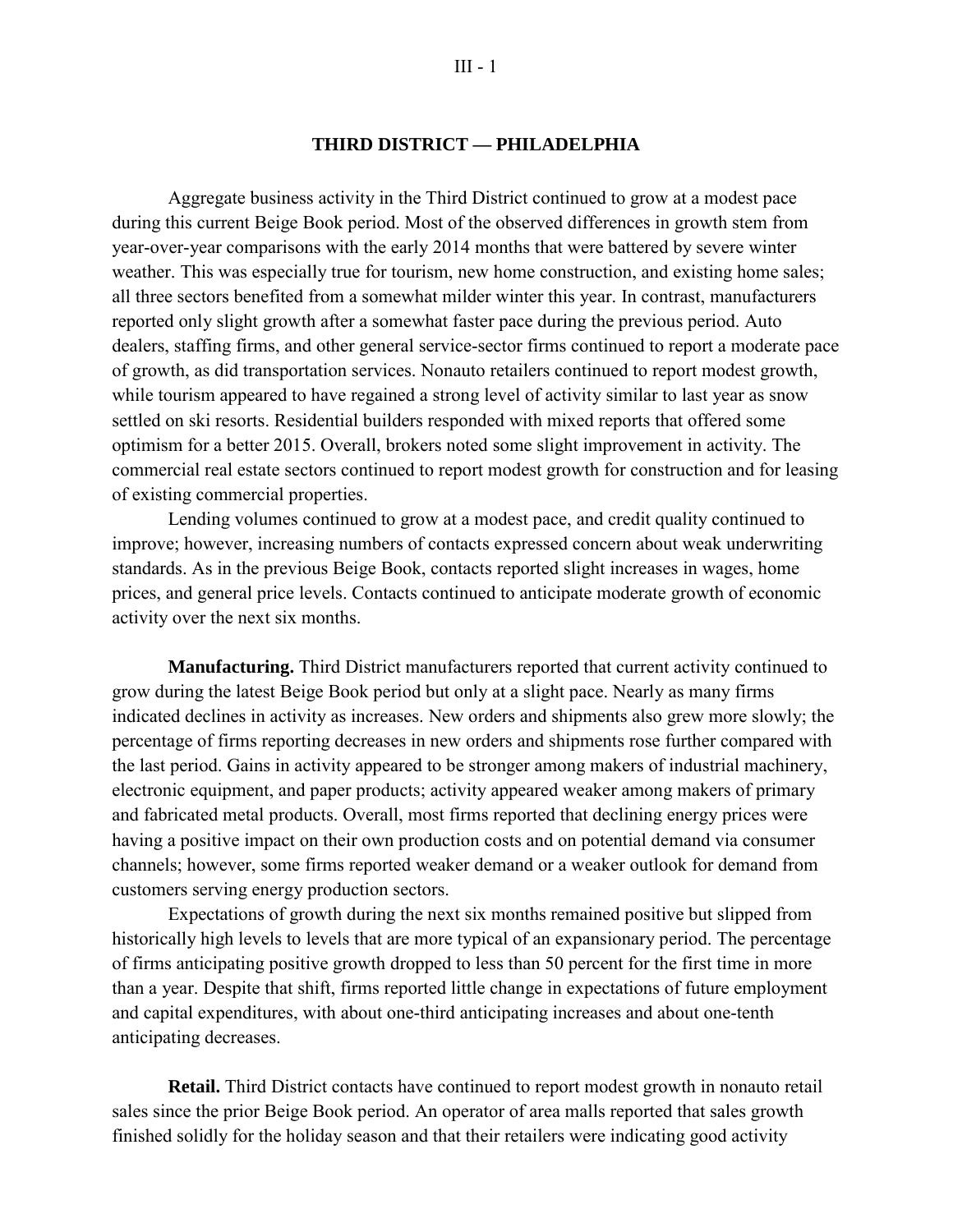through January and into February. Restaurants experienced a renewed growth of customers during the fourth quarter of 2014 and attributed part of the demand as a reaction to falling gasoline prices. "Consumers had a great month" during the holiday season, according to an outlet mall operator, further bolstering reports that stores moved the most goods via heavy promotions. Contacts remain cautiously optimistic for 2015; however, margins remain tight for retailers, and most shoppers remain focused on low prices.

Auto dealers continued to report moderate growth in sales year over year. A Pennsylvania contact described sales levels throughout the state as being strong overall through mid-February despite the typically softer seasonal levels. New Jersey contacts reported strong statewide sales for January; however, weather was taking a toll on early February sales. Auto dealers expect growth to continue in 2015 as it had in 2014.

**Finance.** Third District financial firms continued to report modest increases in total loan volume since the previous Beige Book. Volumes decreased seasonally for credit card lines as consumers pay down for several weeks following their holiday spending. Strong growth was reported for other consumer credit lines, including auto loans, and for commercial real estate loans. Moderate growth was reported for commercial and industrial lending, while modest growth was reported for home mortgages. Only slight growth was reported for home equity lines of credit. Increasing numbers of contacts expressed concerns that competition has lowered lending standards, undercut margins, and is beginning to lower overall credit quality. Many indicated that they saw no signs of inflationary pressures. Banking contacts tended to be most positive about economic prospects in central Pennsylvania, the Lehigh Valley area, and the Philadelphia market. Nearly all contacts have grown more optimistic about growth prospects for 2015.

**Real Estate and Construction.** Third District homebuilders provided mixed reports. A New Jersey builder was encouraged by good levels of new contract signings in January and February on the heels of a strong end-of-year close. One central Pennsylvania builder was close to budget in January but reported a slowdown in February. Generally, builders reported that housing starts have slowed with the cold and snow. Also, builders reported that regular price increases of construction materials leaves little room within their own tight margins for addressing wage pressures from their subcontractors. Builders anticipate a better year in 2015. Brokers reported that existing home sales were greater in December and January on a year-overyear basis; sales growth was the greatest in central Pennsylvania, while sales were essentially unchanged along the Jersey shore. Contacts noted that the positive comparisons are made with a 2013 sales season pounded by winter storms. Contacts continued to report slight overall increases in home prices, except in the city of Philadelphia where sales and prices are rising faster. Brokers are generally more optimistic for a return to growth in 2015.

Construction and leasing continued at a modest pace, according to nonresidential real estate contacts. New construction continued to be dominated by industrial/warehouse projects, urban apartment dwellings, and public infrastructure, including sand reclamation projects along the Jersey shore. Contacts reported that continuing incremental improvements in leasing activity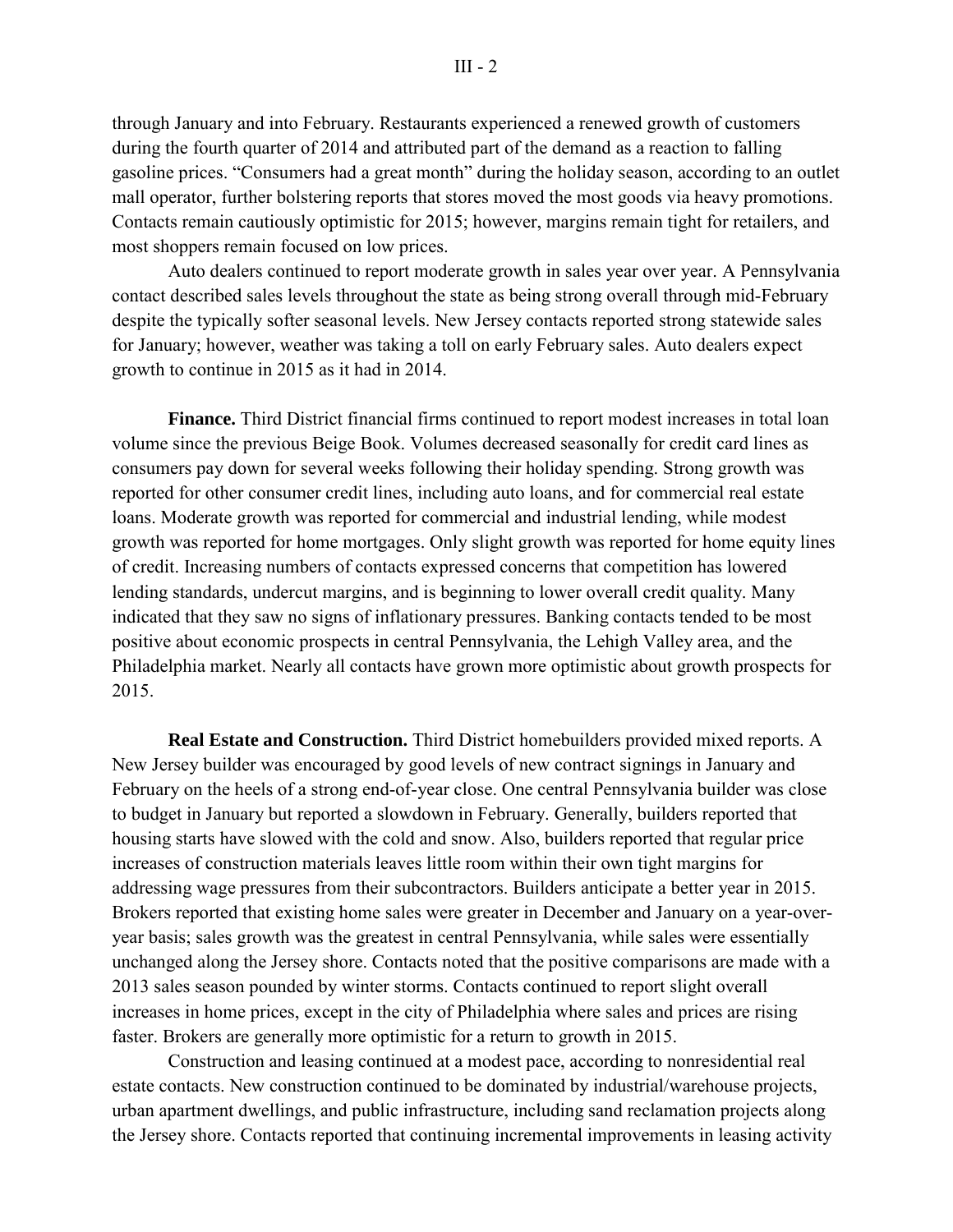in downtown and suburban Philadelphia is leading to some upward push on rents, especially for Class A or better office space. Center City residential and retail markets also continued to be active, as well as several select suburban office markets. Contacts remained optimistic for the ongoing growth of both new construction and leasing activity in 2015.

**Services.** Third District service-sector firms have continued to report moderate growth in activity since the previous Beige Book. About half of all firms reported increases in new orders and sales. A transportation services analyst reported that the absolute volume of traffic was approaching levels last attained during the prior expansion, which means greater highway congestion. The record volume has occurred even as trucking capacity was freeing up due to recent investments in new trucks, new drivers, and a temporary lull from regulatory constraints. The analyst also roughly estimated that the lower diesel fuel costs generated a 1 percent savings on the cost of goods shipped. Staffing contacts throughout the Third District reported positive employment trends across a broad spectrum of economic sectors. Companies reportedly kept busy at year-end with less of the typical slump in the demand for temps. Firms reported that direct hires have picked up, that the majority of hires are due to economic growth rather than replacement, and that temp placements are stronger still when compared with last year, when winter storms closed businesses for several days at a time. Staffing firms remained very positive for growth prospects in 2015. Staffing contacts described tight margins and little change in wage pressures. Among all service-sector contacts, more than three-fourths reported expectations that growth trends for their firms will remain positive over the next six months; none anticipated declines.

Third District tourist areas reported improving conditions as the winter has worn on. Despite early season snow, the ski season had a slow start. However, contacts report that activity is now about even with last year, which was a very good season. Contacts remain concerned about the long-term impacts of the Atlantic City casino closings on the local economy and especially on the city's fiscal health. Surprisingly, casino revenues posted a rare positive yearover-year increase in January; however, it was mostly due to very weak numbers during the severe winter weather last year.

**Prices and Wages.** Overall, Third District contacts reported little change to the steady, slight pace of price level increases that was seen in other recent Beige Book periods. Manufacturing contacts reported little change in the prices they pay and the prices received for their products since the prior period. The percentage of firms reporting increases fell nearly to the same percentage of firms reporting decreases. Among nonmanufacturing firms, a somewhat lower percentage of contacts reported increases of prices paid and prices received since the prior period, and a slightly greater percentage have reported decreases; overall price pressures have lessened. Manufacturers and construction firms continued to note wage pressures to attract skilled workers. Other contacts, including those from staffing firms, continued to note little significant change in wage pressures.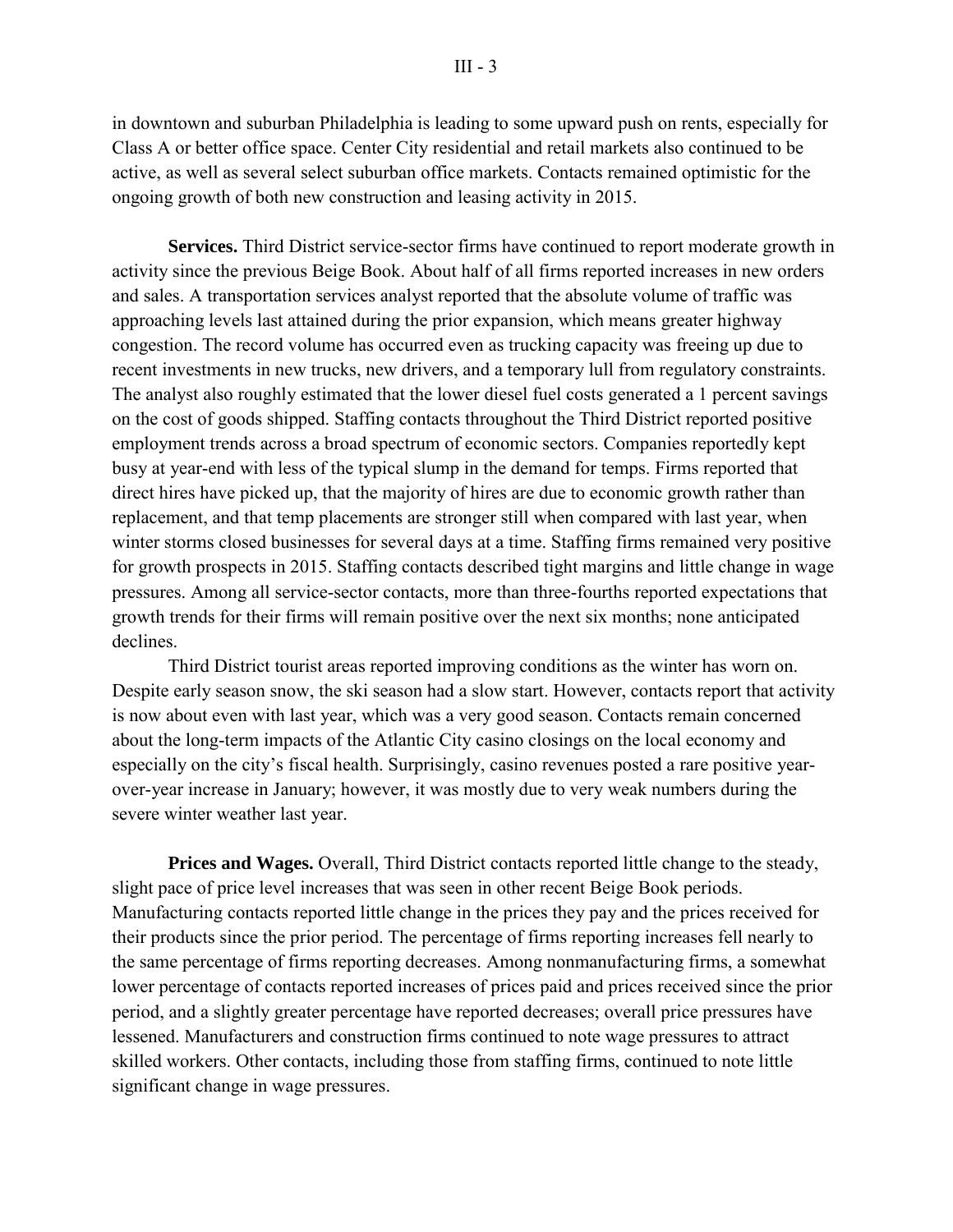## **FOURTH DISTRICT – CLEVELAND**

On balance, the Fourth District's economy expanded at a modest pace during the past six weeks. Activity at manufacturing plants was mixed. In residential real estate markets, singlefamily home prices rose, while unit volumes were fairly stable; nonresidential construction markets strengthened. Retailers and auto dealers reported that post-holiday sales were slightly above year-ago levels. Shale gas activity contracted due to low oil and natural gas prices. Freight shipments remained strong, but capacity issues are limiting growth. The demand for business and consumer credit slowly moved higher.

Payrolls were little changed on net, except in manufacturing, where demand for production and sales personnel increased. Staffing firms reported that job openings and placements in financial services, healthcare, and manufacturing had risen slightly. Upward pressure on wages is limited to experienced and technically skilled personnel across industry sectors. Overall, input and finished goods prices were steady. We heard reports about declines in steel prices, diesel fuel surcharges, and rising prices for some building materials.

**Manufacturing.** Factory contacts reported mixed activity during the past six weeks. Apart from seasonal factors affecting demand, declining orders were attributed to lower oil prices, a strengthening dollar, and weakening economic conditions in Europe. Growth in the motor vehicle and construction industries boosted new orders for some contacts. Overall, yearto-date results were generally better compared to those in 2014. Looking forward, manufacturers are fairly bullish about business activity. Factors tempering growth expectations include exposure to foreign markets and the price of oil. Steel producers cited declining prices, a strong dollar, aggressive imports, and a decline in oil and gas drilling as factors contributing to shipments that were softer than expected. Autos are still seen as a strong end market and orders from construction contractors improved. Several of our steel contacts downgraded their 2015 forecasts and cut inventory. Auto production at District assembly plants continued at a robust pace. Total production in 2014 was 4.5 percent higher compared to the previous year.

Capital spending during the past six weeks was mainly for new equipment, including IT, and plant expansion. Several manufacturers noted that they have boosted capital budgets since the beginning of the year primarily because of business acquisitions. A majority of our contacts reported lower raw material prices, especially for petroleum-based products and steel. Several contacts attributed falling prices to lower global demand for commodity metals. Finished goods prices held steady. There was a notable pickup in hiring, especially for production and sales personnel. Wage pressures are limited to engineering and computer-system employees.

**Real Estate and Construction.** Sales of new and existing single-family homes for all of 2014 were slightly below levels seen in the prior year, while the average sales price was 4 percent higher. Home builders were evenly split in their assessment of market conditions since the start of the year. Softening was attributed to cold weather and a shortage of desirable lots

#### $IV - 1$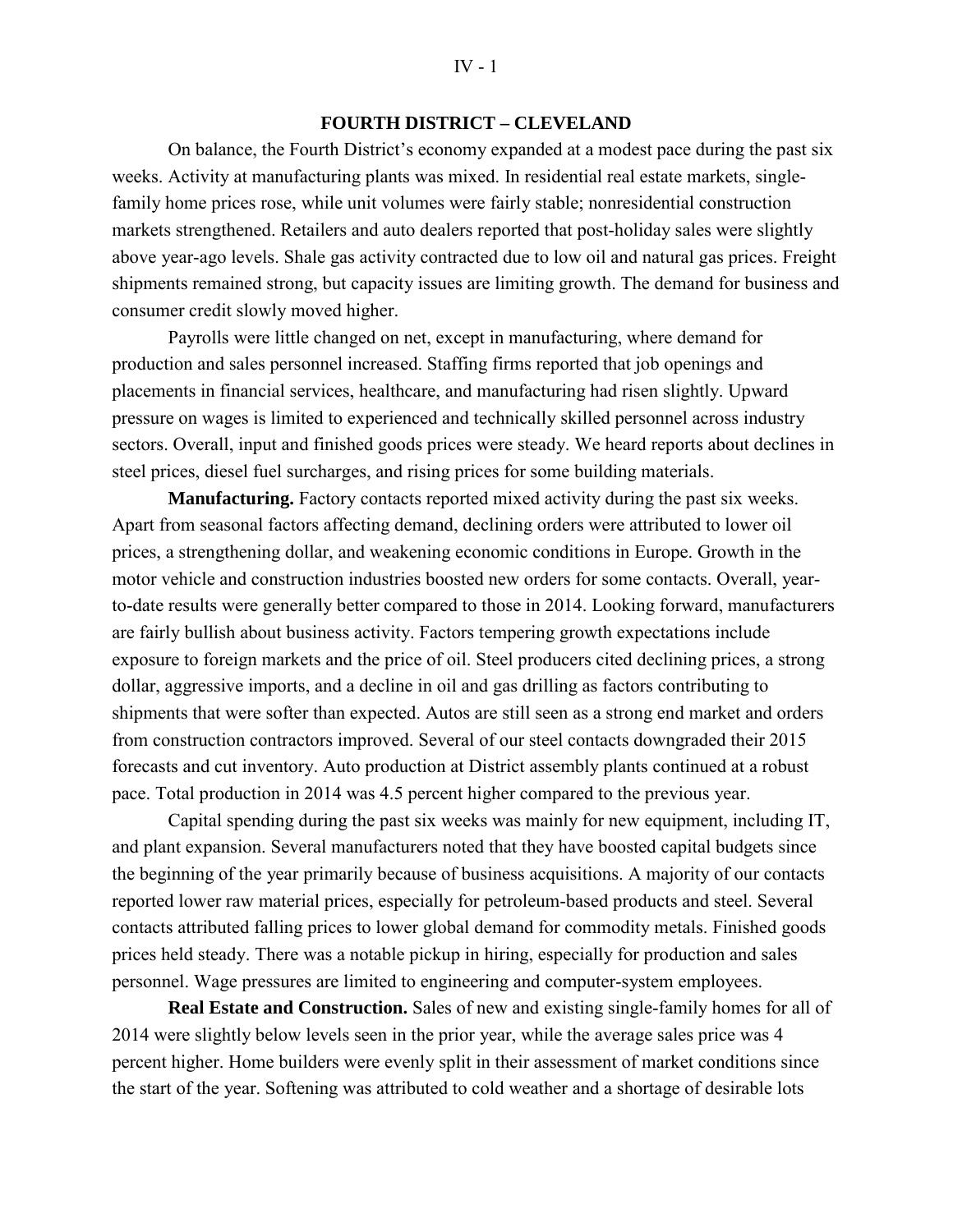#### IV - 2

against a backdrop of stringent mortgage standards. New-home contracts were mainly in the move-up price-point categories. The first-time buyer market remains weak. There was a large drop in the number of single-family construction starts since our last report. Nonetheless, as the spring season approaches, homebuilders are fairly optimistic in their outlook. They believe the potential for higher interest rates might serve as an impetus for potential buyers to sign a purchase contract. Most builders have not raised prices since the beginning of the year.

Nonresidential builders reported pre-construction activity generally ranging from moderate to robust, and they indicated that the level of activity has increased relative to a year ago. Customers are more confident in the sustainability of the economy, and they are now ready to move forward on projects that had been postponed. Market demand is broad based, although demand for multi-unit housing and industrial and office space is strongest. Builders are adding to their backlog on a steady basis, and their backlogs are larger than a year ago. Several contacts noted that they are becoming more selective when bidding projects, and they expect margins to widen as the year progresses. Capital spending by general contractors was mainly for replacement of heavy machinery and technology.

Materials prices were stable apart from increases for drywall and concrete. Builders are expecting overall increases of about 3 percent this year. Diesel fuel surcharges were reduced, but lower oil prices have not passed through to other petroleum-based products. Payrolls were flat on net due to the winter weather. As spring approaches, general contractors expect a period of fairly robust hiring, including craft workers, project engineers, and managers. Little wage pressure was reported, and it was limited to experienced craft workers. Subcontractors are pushing through rate increases at a faster pace than general contractors had anticipated; these increases are to cover rising costs, including for labor, and to widen margins.

**Consumer Spending.** Retailers were generally satisfied with post-holiday sales, and they reported that January revenues were slightly higher than those in January 2014. Product lines in highest demand included cold-weather apparel, electronics, and health and wellness. Most contacts expect second-quarter sales to be somewhat higher year-over-year, as lower gasoline prices begin having a greater impact on consumer spending. The increase in promotions that began early in the fourth quarter has been scaled back, which contributed to slightly higher margins. Vendor and shelf prices were steady, other than for declines in dairy products and apparel. Beef prices remain at historic highs. Several contacts reported reductions in planned capital spending for fiscal year 2015. Spending since the beginning of the year was concentrated in real estate and e-commerce. Hiring is limited to new store openings.

New motor vehicles sales during January were slightly higher than those of a year ago and in December. The share of SUV and truck sales increased by about 7 percentage points compared to last January, which some dealers attributed to significantly lower gasoline prices. Looking at 2015, dealers anticipate that the year-over-year change in unit volume will be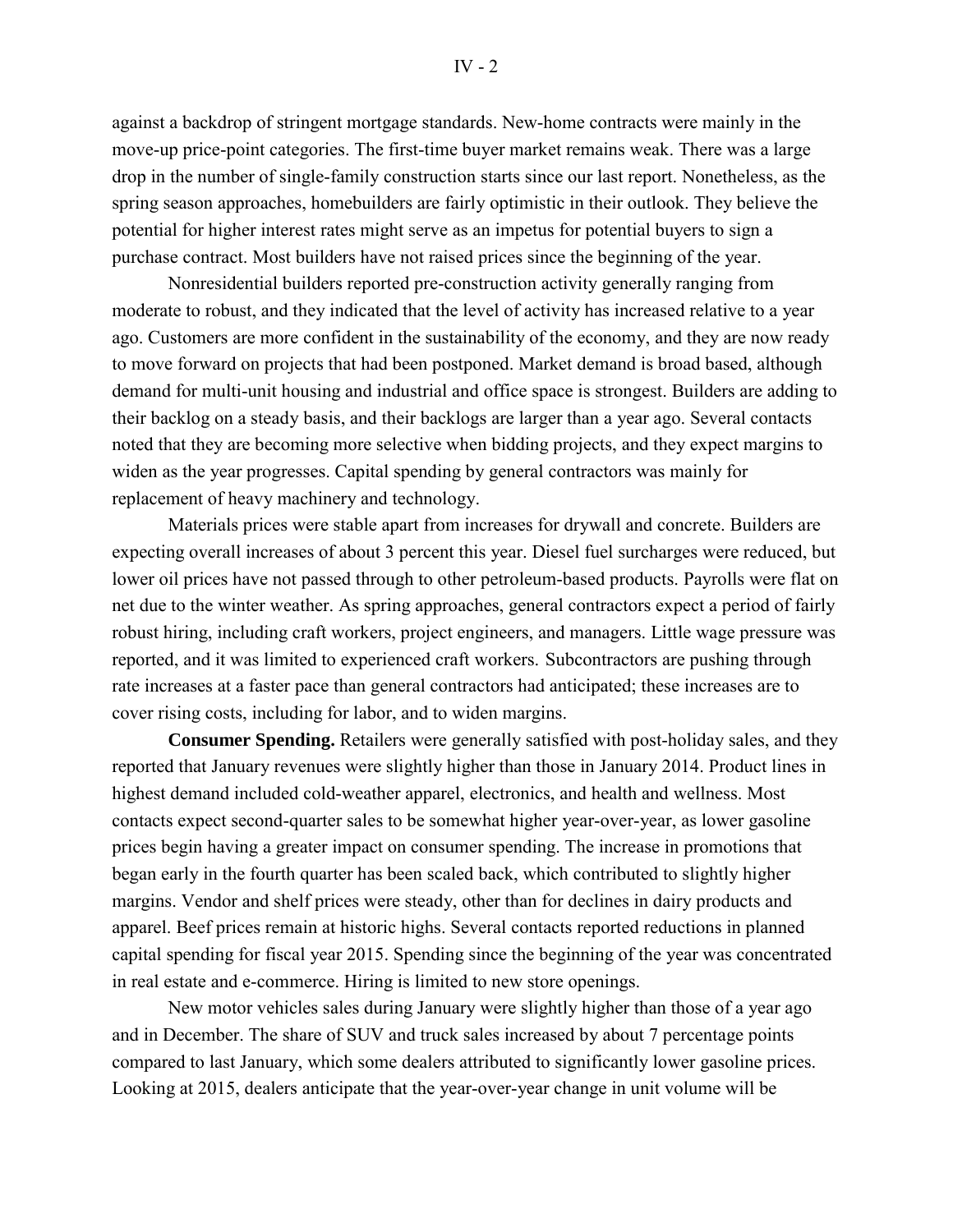positive, but increases will not be as strong as in 2014. New inventory is in line with sales. Used vehicle sales are up slightly over last January. Capital spending this year by dealerships is mainly for maintenance and facility upgrades. Little change in payrolls is expected during the winter months. Dealer service departments are feeling wage pressures because of a lack of qualified technicians and mechanics.

**Banking.** Bankers reported that demand for business credit showed moderate growth during the past six weeks. While demand was described as broad based, it was strongest for commercial real estate, and commercial and industrial loans. Consumer credit demand moved slightly higher, primarily for home equity products. Auto lending has softened. Interest rates were steady to down slightly for business and consumer credit. Many of our contacts noted an improvement in their residential mortgage business, more so on the refinancing side, which they attributed to a decline in interest rates. Delinquency rates held steady, at very low levels, and bankers expect little change going forward. No changes were made to loan-application standards. Core deposits remain strong. Payrolls were little changed on net. Hiring was mainly for jobs in commercial lending, computer-related services, and regulatory compliance. Wage pressure was felt in each of these job categories.

**Energy.** Little change in District coal production was reported. Spot prices for metallurgical and steam coal declined since our last report. Activity in the Marcellus and Utica shales contracted due to low oil and natural gas prices. The number of drilling rigs in the District shrank 19 percent since mid-December. Reports indicated that oil and gas producers have made significant cuts to planned capital spending for 2015, though midstream companies involved in the build out of the oil and gas infrastructure have not yet shown an inclination to pull back investment in existing projects. One energy executive said that while oil inventories are high at this time, with a cutback in production, oil stocks should decline at a rapid pace. These events could serve as the impetus for a strengthening of oil prices sometime later in 2015. Overall pricing for materials and equipment was flat. Some layoffs in the oil and gas sector and their supplier industries were reported.

**Freight Transportation.** On balance, little change was seen in freight volume since our last report, with many carriers operating at a high level. Volume growth was seen in construction materials, crude oil, and natural gas liquids. Any softening was attributed to seasonal factors. Our contacts expect that the economy will continue to expand this year; however, capacity constraints may limit top line growth. Little change in pricing was noted other than lower revenue from fuel surcharges. Capital spending in 2015 is projected to be strong. Some carriers reported increasing existing budgets. Monies are largely allocated for replacing aging equipment. Capacity expansion is limited by driver availability. Difficulty in attracting and retaining drivers and maintenance technicians is putting upward pressure on wages for both job categories. A majority of our contacts cited a significant rise in health insurance premiums at the start of the year.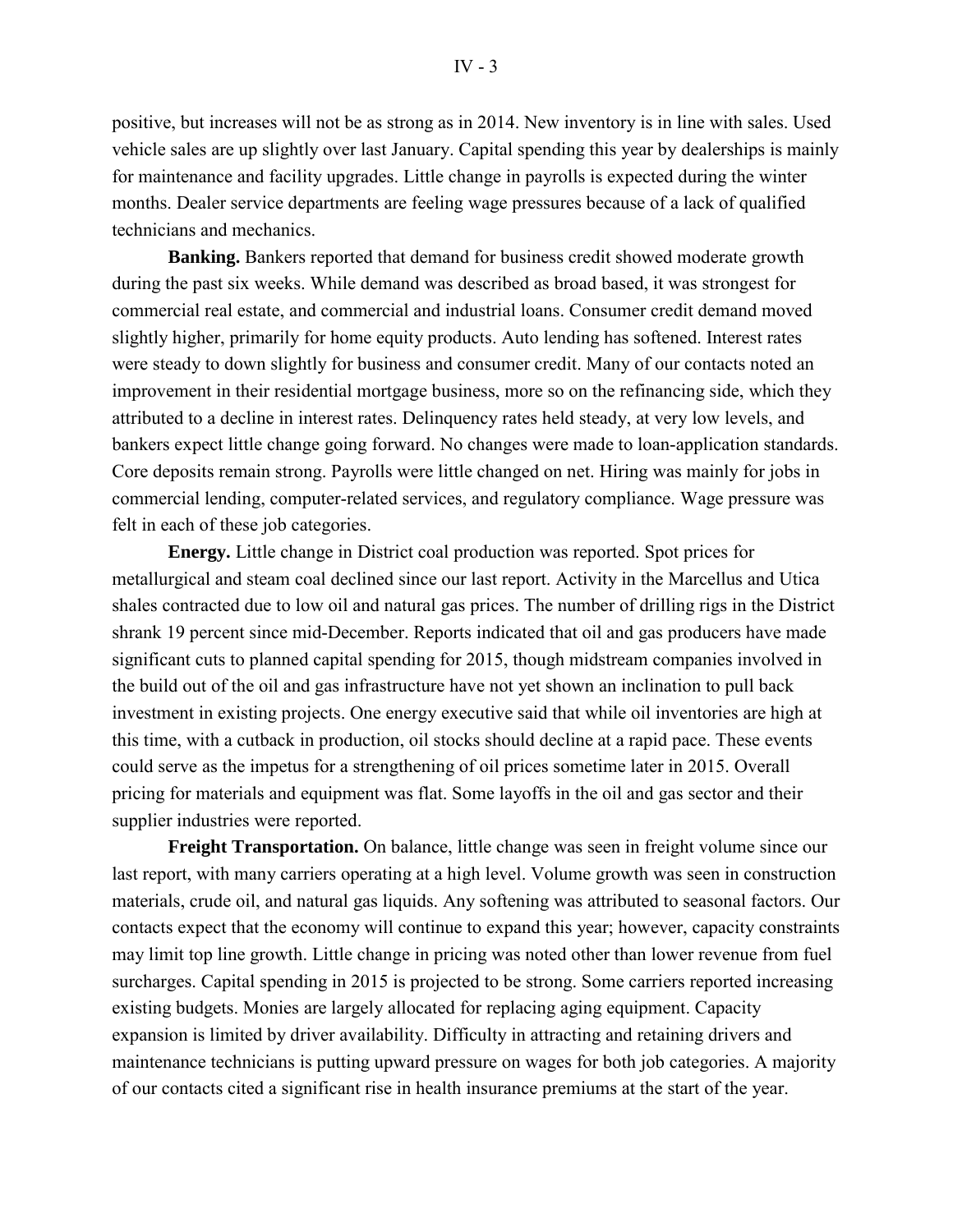#### **FIFTH DISTRICT–RICHMOND**

**Overview**. On balance, the Fifth District economy grew at a slower pace since the previous Beige Book. District manufacturing activity weakened, with shipments and new orders flattening. Retail sales growth slowed. Revenues in the non-retail service sector grew more rapidly, and tourism was at normal seasonal levels. In finance, both consumer and commercial lending increased since the previous report. Residential real estate activity expanded moderately; activity in commercial real estate markets increased at a modest pace. Agribusinesses experienced seasonal slowing. Coal production was unchanged. Production of natural gas was also unchanged, although levels were above those of a year ago. Natural gas prices declined in recent weeks. Demand for labor generally rose.

According to our most recent surveys, manufacturing employment grew modestly and average wages in the sector increased more quickly since the previous Beige Book. In the service sector, hiring was little changed and average wages rose more rapidly. Service sector prices and manufacturers' prices paid and prices received climbed more slowly in recent weeks.

**Manufacturing.** District manufacturing growth stalled since the previous report, with shipments and new orders flattening since the start of the year. Inventories of raw materials and finished goods rose moderately, but more slowly than in the previous report. A producer of dental equipment commented that lower patient counts had resulted in reduced sales of his products per doctor. Also, a manufacturer of sealing devices said that his company was seeing a general drop in sales. A producer of packaging materials reported a slight decline in production at his plant, and an auto parts manufacturer reported slower revenue growth. In contrast, product demand had risen for a producer of heavy equipment parts, and business was good for a food processor. Manufacturers were upbeat about business prospects for the months ahead. An executive at an electrical instruments firm in Virginia said that shipments and new orders were unchanged, but that his company had recently increased capital spending. A North Carolina textile manufacturer reported plans to increase capacity this year. An executive whose firm fabricates heavy construction products used for infrastructure said shipments were up recently. He stated that the company had increased capital spending over the past year and that he was expecting solid business growth again this year. A wood products manufacturer also reported stronger sales. Manufacturers' prices paid and prices received rose at a slower pace in recent weeks, according to contacts.

**Ports.** District port activity remained strong since the previous Beige Book. Port officials continued to report high volumes of container traffic, particularly for grain exports and imports of retail products. Exports of petroleum products rose sharply at one port. Auto imports softened slightly since our last report, but imports of "roll-on/roll-off" equipment rose. Dockworker contract issues at West Coast ports have resulted in increased inquiries and some ship diversions to East Coast ports.

V-1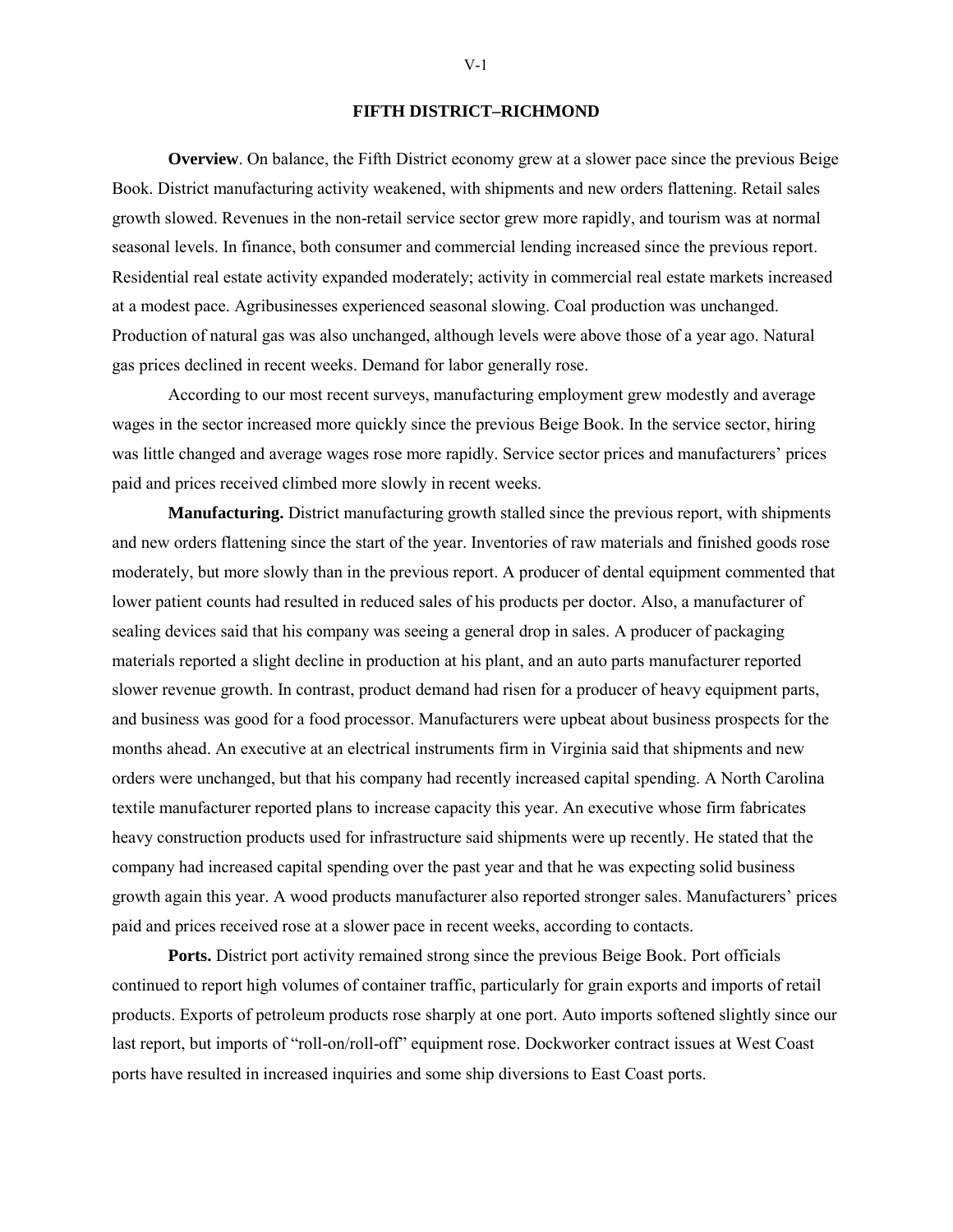**Retail.** Retail activity slowed in the weeks since our previous report. Sales of cars and light trucks were generally flat, according to dealers in Virginia, North Carolina, and South Carolina. A dealer in the eastern panhandle of West Virginia reported slightly slower sales. Grocery and convenience stores reported a decline in food sales in in the past month. According to the manager at a Virginia chain of discount stores, holiday and post-holiday sales were softer than expected, but still higher than a year ago. Several small retailers in the Richmond area also reported good year-over-year growth in revenues. Retail price inflation slowed since our last report. A wholesaler of residential building materials reported supply price increases, which he expects to be able to pass through to his customers.

**Services.** Revenues at non-retail service firms strengthened since the previous Beige Book. Executives at telecommunications, accounting, and travel firms reported faster revenue growth in recent weeks. In addition, District hospital executives reported an uptick in demand, partly from flu outbreaks. Services prices rose at a slower pace since our previous report.

Tourism was generally at normal seasonal levels in recent weeks, with most contacts indicating a typical slowdown in activity for this time of year. However, a Charleston, South Carolina contact reported strong tourist activity. A contact on the outer banks of North Carolina said the weekend of Presidents' Day and Valentine's Day brought solid hotel bookings and rentals, with tourists attracted by off-season specials and several planned events for visitors. Hotel managers are expecting a greater-than-seasonal pick-up in the months ahead. A Maryland hotelier reported an increase in group and conference bookings for the six months ahead, and a Virginia hotel manager expects summer business to be very strong. A resort manager in West Virginia reported strong growth in current bookings and in sales of passes for the remainder of this season and next winter. Hotels and resorts reported no change in rates.

**Finance.** Loan demand increased slightly since the previous Beige Book. Residential mortgage demand rose in Virginia and West Virginia, especially for refinancing. According to a Virginia banker, consumer lending increased as customers financed home improvement projects, cars, and luxury goods like boats. Commercial and industrial lending increased in Maryland, South Carolina, and Richmond, Virginia. In West Virginia, a banker reported that commercial lending rose in some sectors but was not robust overall. Two community bankers, one in North Carolina and one in Virginia, said that commercial loan demand softened in recent weeks. Deposits increased, according to bankers in North Carolina, Virginia, and West Virginia. Throughout the District, mortgage interest rates were reported to be slightly lower. Several contacts also reported relaxed credit standards. An executive in Maryland said that large banks were easing underwriting standards, and a Virginia banker noted that increased competition has led to some lowering of underwriting standards among community banks as well. A number of contacts throughout the District said credit quality was unchanged, despite an apparent easing in standards.

**Real Estate.** Residential real estate activity increased moderately in recent weeks. Realtors in Virginia and North Carolina reported increased sales, especially for higher end homes in North Carolina.

V-2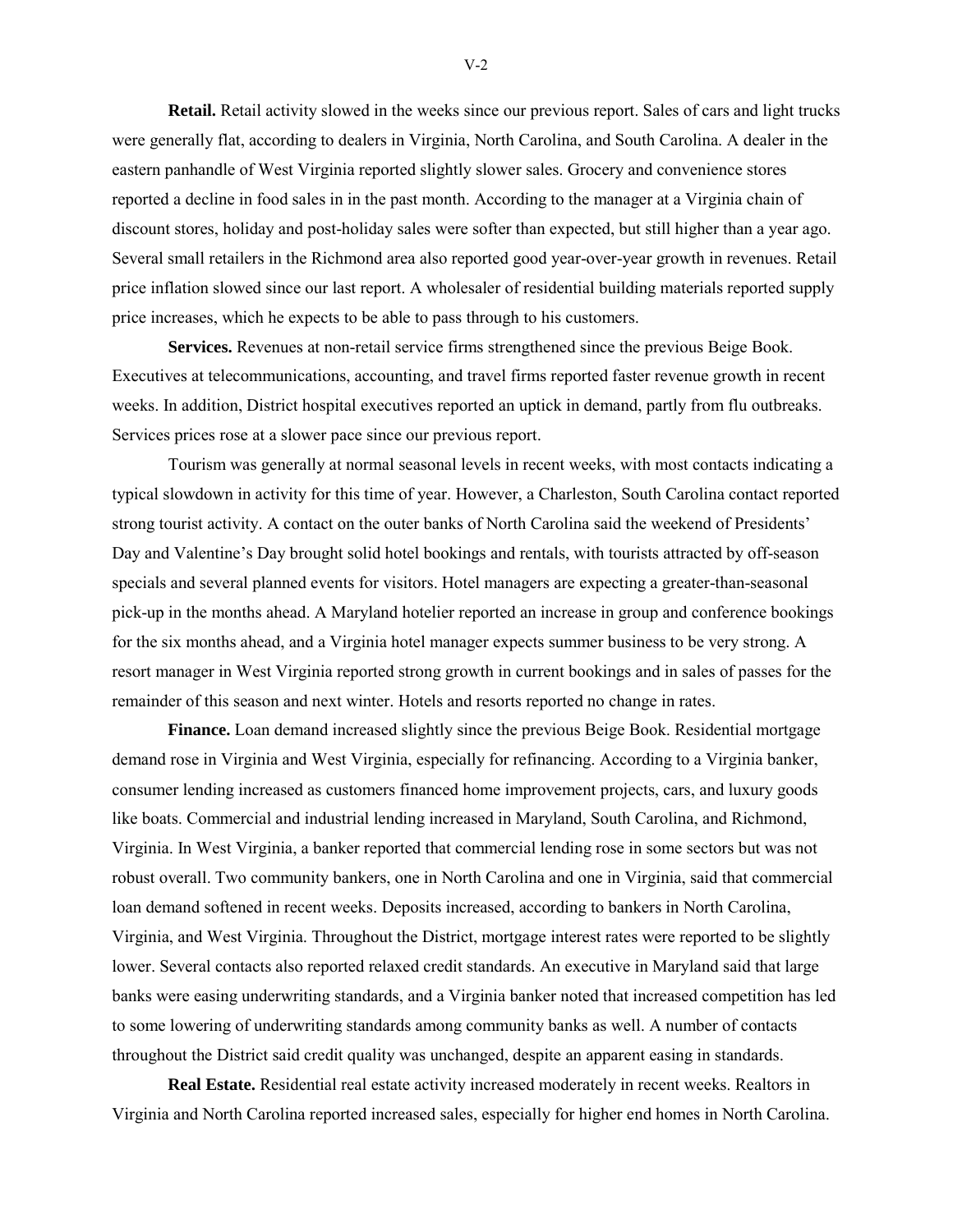Buyer traffic picked up in several locations, which a Virginia Realtor attributed to lower interest rates. In contrast, a West Virginia contact said first-time home buyers are hesitant because closing costs and fees have gone up. Average days on the market varied by location and sales prices were generally reported as flat to rising slightly. Inventories decreased in Washington, D.C., Northern Virginia, and Charlotte, North Carolina. In Northern Virginia, custom home builders were looking for building lots. A North Carolina Realtor said that land availability was an issue.

Since our last Beige Book, activity in commercial real estate markets increased at a modest pace. Realtors in Maryland, North Carolina, South Carolina, and Virginia reported a moderate increase in retail leasing, especially for smaller spaces and grocery stores. Office space leasing was unchanged according to contacts in North Carolina and Virginia. However office leasing picked up Charleston, West Virginia, and a real estate contact in the Wilmington, North Carolina area said that class A and class B office space was being absorbed at a faster pace. He also said that the market for industrial space had improved. A South Carolina Realtor reported that the office sector slowed slightly in Charleston due to lack of available space and the industrial market is growing even though much of the inventory is functionally obsolete. Office and industrial vacancy rates declined in other areas of South Carolina, but were unchanged elsewhere. Several contacts throughout the District reported new construction projects, especially for supermarkets, groceries and grocery-anchored shopping centers, medical centers, and apartment buildings.

**Agriculture and Natural Resources.** Since our previous Beige Book, agribusiness contacts reported typical seasonal slowdowns, but business conditions were slightly stronger than at this time last year. Additionally, a farmer in Virginia said that the spring outlook was "really good." Contacts in South Carolina and Virginia reported planting and harvesting of sod, shrubs, and trees, although adverse weather conditions reduced the number of days available to do so. Input prices were reported as mostly stable in recent weeks, while sod prices rose slightly. A farmer in South Carolina expressed concern over low commodity prices and difficulty navigating recent insurance legislation.

Coal production was unchanged overall since our previous report. In central West Virginia, production decreased marginally year over year; however, production rose slightly in the northern part of the state. Coal prices declined since the prior Beige Book. Production of natural gas was unchanged, but levels were above those of a year ago. Natural gas prices continued to decline modestly in recent weeks.

**Labor Markets.** Reports on labor demand were mostly positive since our previous Beige Book. Contacts across the District reported the recent hiring of engineers, salespeople, production workers, marketers, and retail workers. Demand for employees rose in construction, hospitality, manufacturing, IT, grocery, transportation, and management. An executive said that demand had recently increased for parttime workers but was basically flat for full time employees. Throughout the District, several industries reported continued difficulty finding both unskilled and skilled labor. An office staffing executive in

V-3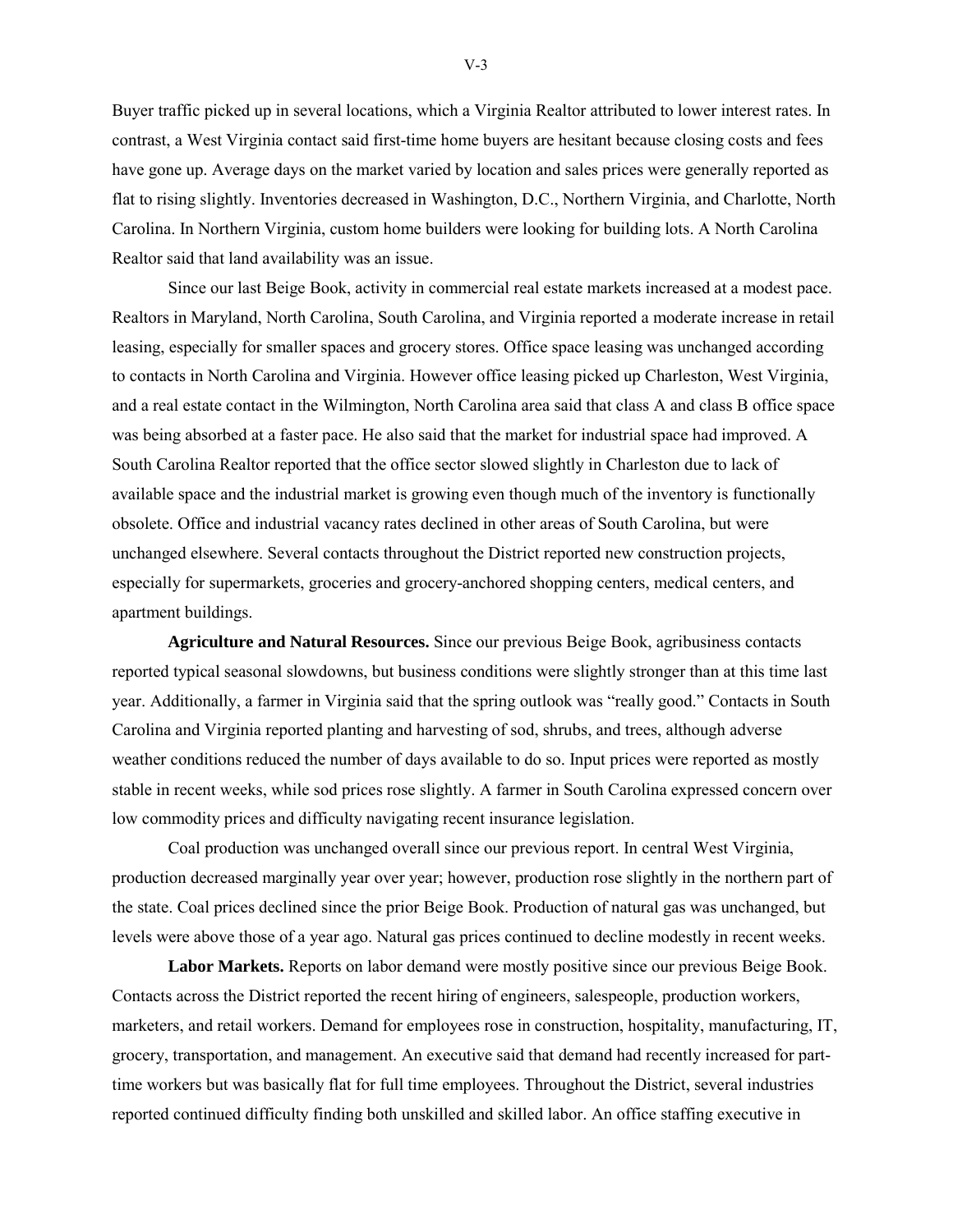Charleston, South Carolina remarked that a shortage of quality candidates was leading to multiple job offers and some upward wage pressure. Similarly, the shortage of truck drivers was pushing up wages, according to one report. According to our most recent surveys, manufacturing employment growth has been modest and average wages in the sector have risen more quickly since the previous Beige Book. In the service sector, hiring was little changed, although average wages rose more rapidly.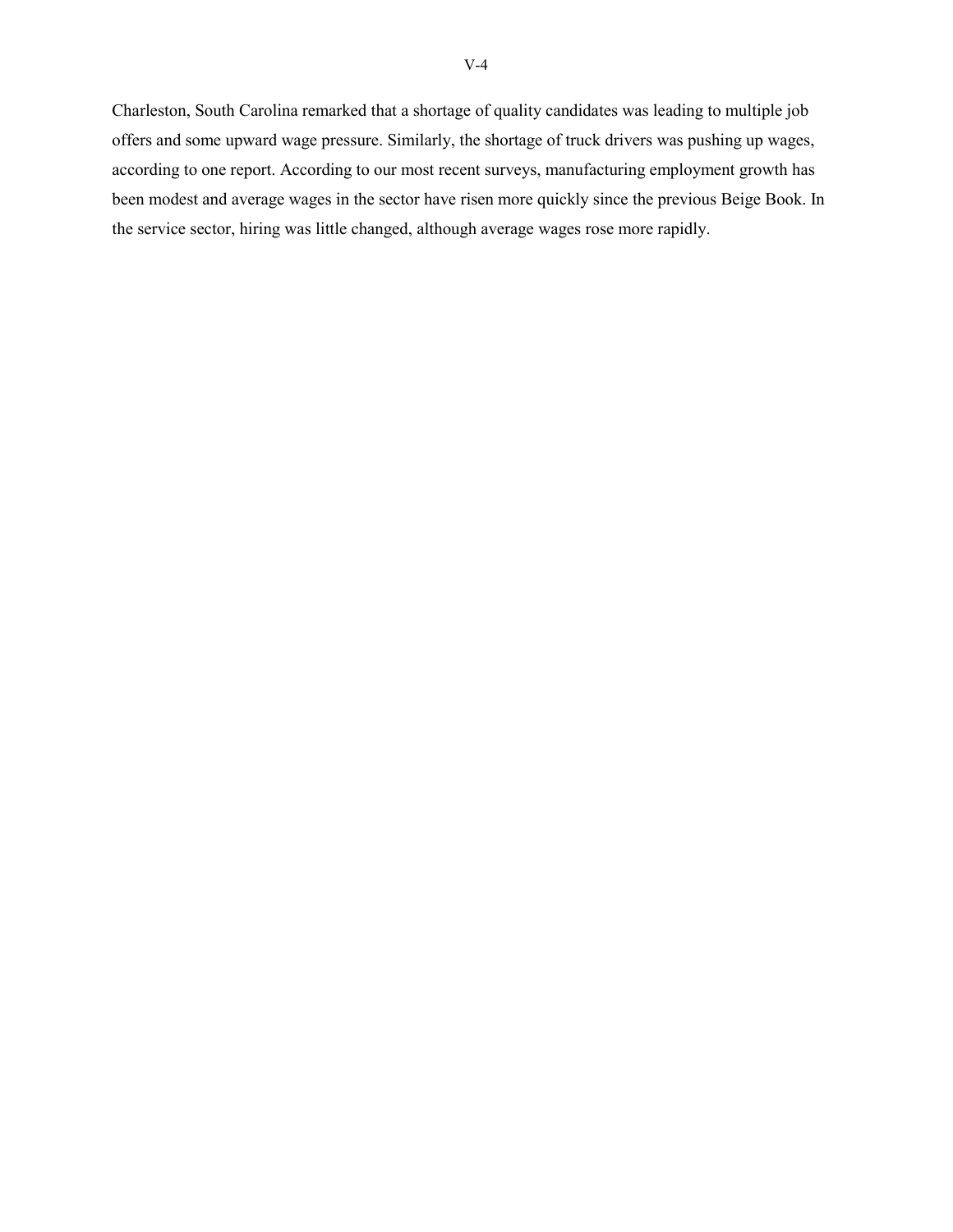## **SIXTH DISTRICT – ATLANTA**

The Sixth District's economy continued to grow at a moderate pace from January to early February. The majority of contacts are optimistic and expect near-term growth to be sustained at, or slightly above, current rates.

Overall, District retail reports were positive over the reporting period. Motor vehicle dealer contacts indicated lower gas prices helped spur an increase in light truck sales. The District's tourism industry remained a bright spot with reports of increased activity in the business and convention segments. Residential real estate reports on home sales were mixed; however, both brokers and builders continued to witness modest home price appreciation. Commercial real estate markets continued to see improvements in demand and nonresidential construction was ahead of year-ago levels. Manufacturers reported increases in new orders and production. Bankers indicated that loan demand was strong for most business lines. On balance, the District's labor force continued to grow. Firms continued to cite nominal wage increases for most jobs and other input costs remained subdued.

**Consumer Spending and Tourism.** After experiencing a moderate 2014 holiday season, District merchants appeared optimistic during the early months of 2015. Recreation-and-vacationcentric retailers experienced solid overall growth last year, and expect a similar trend for the first half of 2015. Casual dining establishments saw an uptick in volume as consumers seem to be trading up from fast food options. Many contacts cited evidence, such as a noticeable increase in purchases of light trucks that lower gasoline prices had led to increased spending on other goods and services.

Hospitality contacts reported an increase in business and convention bookings. Reports from industry contacts also indicated that the U.S. dollar exchange rate was not negatively affecting international visitors to the District. Lower gas prices were also reported as a contributing factor to a rise in visitors of drive-to destinations. Hoteliers anticipate that the next three to six months will outperform last year based on advanced bookings.

**Real Estate and Construction.** Since the last report, District brokers' reports on home sales activity improved a bit. Most contacts reported that home sales were flat to up slightly compared with the year earlier level. Brokers continued to report modest home price appreciation. The majority of brokers indicated that inventory levels either remained flat or had fallen from the prior year's level and noted that buyer traffic was flat to slightly up compared with a year ago. Brokers noted that they expect home sales activity to increase over the next three months.

Incoming signals from District builders have dampened a bit since the last report. Builders characterized construction activity and new home sales activity as flat to down slightly from the year earlier level. Many builders indicated that their inventory of unsold homes was flat to slightly up from a

#### $VI-1$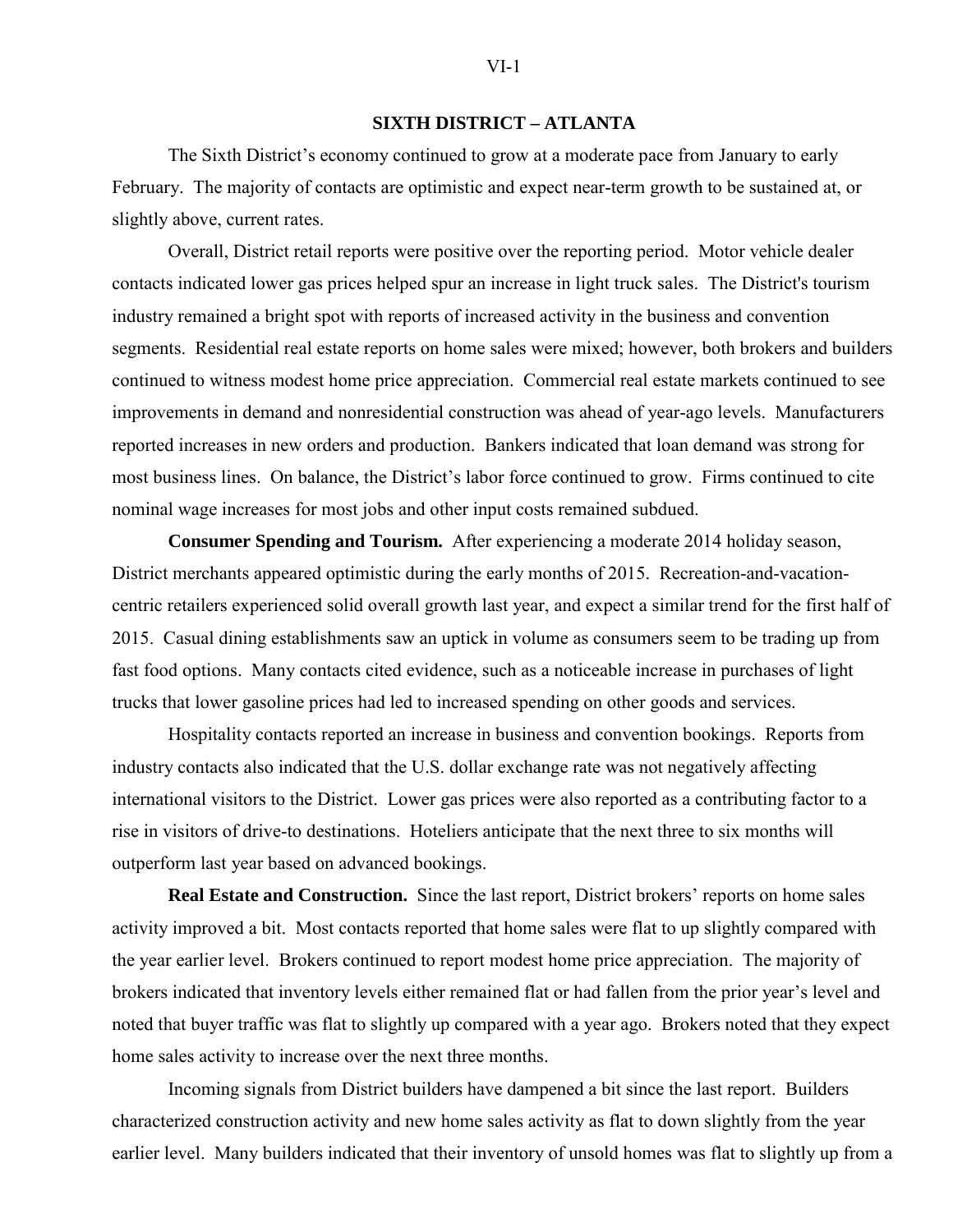year ago, and noted that buyer traffic was flat to slightly down compared with the year-ago level. However, most builders continued to report some degree of home price appreciation. The outlook among builders for new home sales and construction activity over the next three months was fairly positive, with most indicating that they expect activity to increase modestly.

Commercial real estate brokers around the District continued to report improving demand, though they cautioned that the rate of improvement varied by metropolitan area, submarket, and property type. Commercial contractors indicated that nonresidential construction activity had increased from the year-ago level across the District and noted the strength in apartment construction has persisted. Most contacts reported a backlog that was greater than their year earlier level. The outlook among District commercial real estate contacts remained positive.

**Manufacturing and Transportation.** District contacts indicated that manufacturing activity rebounded during the current reporting period, following a modest slowdown in December. Increases in new orders and production were notable, and factory employment continued to increase. Supplier delivery times slowed slightly, while contacts reported a moderate rise in finished inventory levels. With over half of contacts expecting production levels to increase over the next three to six months, optimism remained consistent with the previous reporting period.

Transportation contacts reported an expansion of activity from January to early February. Trucking companies cited steady freight volume and notable year-over-year increases in tonnage. District ports reported significant increases in bulk cargo, container traffic, and shipments of autos from year-earlier levels. Contacts in the air cargo industry reported record freight tonnage led by strong international activity. Railroads cited marked year-over-year increases in the shipment of metallic ores, petroleum products, grain and aggregates, but volume declines in phosphates and iron and steel scrap metals. However, contacts did note that west coast port congestion may be contributing to some of the District's port activity, particularly where increases were noted. Substantial, ongoing capital investments in rail infrastructure continued to be reported.

**Banking and Finance.** Credit conditions were largely unchanged from the previous reporting period. Overall, credit remained readily available and small businesses reported more access to credit. Loan demand was strong among most lines of business, particularly commercial and mortgage lending. Bankers noted increased lending to businesses such as hotels and restaurants. Loan pricing and structure remained competitive. Banking contacts indicated their lending standards remained fairly conservative.

**Employment and Prices.** Overall, businesses indicated that they continued to add to payrolls. However, contacts continued to report difficulty filling skilled positions in the information technology, finance, construction, and manufacturing industries. In addition, a number of contacts noted that retail

 $VI-2$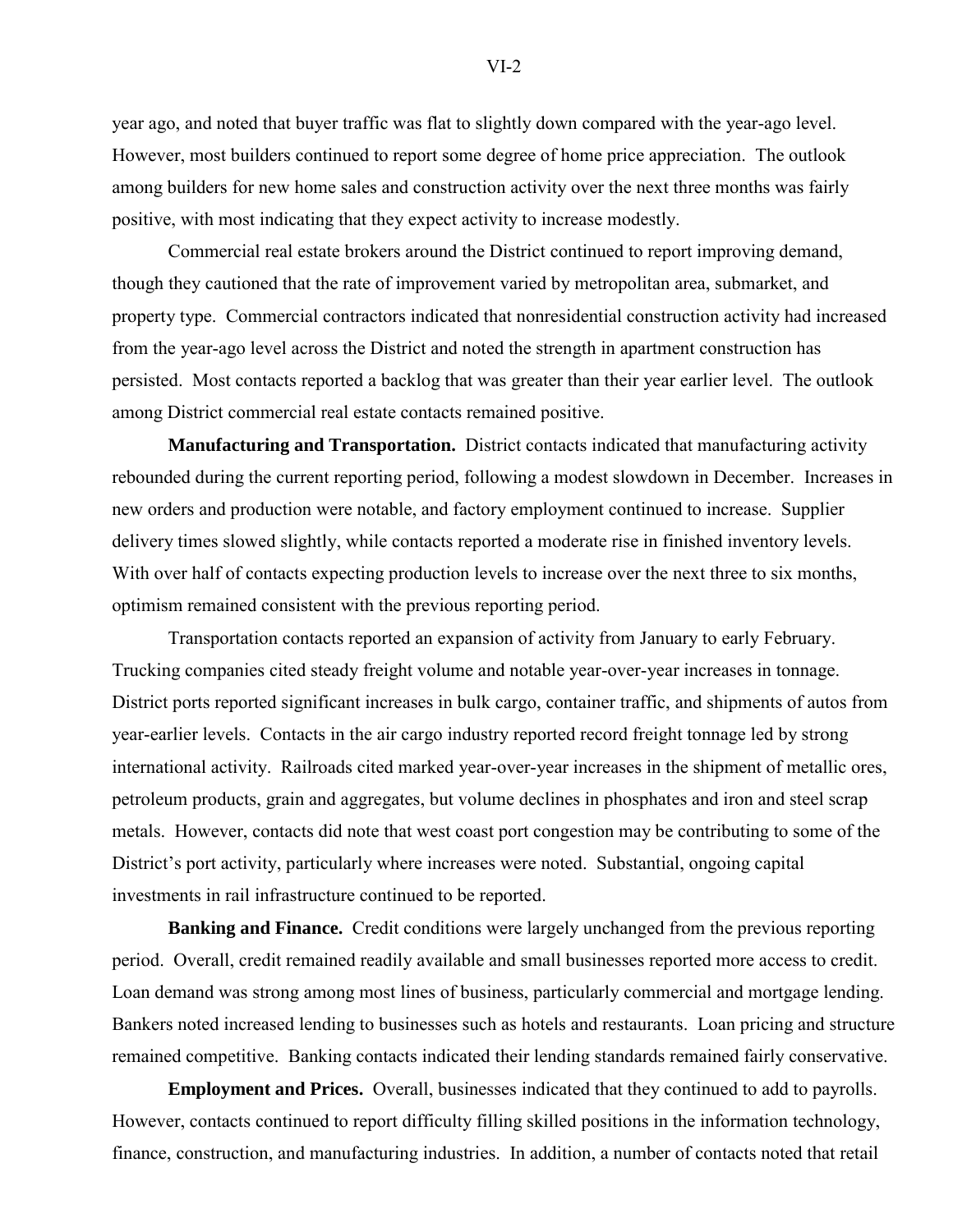and other service-based entry-level positions were becoming more difficult to fill. Some firms engaged in energy exploration and production and oilfield service providers reported layoffs resulting from declines in energy prices.

Input cost pressures remained subdued for most firms. The Atlanta Fed's poll of business contacts in January indicated that, on average, firms anticipate unit costs to rise 1.7 percent over the coming 12 months, down two-tenths of a percentage point from the December reading. The decline in fuel prices was overwhelmingly seen as an opportunity to improve margins rather than lower prices. Plans for wage increases in 2015 were little changed, with most contacts budgeting two-to-three percent increases for the year. However, figures remained higher for more competitive or difficult-to-fill positions, and several contacts indicated increasing entry-level wages.

**Natural Resources and Agriculture.** Crude oil storage continued to expand onshore and off, which contributed to high crude oil inventory levels across the Gulf Coast. Impacts of declining energy prices have been mixed. Petrochemical, industrial power, transportation, and manufacturing contacts with business dealings in the energy sector described positive outcomes, such as improved profit margins from lower fuel and feedstock costs, as well as steady project bookings through 2015. However, firms engaged in exploration and production and oilfield service providers began to report negative effects to business activity, including employee layoffs.

Drought conditions improved in parts of the District although there were still some areas reportedly affected by dry conditions. Florida citrus crop producers continued field practices to combat citrus greening while the USDA announced additional funding to help fight the disease. The most recent 2015 domestic production forecasts for rice, soybeans, peanuts, and cotton were unchanged from a month ago while beef, pork, and broilers production projections were up from the prior month.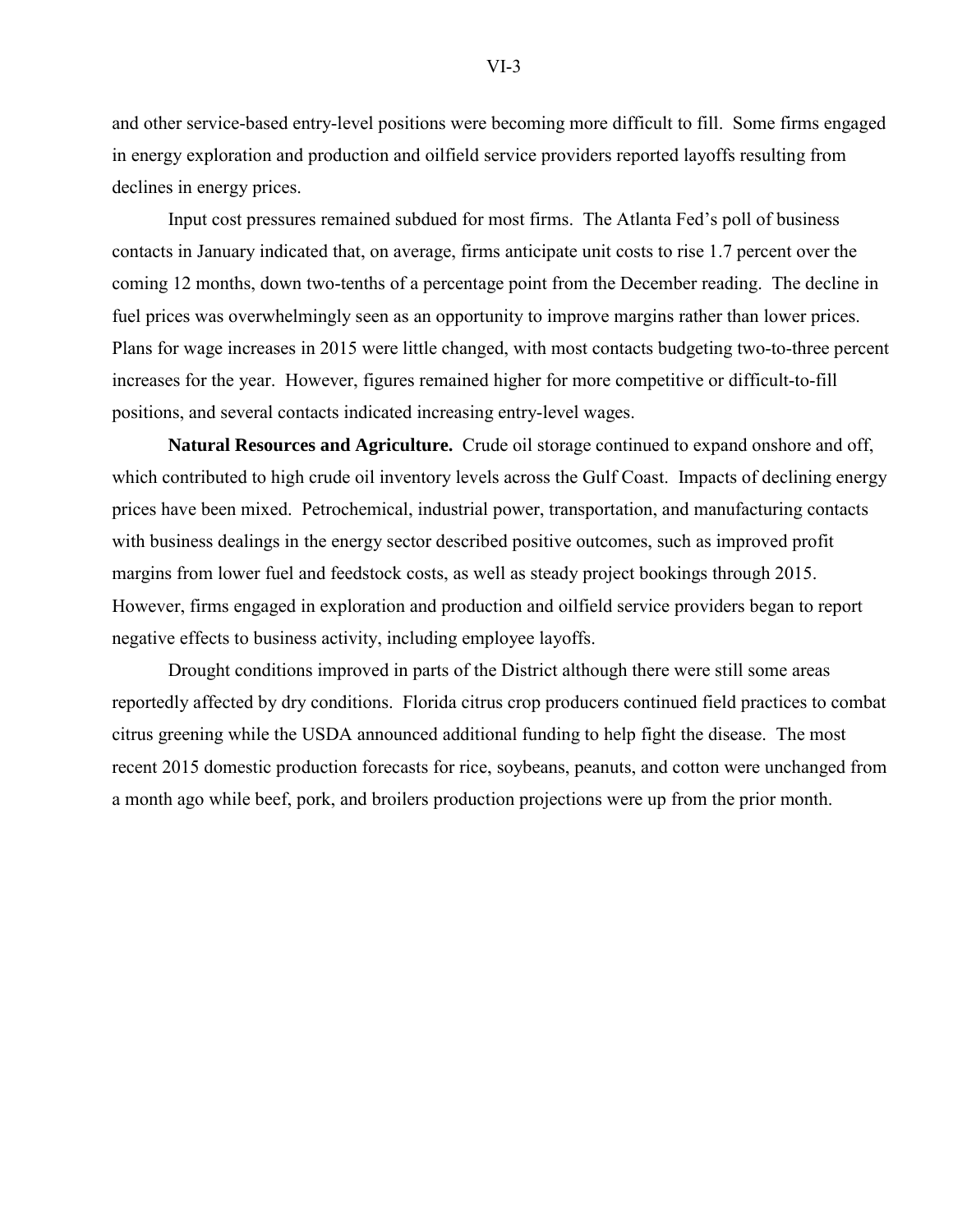## **SEVENTH DISTRICT—CHICAGO**

**Summary.** Growth in economic activity in the Seventh District remained moderate in January and early February, and contacts expected growth to continue at a similar pace over the next six to twelve months. Consumer spending and manufacturing production rose moderately, while business spending and construction and real estate activity increased modestly. Credit conditions improved on balance. Cost pressures were little changed, and price increases remained limited. Prices of most agricultural commodities declined.

**Consumer spending.** Growth in consumer spending remained moderate in January and early February. Contacts reported that lower energy prices had a positive effect on retail sales, though not as much as they were hoping. Growth was robust for the general merchandise, clothing, and specialty gift sectors, but slower for food, beverages, furniture, and appliances. The pace of new light vehicle sales held steady, while sales of used vehicles increased. Auto dealers indicated that incentives were not as generous as during the previous reporting period, leading to less floor traffic. Dealers also noted that lower gasoline prices continued to shift the sales mix from cars to light trucks and SUVs.

**Business spending.** Growth in business spending slowed to a modest pace in January and early February. Most manufacturers and retailers reported comfortable inventory levels. However, transportation disruptions at west coast ports related to the longshoremen labor contract negotiations delayed delivery of some retail items and led some manufacturers to hold higher levels of inventories as a precaution. In addition, some auto dealers reported that inventories were slightly elevated because of over-ordering in December. The pace of current capital spending slowed somewhat, though spending plans for the next six to twelve months continued to indicate steady growth. Outlays were again primarily for replacing industrial and IT equipment, though many contacts also reported spending for capacity expansion. The pace of hiring slowed, but contacts expect continued moderate employment growth in the next six to twelve months. A staffing firm reported demand was holding steady but that job placements were down because it had become increasing difficult to find workers to fill their customers' orders. Contacts again reported strong demand for skilled workers, particularly for those in professional and technical occupations and skilled manufacturing and building trades.

**Construction and real estate.** Construction and real estate activity increased modestly over the reporting period. Demand for residential construction was mostly unchanged, but with some

#### **VII-1**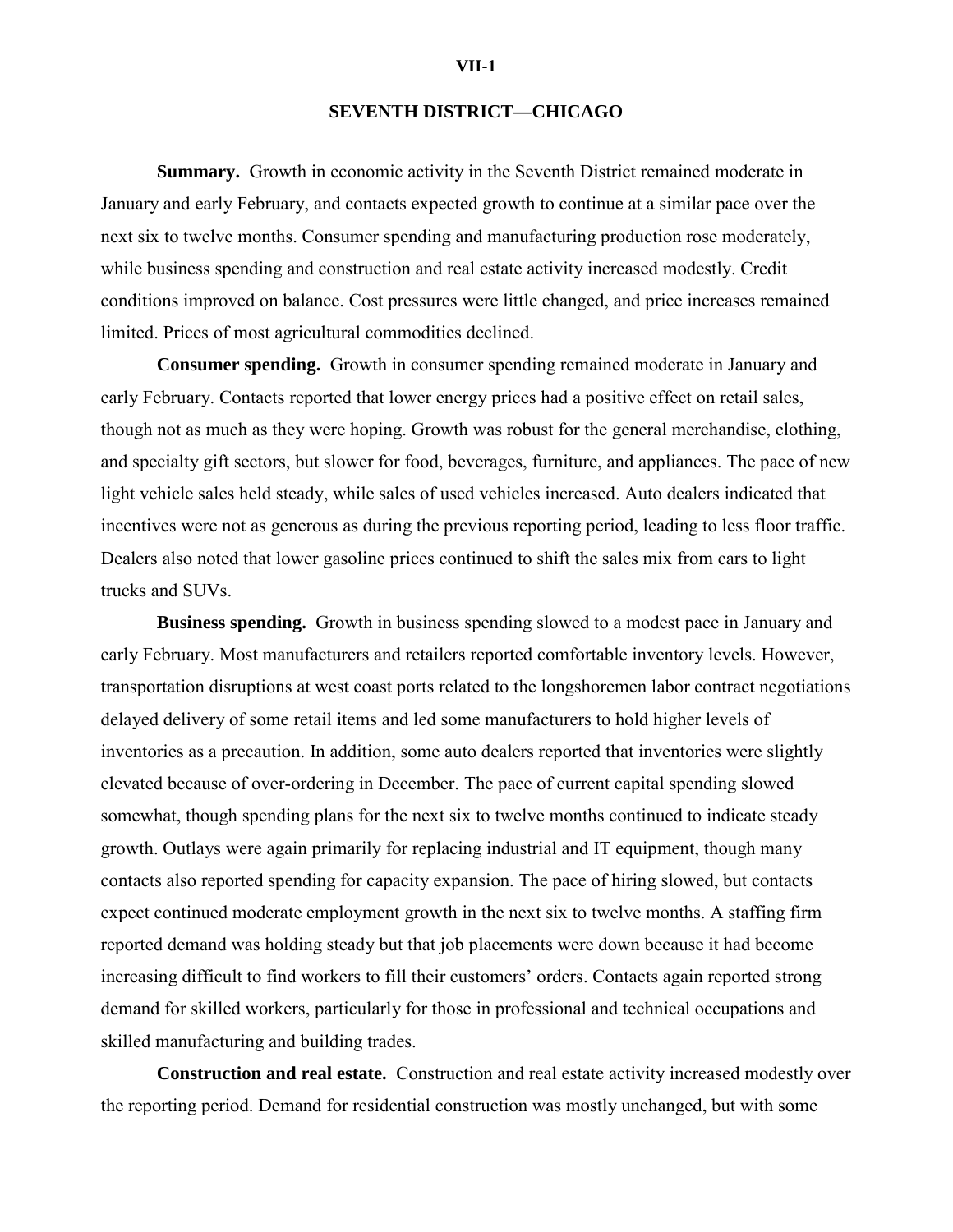#### **VII-2**

additional growth in single-family building in urban markets. Home prices and residential rents both increased, while home sales held steady. Solid income growth and expanding credit availability for first-time homebuyers has led real estate contacts to revise up their sales forecasts for 2015. In addition, several contacts observed that markets in low-income areas are finally showing signs of improvement. Nonresidential construction grew moderately, driven primarily by demand for industrial buildings. Commercial real estate activity expanded broadly − vacancies declined, rents rose, and leasing of industrial buildings, office space, and retail space all increased.

**Manufacturing.** Manufacturing production continued to grow at a moderate pace in January and early February. Activity in the auto industry remained a source of strength for the District, with contacts citing the improving labor market and low gasoline prices as bolstering demand. Auto industry contacts expressed concern, however, that high capacity utilization rates are raising costs through the increased use of overtime and limited time for preventative maintenance. Demand for steel grew steadily. Weak demand abroad combined with the relative strength of the US economy continued to draw in imported steel and push down prices. Most specialty metals manufacturers reported steady gains in new orders and solid order books, though contacts supplying the oil and gas industry reported slowing demand. Contacts also noted that the strong dollar was hurting exports. Sales of heavy machinery and heavy trucks both picked up, and manufacturers of building materials expect steady growth in shipments for 2015.

**Banking/finance.** Credit conditions improved on balance over the reporting period. Equity markets moved higher and volatility declined. In contrast, interest rate volatility ticked up. Business loan demand increased, driven by new equipment purchases and expansions of existing facilities. Credit line utilization by middle-market firms increased slightly and business banking contacts generally noted a better than expected start to the year. Consumer loan demand increased across multiple segments. Mortgage refinancings surged and new applications rose in response to lower mortgage rates. Demand for auto loans remained strong and growth in new credit card applications increased. One banking contact noted that downward pressure on auto loan rates was leading to increased competition for sub-prime borrowers.

**Prices/costs.** Overall, cost pressures were little changed in January and early February. Energy and steel prices decreased, while cement and drywall prices rose. Retail food prices generally declined, with the exception of meat and dairy prices. The transportation delays at west coast ports pushed up shipping costs as some contacts were forced to use alternate, more expensive supply routes. More contacts said they increased prices than during the last reporting period. Of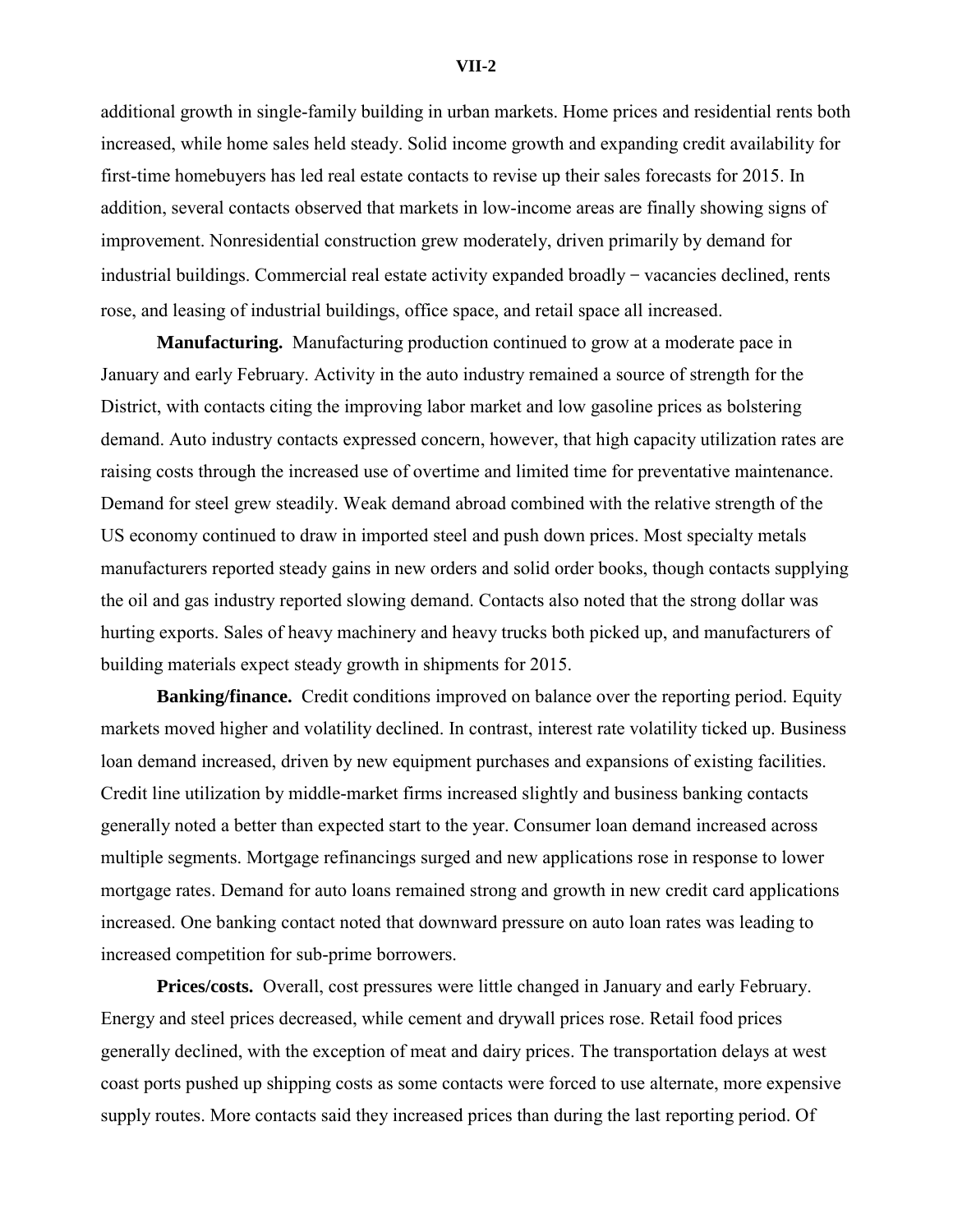#### **VII-3**

those reporting price increases, most cited increased demand or pricing power as the reason for the increase. Wage and non-wage costs changed little on balanced. Wage pressures continued to be more pronounced for skilled workers than for unskilled workers. However, a staffing firm reported some willingness from its clients to raise pay rates for unskilled workers in order to reduce turnover.

**Agriculture.** Corn, soybean, and wheat prices were lower than during the previous reporting period, although they recovered some in recent weeks. Apart from fuel costs, input costs for spring planting have remained steady. Some farmers purchased lower quality seeds than last year to reduce their planting costs. Even though higher relative input costs were likely to shift acres toward soybean production and away from corn, there were reports that farmers were reluctant to plan major changes in crop rotations. Contacts also noted plans to return some marginal ground to pasture or hay production, instead of planting corn or soybeans this spring. Hog production was strong, with no major issues from diseases, which had cut production last year. This pushed down pork prices substantially, and consumers began substituting from beef to pork. However, somewhat lower cattle prices did not translate into lower retail prices for beef. Milk prices declined amid rising stocks of dairy products and stalled exports. The slowdowns at ports along the west coast hurt exports of many agricultural products.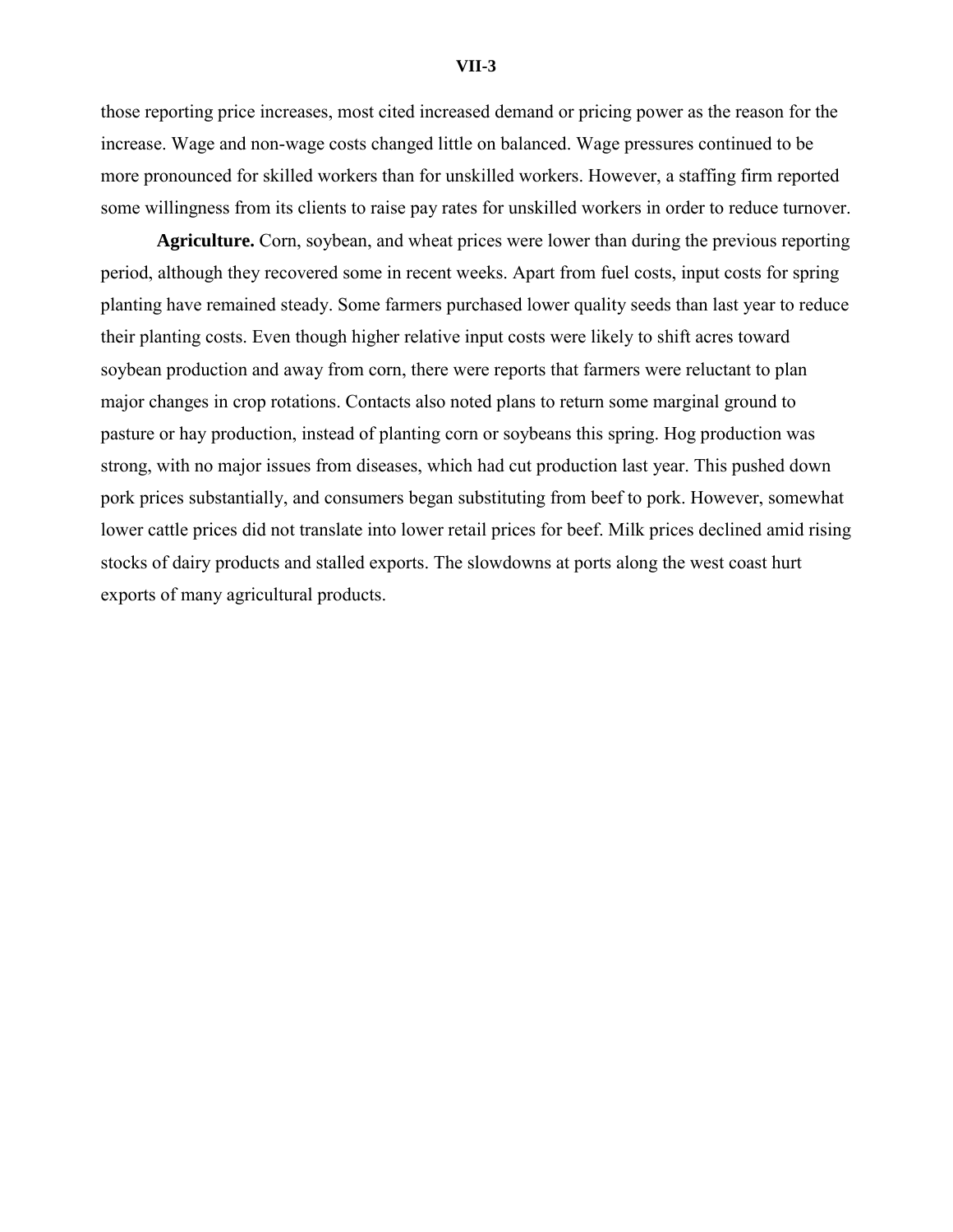#### **VIII-1**

#### **EIGHTH DISTRICT — ST. LOUIS**

#### **Summary**

Economic activity in the Eighth District has increased at a moderate pace since the previous Beige Book. Recent reports of planned activity in manufacturing and services have been positive on net. Reports from retail contacts have also been positive. Overall residential real estate market conditions have improved, while commercial and industrial real estate markets and construction have been mixed. Lending activity during the past three months has increased at a sample of District banks. Over the past three months, compared with the same period a year ago, wages have grown moderately while employment and prices charged to consumers have grown modestly.

## **Consumer Spending**

Retail contacts in the District noted that sales during the first two months of 2015 have stayed the same or increased relative to a year ago. The majority of retail contacts noted that sales were in line with expectations.

Reports from auto dealers were also generally positive. Contacts noted that auto sales during the first two months of 2015 have stayed the same or increased, compared with same period last year. Approximately half of auto dealers contacted reported that, relative to a year earlier, sales shifted toward new vehicles from used vehicles; the other half of contacts were split between no change and more used car sales. Similarly, contacts also noted that more high-end cars have been sold than low-end cars, compared with a year ago.

#### **Manufacturing and Other Business Activity**

Reports of plans for manufacturing activity since the previous Beige Book have been positive on net. Producers in the apparel, automobile, aerospace, and chemical manufacturing industries announced plans to hire additional employees and expand operations in the District. In contrast, firms that manufacture electronic equipment and primary metals announced plans to lay-off workers or close facilities. Hiring reports from food manufacturers were mixed. A recent survey of manufacturers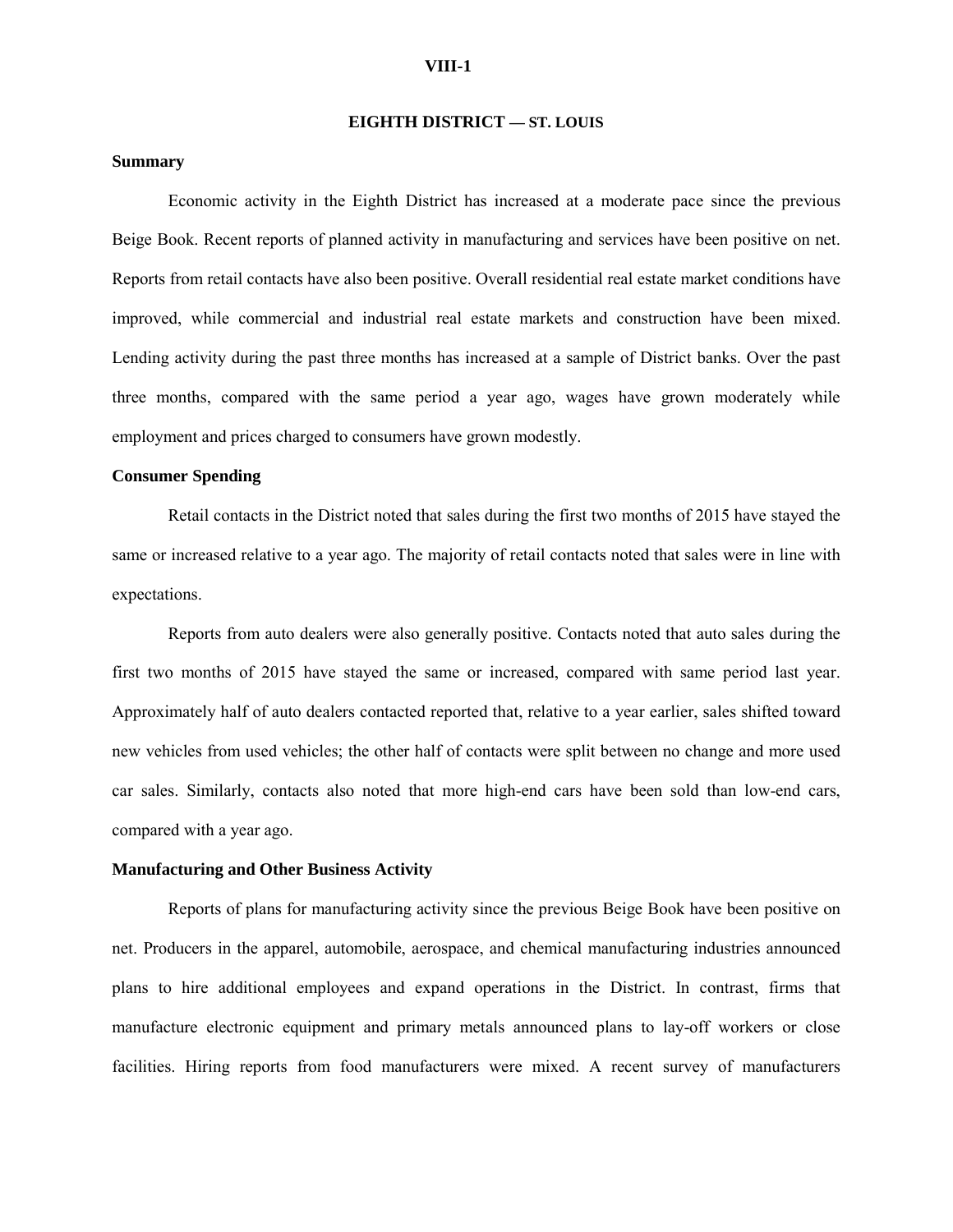indicated that most firms increased employment during the past three months, and average wages per employee also increased for the majority of firms surveyed.

Reports of plans in the District's service sector have been positive since the previous report. Firms that provide business support, air and truck transportation, recreation, and health care and social assistance services reported new hiring and expansion plans in the District. In contrast, firms in publishing services plan to lay-off employees. Firms in educational services reported both layoffs and new hires.

#### **Real Estate and Construction**

Home sales increased in the Eighth District on a year-over-year basis. Compared with the same period in 2013, December 2014 monthly home sales were up 5 percent in Louisville, 11 percent in Little Rock, and 29 percent in St. Louis; home sales remained the same in Memphis. December 2014 monthly single-family housing permits increased in the majority of the District metro areas compared with the same period in 2013. Permits increased 26 percent in Louisville, 49 percent in Little Rock, 13 percent in St. Louis, and 17 percent in Memphis.

Commercial and industrial real estate market conditions were mixed throughout most of the District. Contacts in northwest Kentucky reported that a limited supply of commercial real estate is resulting in upward pressure on prices and declining vacancy rates across most property types. Contacts in Memphis reported low industrial vacancy rates. Contacts in Little Rock reported low asking rents in the commercial market. Commercial and industrial construction activity was mixed throughout most of the District. Contacts in northwest Kentucky noted that financing and regulatory constraints are increasing the costs of new commercial construction projects. A contact in Memphis reported improvements in the lending environment for commercial construction projects. Contacts in St. Louis continued to report new large multi-family construction projects in the downtown area. Similarly, contacts in Little Rock noted an increase in multi-family construction projects.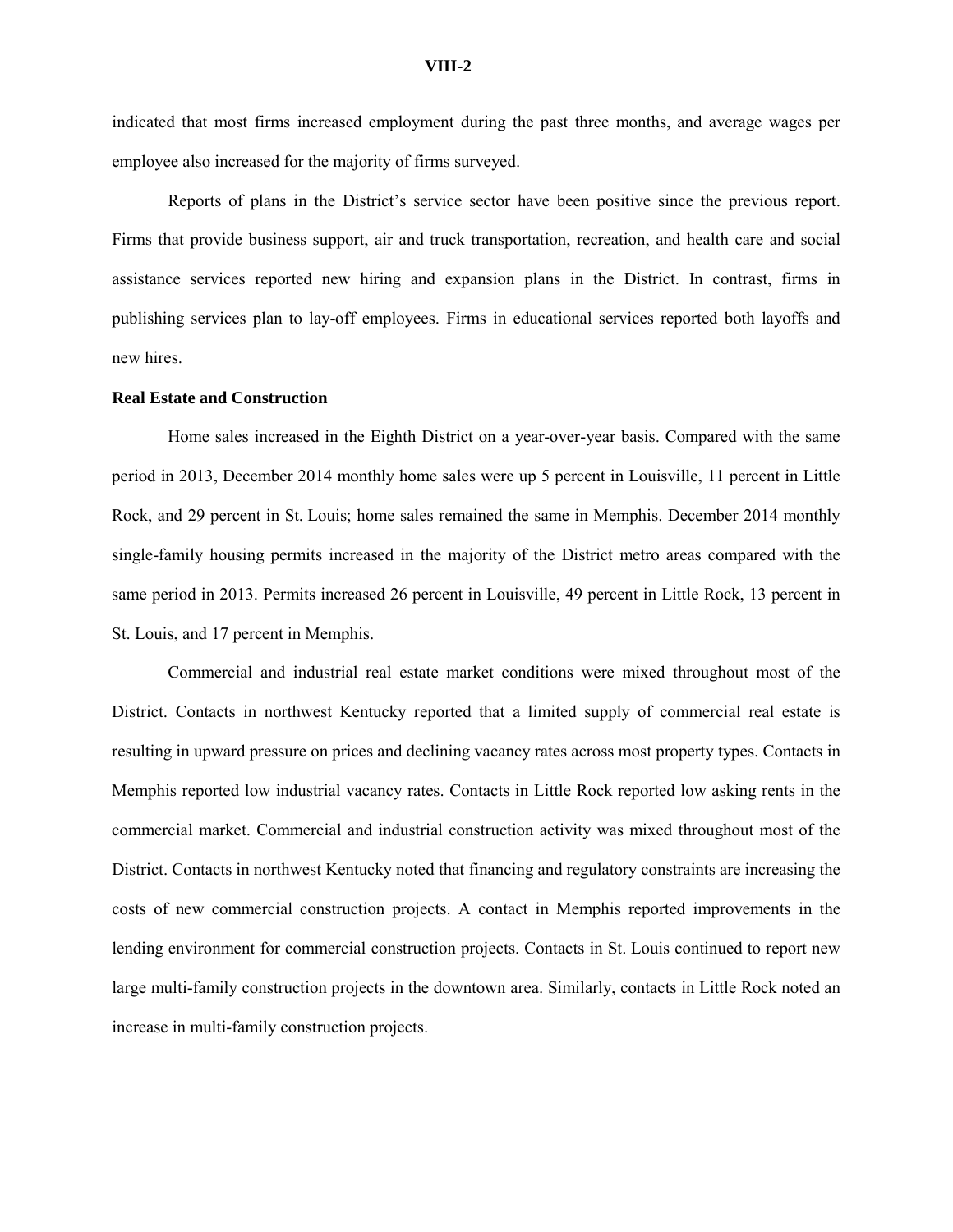#### **Banking and Finance**

A survey of District banks showed that overall lending activity during the past three months increased moderately. For commercial and industrial loans, credit standards continued to be slightly lower, creditworthiness of applicants improved, demand was stronger, and delinquencies were lower. For standard residential mortgage loans, credit standards were mostly unchanged, creditworthiness of applicants improved, demand was somewhat stronger, and delinquencies were slightly lower. For credit cards, standards were unchanged to slightly lower, creditworthiness of applicants was slightly higher, demand was unchanged, and delinquencies were lower. For auto loans and other consumer loans, creditworthiness of applicants was unchanged, demand was unchanged to slightly higher, and delinquencies were lower; credit standards decreased slightly for auto loans and remained unchanged for other consumer loans.

## **Agriculture and Natural Resources**

As of early February, close to 90 percent of the District winter wheat crop was rated in fair or better condition. Total District red meat production during 2014 was largely the same compared with 2013. Missouri exhibited strong production increases in 2014, offsetting decreases observed in other District states. District coal production for January 2015 was about 1.6 percent higher than in January 2014.

#### **Employment, Wages, and Prices**

A survey of District businesses indicated that, over the past three months, wages grew moderately while employment and prices charged to consumers grew modestly compared with the same period last year. For employment levels, 56 percent of contacts reported that they have stayed the same compared with the same period last year, 35 percent reported a slight increase, and 9 percent indicated a slight decrease. For prices charged to customers, 56 percent of contacts reported that they have stayed the same compared with the same period last year, 33 percent reported an increase, and 11 percent reported a decrease. Finally, for wages, 51 percent of contacts indicated that they have stayed the same compared with the same period last year, and 46 percent indicated they were higher.

#### **VIII-3**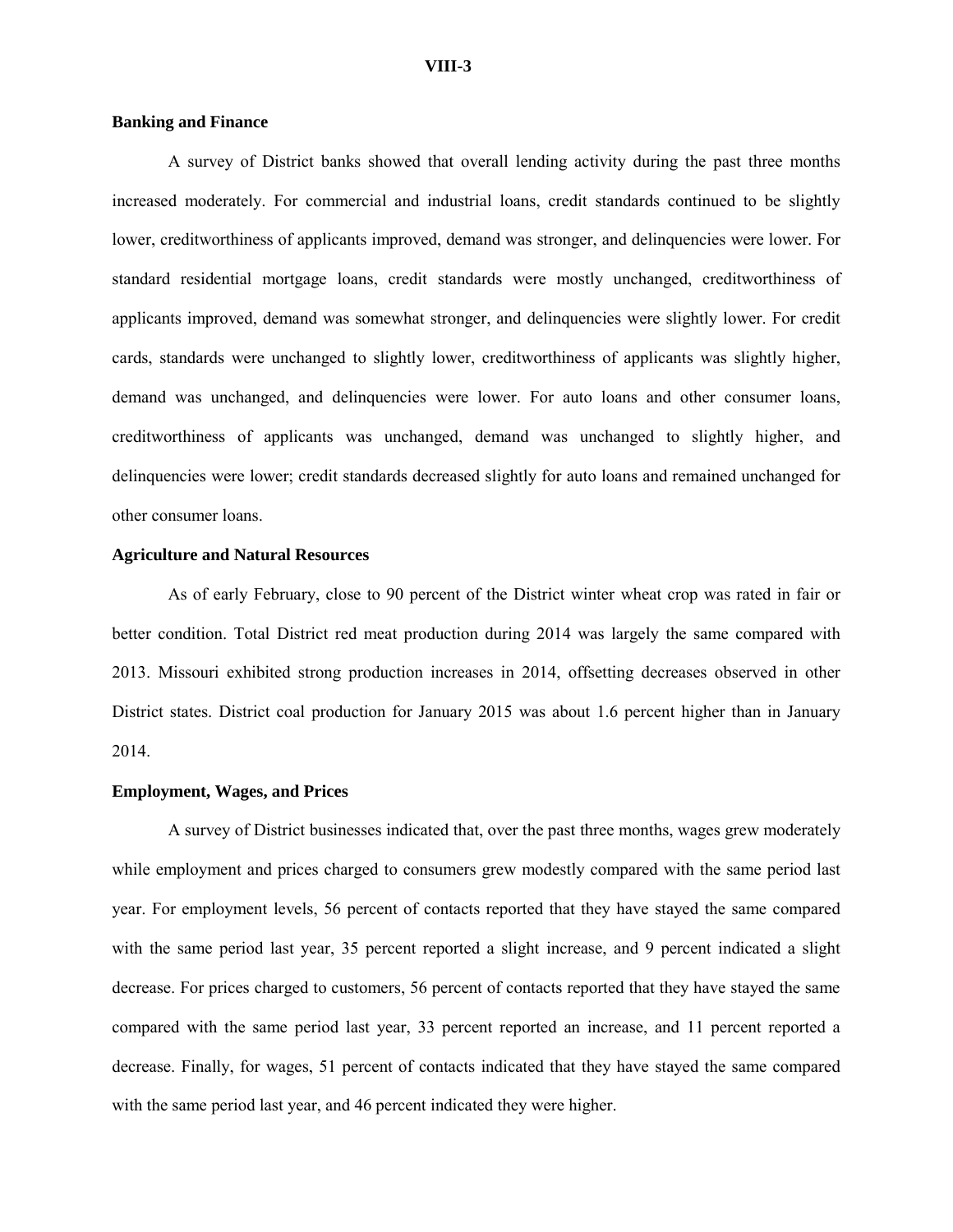## **NINTH DISTRICT--MINNEAPOLIS**

The Ninth District economy grew at a moderate pace since the previous report. Increased activity was noted in consumer spending, commercial construction, commercial real estate, professional services, and manufacturing. Activity was mixed in tourism and residential real estate and down in residential construction, agriculture, and energy and mining. While labor markets continued to tighten in several areas, signs of loosening were noted in the energyproducing region. Reports of increased wage pressures were noted in some areas. Price pressures were subdued, as oil and gasoline prices decreased during January.

## **Consumer Spending and Tourism**

Consumer spending increased moderately. A North Dakota mall noted that sales were up in January compared with a year ago. A bar and restaurant chain in Minnesota reported strong sales during January compared with last year. Recent light truck and car sales were relatively solid in Montana, according to a representative of an auto dealers association. However, some apparel stores had difficulty selling winter clothing due to relatively mild weather conditions during December and January. As the U.S. dollar strengthened relative to the Canadian dollar over the past few months, border crossings and related retail sales decreased. For example, bridge crossings at the International Bridge in Sault Ste. Marie, Mich., were down 12 percent in December compared with a year earlier.

 Tourism conditions were mixed. A lack of snow in many areas of Minnesota slowed snowmobiling and cross-country skiing. Light snowfall and warm weather slowed winter tourism activity in parts of Montana. However, winter tourism activity was solid in the Upper Peninsula of Michigan, where the snowpack was relatively deep. Visits from out-of-state tourists to Montana are expected to increase by 2 percent in 2015.

## **Construction and Real Estate**

Commercial construction activity increased. Recent industry reports noted increased interest in building new hotels across many parts of the District. In Sioux Falls, S.D., the value of January commercial permits increased from a year ago. In Billings, Mont., commercial permits decreased in value in January from a year earlier. Residential construction activity in the District was down compared with a year ago. In the Minneapolis-St. Paul area, the value of January residential permits decreased 19 percent compared with January 2014. The value of January residential permits in Sioux Falls decreased from a year earlier. However, January residential building permits in Billings increased in value from the previous year.

IX-1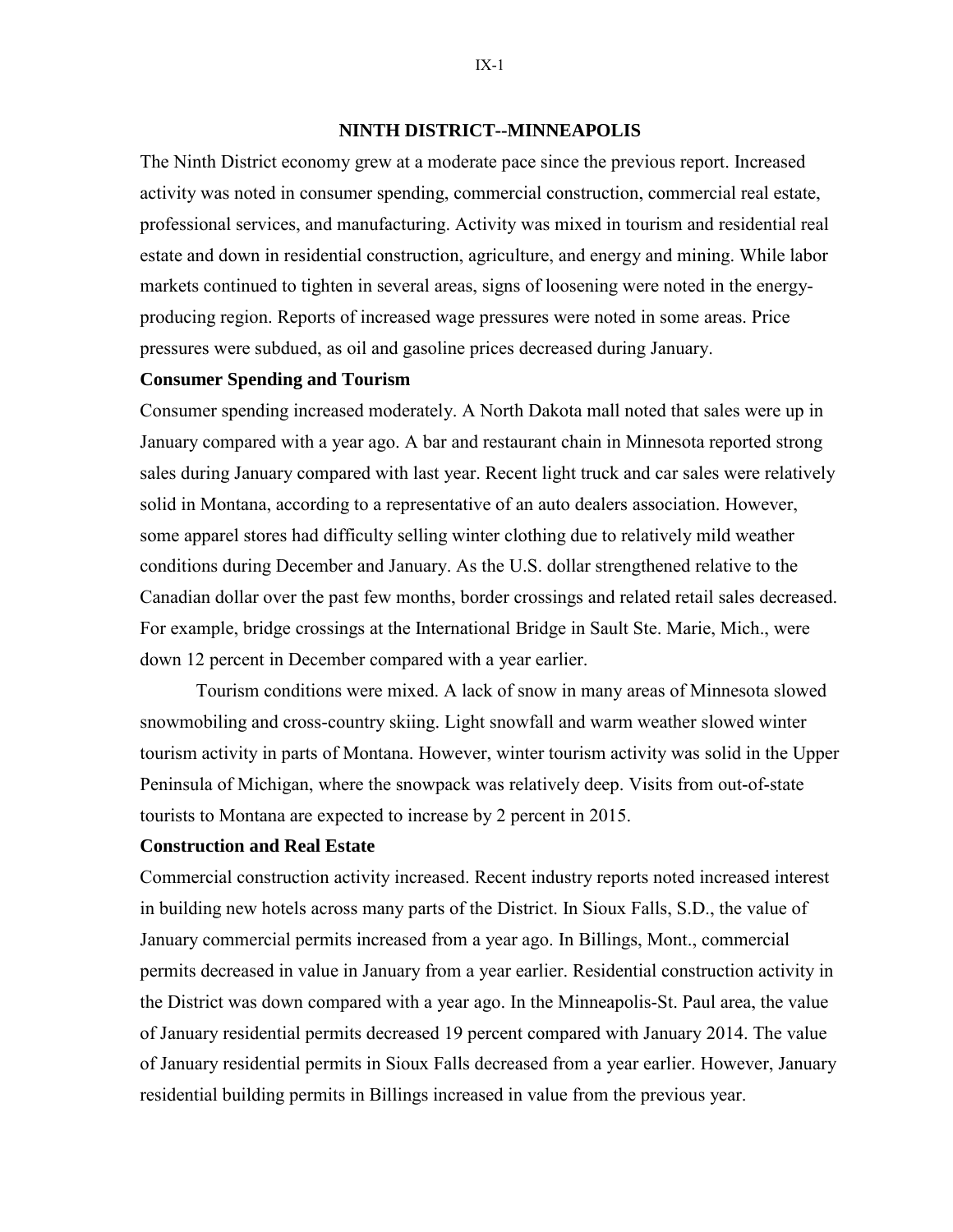Activity in commercial real estate markets increased since the previous report. A commercial real estate broker noted recent increases in sales and leasing transactions in the Minneapolis-St. Paul area. A real estate firm expected increased absorption and sales prices of industrial buildings in the Fargo, N.D., area in 2015 compared with last year. Residential real estate market activity was mixed. Minnesota home sales were down 9 percent in January from a year earlier, the inventory of homes for sale increased 1 percent, and the median sales price rose 10 percent. In the Sioux Falls area, January home sales were up 5 percent, inventory decreased 4 percent, and the median sales price increased 8 percent relative to a year earlier.

## **Services**

Activity at professional business services firms increased since the previous report. Merger and acquisition services firms noted increased consulting activity. A large oil-drilling services company noted recent reduced demand due to lower oil prices. A railroad recently announced plans to increase capital expenditures in several District states.

## **Manufacturing**

Manufacturing activity increased since the previous report. A manufacturing index released by Creighton University (Omaha, Neb.) increased in January from the previous month in North Dakota and South Dakota, but it fell slightly in Minnesota. The index remained at levels consistent with expansion in activity in all three states. A manufacturer of capital equipment reported that demand in January was stronger than expected.

## **Energy and Mining**

The energy and mining sectors contracted since the last report. Oil and gas exploration activity fell rapidly in response to lower prices; the number of active drilling rigs in North Dakota and Montana fell to 128 in mid-February compared with 179 at the beginning of the year. An investor contact reported less interest in funding renewable energy technologies, due to cheaper fuel. A Montana copper-silver mine will be idled in response to low metals prices. However, a clay mine in Montana applied for a permit to expand. Production at District iron ore mines is expected to be slightly higher in 2015 than last year.

## **Agriculture**

On balance, District agricultural conditions were down, with livestock and dairy producers faring better than crop farmers. According to preliminary results from the Minneapolis Fed's fourth-quarter (January) survey of agricultural credit conditions, 70 percent of respondents said farm incomes had fallen from a year earlier, while 73 percent reported decreases in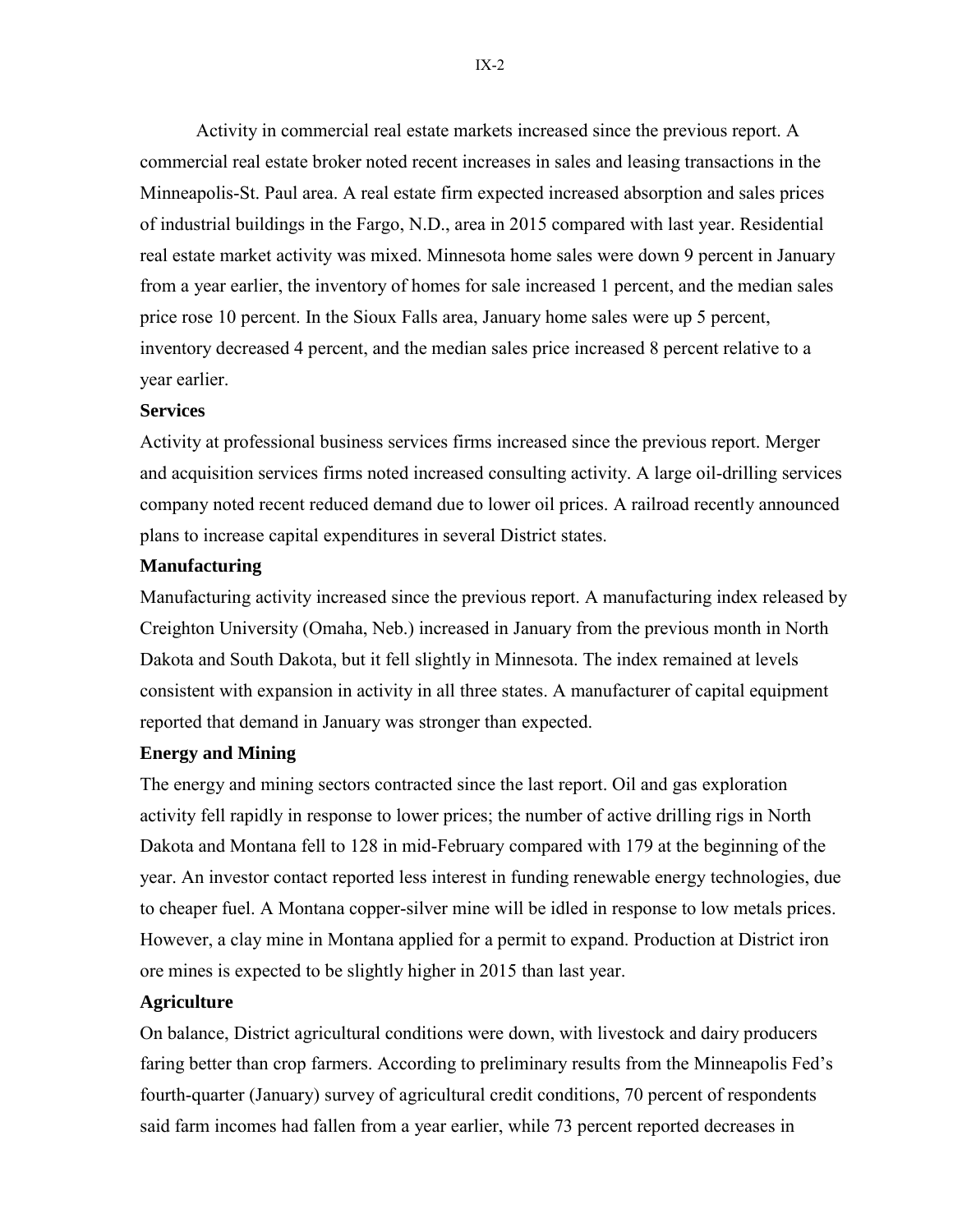capital spending; the first-quarter outlook was similar. Land values and rents fell in 2014 in Minnesota and North Dakota, according to appraisers.

## **Employment, Wages, and Prices**

While labor markets continued to tighten in several areas, signs of loosening were noted in the energy-producing region. Business owners in South Dakota noted difficulty finding workers to fill openings for skilled construction and manufacturing positions. In western Montana, business owners in several sectors noted difficulty finding qualified workers. A Minnesota staffing firm reported that finding workers was difficult and that competition for those workers increased recently. A representative of a Minnesota information technology firm noted relatively low worker turnover despite the strength in the sector. However, a retailer in Minnesota announced 550 job cuts, and a plant that salvages electronics parts closed, affecting almost 80 jobs.

Decreased oil- and gas-drilling activity in western North Dakota and eastern Montana has led to reduced hours and layoffs of oilfield workers. The number of job postings in the region has also decreased, but several companies in a variety of sectors are still looking for employees. Businesses in and around the energy-producing region have noticed an increase in the number of job applicants for open positions.

While wage pressures in the energy-producing region moderated, wage pressures rose in other areas, as reports of wage increases above 3 percent were noted more frequently during the past couple months. Nevertheless, wage increases generally remained moderate.

Price pressures were subdued, as oil and gasoline prices decreased during January. Minnesota gasoline prices in mid-February were over a dollar per gallon lower than a year ago. Copper prices decreased since the previous report.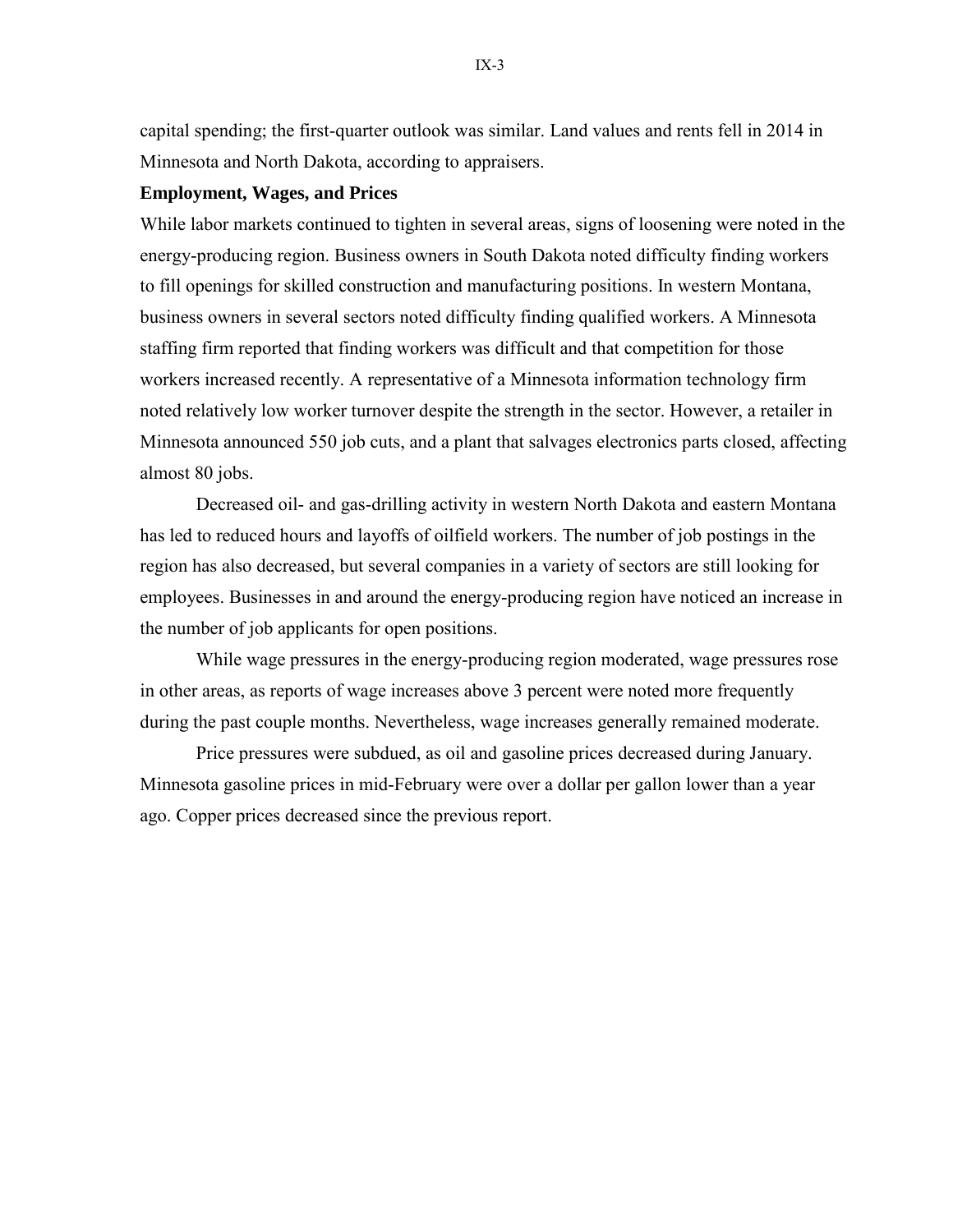## **TENTH DISTRICT - KANSAS CITY**

The Tenth District economy continued to grow slightly in January and early February, and most contacts remained optimistic about future activity. Consumer spending was flat, with a rise in auto and restaurant sales offsetting a decrease in retail and tourism activity. District manufacturing and other business activity rose as increases in transportation, professional, high-tech services, and wholesale trade activity outweighed small declines in overall manufacturing production. Real estate activity increased slightly, and both commercial and residential inventories declined further. Banking contacts reported mixed loan demand across sectors, stable loan quality, and steady deposit levels. District farm income and crop prices decreased, cropland values remained steady, and ranchland values increased compared to the previous survey period. Energy activity continued to slow and was expected to fall further. Prices continued to grow modestly, and wages grew slightly since the previous survey period. A few contacts noted a short supply of workers for truck drivers, management, skilled technicians, and IT developers.

**Consumer Spending.** Consumer spending activity was flat in January and early February, but remained higher than a year ago with solid expectations for the coming months. Retail sales declined from the previous survey but were around year-ago levels. Several retailers noted a drop in sales of luxury products, although sales of winter and lower-priced items were steady. Expectations for future sales were increasingly positive, and inventory levels were expected to remain fairly stable. Auto sales rebounded in January and early February, particularly for trucks, and dealer contacts expected moderate growth in the months ahead. Auto inventories rose from the previous survey period, with additional increases expected. Restaurant sales improved modestly and were considerably above year-ago levels, with positive growth expected in the coming months. District tourism activity remained sluggish, although activity was higher than a year ago. Contacts in Colorado, however, reported strong tourism activity compared to the previous survey period and expected further gains over the coming months.

**Manufacturing and Other Business Activity.** Overall District manufacturing activity expanded at a slow pace in January and early February, while other business activity increased. Despite a slight decrease in manufacturing production since the previous survey, inventories and supplier delivery times rose and producers' expectations for future activity remained solid. Slower growth was mostly attributable to declines in some types of durable goods production, particularly electronics, machinery, and metal products, some of which was likely due to lower energy activity.

#### X-1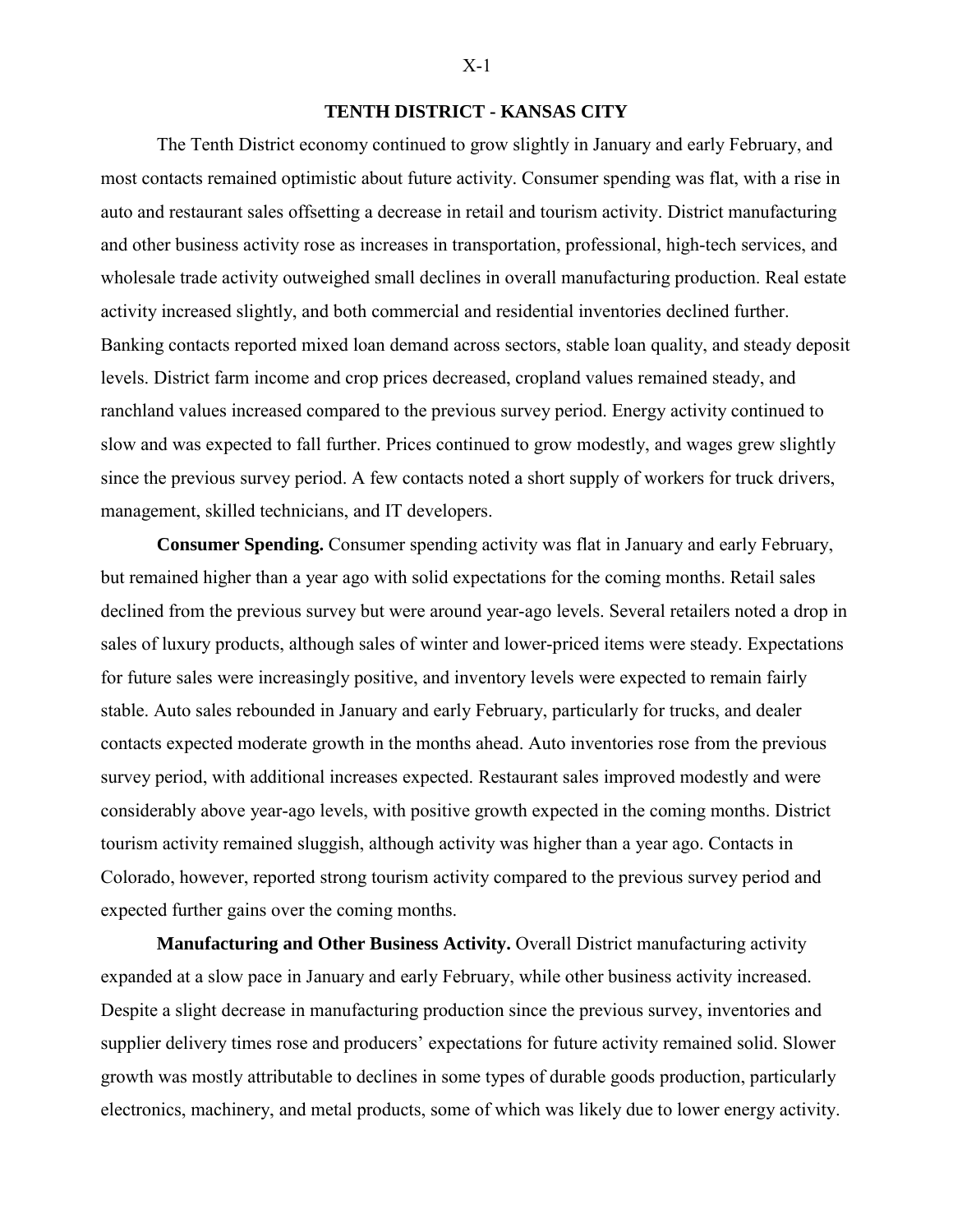In contrast, nondurable goods producers reported a slight increase in production, especially for food and plastics products. Looking across District states, the weakest factory activity was in energydependent Oklahoma. Manufacturers' capital spending plans were not as strong as in the previous survey, but hiring plans remained solid. Transportation firms reported stronger activity, and sales were above year-ago levels with solid expectations for future months. Professional, high-tech services, and wholesale trade contacts also noted a slight increase in sales from the previous survey, but the pace of growth was expected to slow slightly in coming months. Most firms reported solid growth in capital spending plans.

**Real Estate and Construction.** District real estate activity increased slightly as moderate growth in commercial real estate activity was partially offset by modest declines in residential real estate sales. Residential sales decreased modestly since the previous survey, partially due to typical seasonal sales patterns and low inventories. Sales of low- and medium-priced homes continued to outpace sales of higher-priced homes. Home prices made strong gains, and inventories continued to decline. Expectations for sales and prices remained positive, and inventories were expected to fall further. Residential construction activity was flat in January and early February. Builders and construction supply contacts expected moderate growth in residential real estate activity in the coming months supported by higher home prices, sales, and starts. Commercial real estate activity continued to rise moderately as vacancy rates decreased and absorption increased at a faster pace. Growth in commercial real estate completions, sales, prices, and construction underway slowed slightly, but remained positive. The commercial real estate market was expected to continue to strengthen at a moderate pace in the months ahead.

**Banking.** Bankers reported mixed loan demand across sectors in January and early February, while loan quality and deposit levels were stable. Respondents indicated increased demand for residential real estate loans, and demand for commercial and industrial and consumer installment loans was mostly steady. However, respondents reported a slight decrease in demand for agricultural loans. Most bankers indicated loan quality was unchanged compared to a year ago, while a slight majority of bankers expected the outlook for loan quality to improve over the next six months. Credit standards remained largely unchanged in all major loan categories. In addition, deposit levels were stable for a majority of bankers.

**Agriculture.** District farm income weakened further since the last survey period, but cropland values generally held steady. Corn and soybean prices edged down in January and early

X-2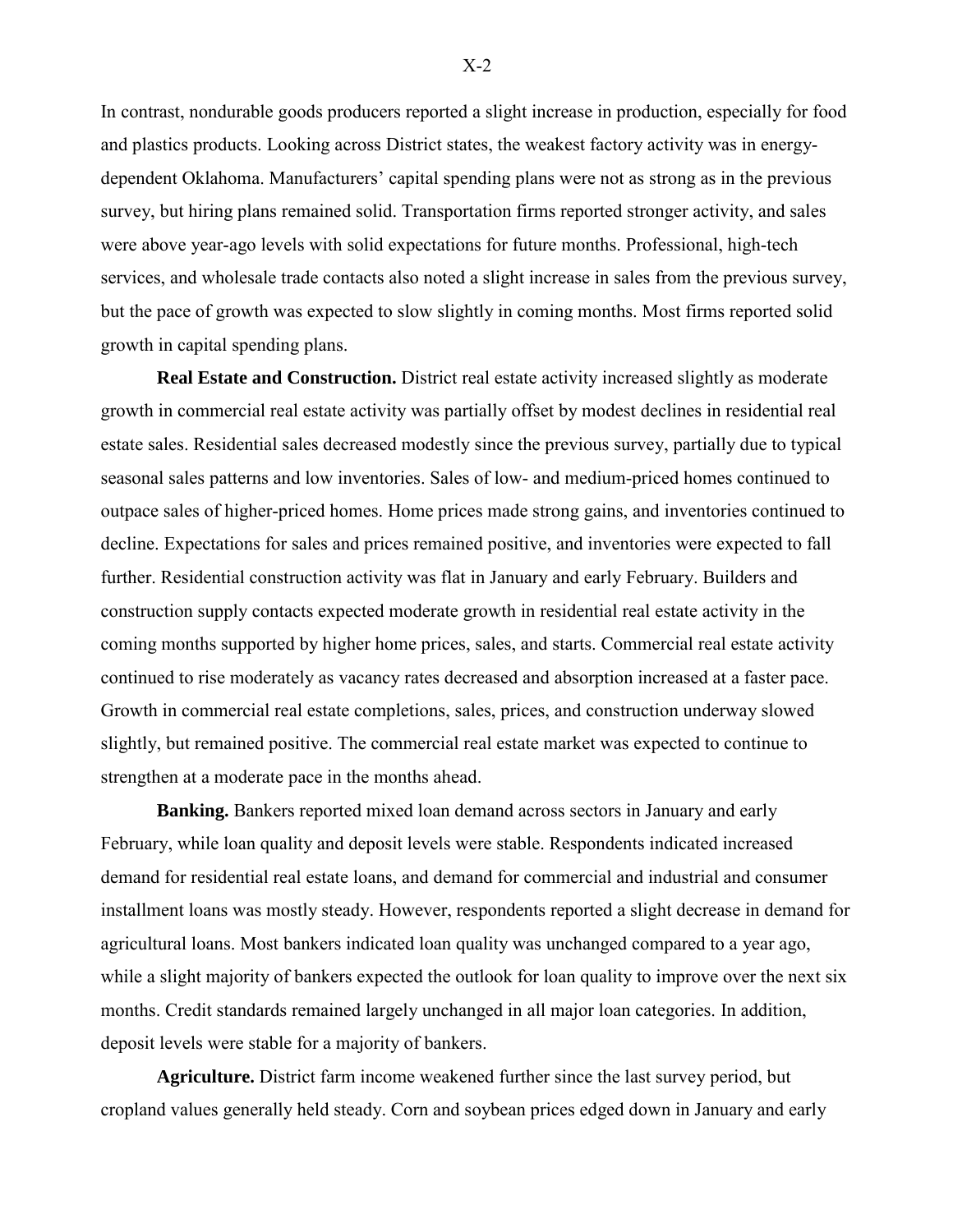February, and farm income remained well below year-ago levels even as profitability in the livestock sector remained relatively strong. After several years of herd culling, District cattle operators retained more replacement heifers compared with last year, indicating the potential for rebuilding herds in 2015. Following several years of strong gains, District non-irrigated and irrigated cropland values leveled off while ranchland values continued to rise due to strong demand for good-quality pasture. Lower farm income trimmed farm loan repayment rates and increased demand for new loans as well as loan renewals and extensions. Looking forward, District contacts expected modest declines in cropland values and further deterioration in farm loan repayment rates amid tighter profit margins for crop producers.

**Energy.** Energy activity in the District continued to slow and oil and gas producers attempted to reduce costs in January and early February as a result of low oil prices. The number of active oil and gas drilling rigs fell sharply through early February. Many producers reported large capital spending cuts and several announced layoffs. Future drilling activity was expected to fall, and to increasingly focus on core areas. Additionally, respondents commented that cash flows would determine future capital spending levels. Contacts expected oilfield activity to become more efficient with cost reductions, thus limiting declines in oil production. Natural gas spot prices remained stable but low despite typical seasonally cold temperatures across the nation this winter.

**Wages and Prices.** Compared to the previous survey period, prices continued to increase modestly in most industries. Wages also continued to rise slightly, with some respondents noting sustained shortages of certain workers. Retail prices rose modestly as input prices continued to grow at a moderate pace. Restaurant menu prices maintained their modest growth rate. Manufacturers' raw materials prices increased at a slower rate than in the previous survey. Finished goods prices held steady, but were moderately higher than a year ago. Transportation contacts reported moderately lower input prices, but selling prices edged higher. Construction materials prices rose over the survey period and were expected to continue to increase. Wages continued to grow moderately in the retail, restaurant, and transportation sectors, but were expected to grow at a slightly faster rate moving forward. Some contacts cited labor shortages, especially for truck drivers, management, skilled technicians, and IT developers.

X-3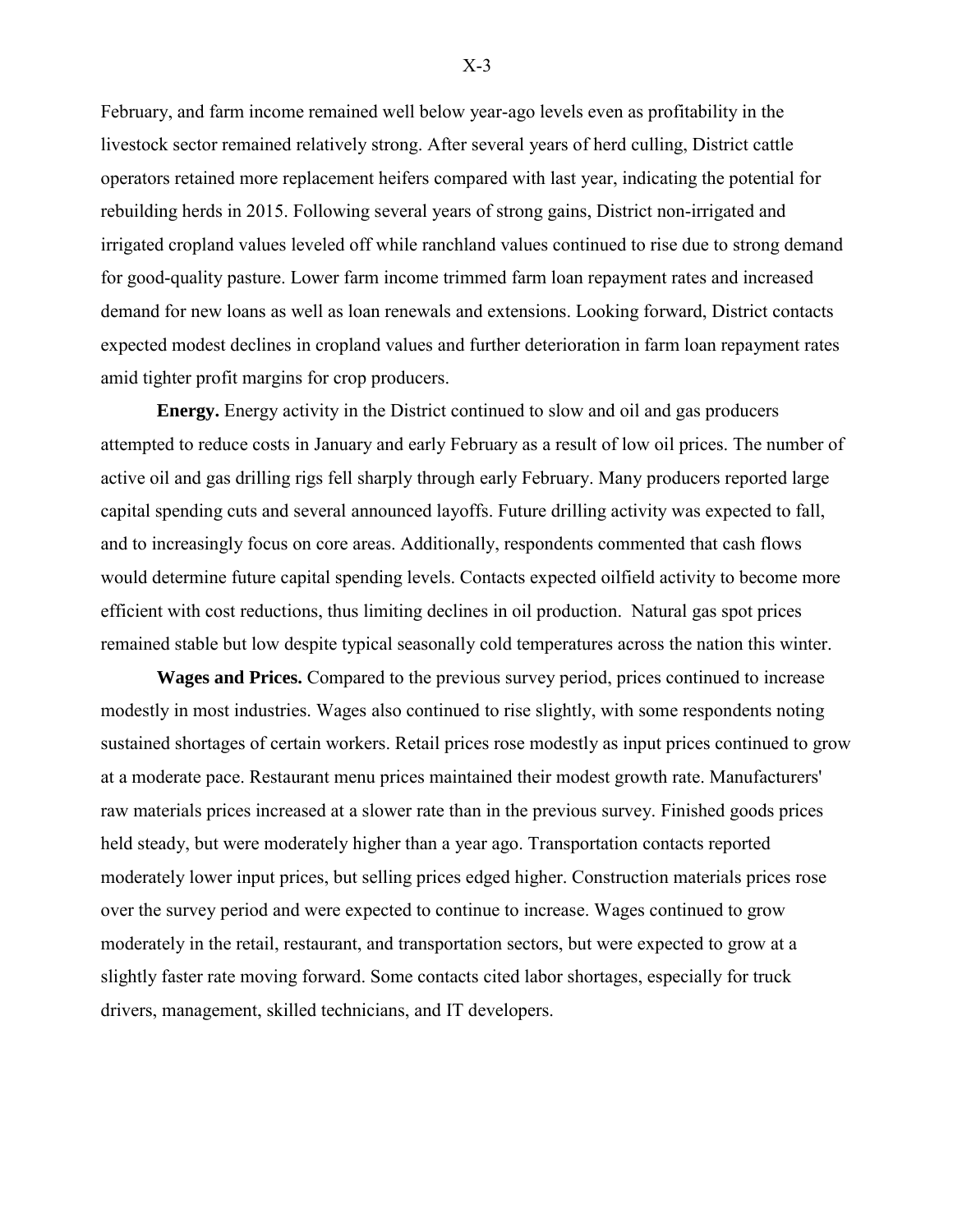#### **ELEVENTH DISTRICT—DALLAS**

 The Eleventh District economy expanded at roughly the same pace as in the prior reporting period. Manufacturing activity was mostly stable or increased, but there were a few reports of decreased activity. Retailers and auto dealers reported higher sales. Demand for business and transportation services was mixed. Home sales continued on an upward trend and apartment demand remained strong, but office leasing activity held steady or slowed. Demand for oilfield services declined sharply, while agricultural conditions and loan demand improved slightly. Upward price and wage pressures continued to moderate. Employment in most industries held steady or increased. Overall expectations for the future were generally positive, but contacts expressed uncertainty and caution in their outlooks.

**Prices** Most responding firms said prices held steady or declined over the past six weeks. Manufacturers generally reported stable selling prices, and flat to lower input costs. Retailers and auto dealers noted steady prices, and accounting and legal firms said billing rates were unchanged since the prior report. Airlines reported lower fees and airfares, and transportation service firms noted declining fuel costs. In contrast, most staffing firms said they had raised billing rates to offset higher costs associated with the Affordable Care Act. Fabricated metals manufacturers noted continued but slower growth in prices, and one transportation service firm reported higher rates.

The decline in the price of West Texas Intermediate crude oil abated toward the end of the reporting period. Natural gas prices mostly remained below \$3, despite harsh winter weather in the North East. Gasoline prices rose moderately in the latter part of the reporting period, while on-highway diesel prices and chemical and polymer product prices declined.

**Labor Market** Employment in most industries held steady or increased. Retailers and auto dealers noted stable employment levels, while manufacturers noted flat to increased employment. A few staffing, financial and transportation services firms reported increased payrolls, and construction contacts continued to report a tight labor market. Accounting firms said they hired new classes of interns for the tax season, and added that many of them will transition into fulltime jobs. Law firms noted increased competition for top law students, and staffing firms noted strong demand for IT professionals. Energy firms said they have halted hiring and started downsizing, with most expecting payrolls to decline in the first half of the year. Two firms in the retail sector said it was easier to find workers in areas near the oil fields.

Reports of rising wage pressures were less prevalent than in the prior report. Staffing services firms noted little to no wage pressure, and petrochemical manufacturers reported reduced wage pressure, particularly for downstream construction workers. High-tech manufacturers reported continued wage pressures for high skilled positions, particularly in areas with strong growth and low unemployment. Law

#### $XI-1$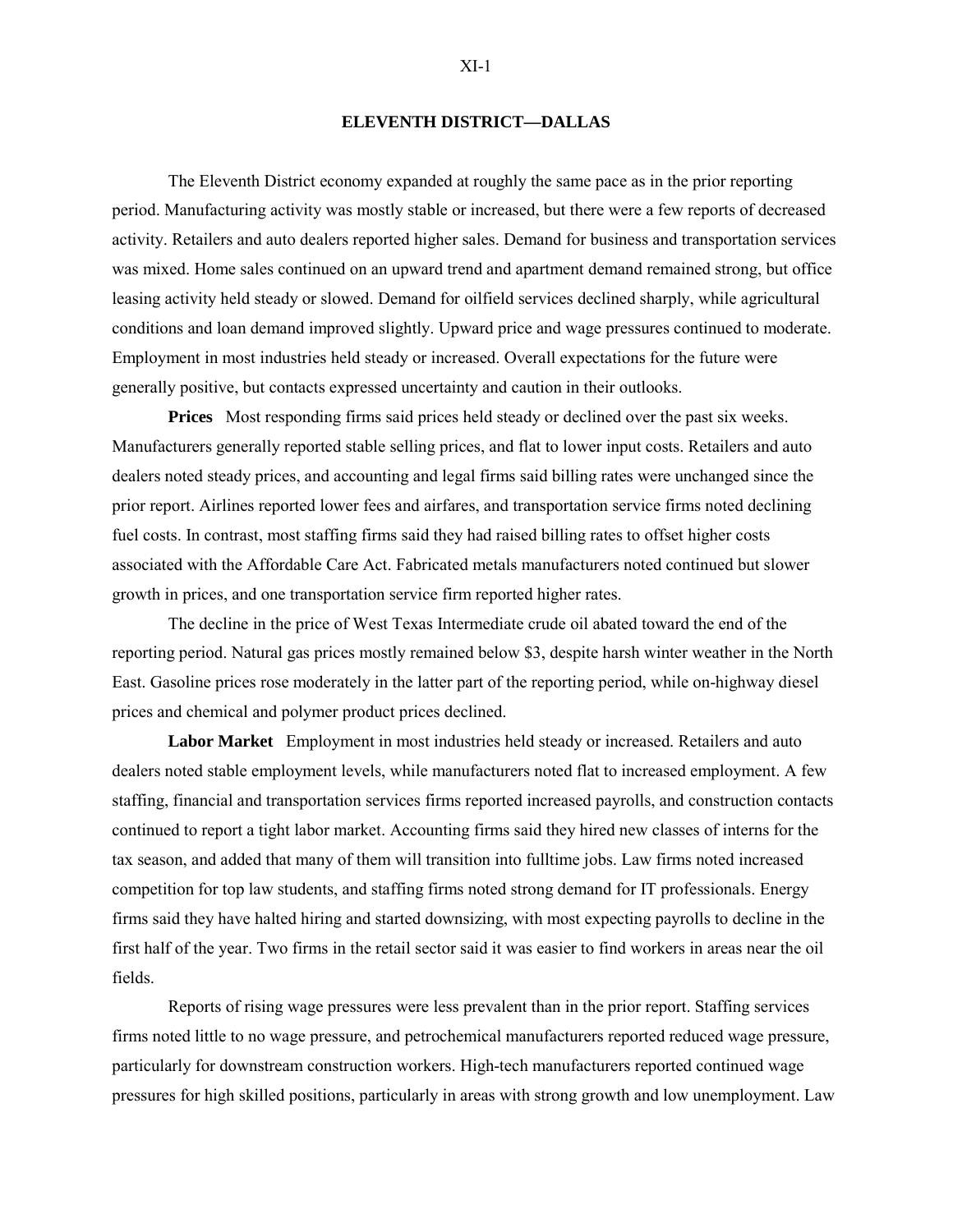firms said hiring of Texas lawyers by out-of-state firms establishing practices in Texas had increased wage pressure in the industry.

**Manufacturing** Overall manufacturing activity was flat to up, but there were some reports of weaker demand. Construction-related manufacturers reported mixed demand. Cement producers saw a slight dip in orders over the reporting period, which one firm attributed to lower oil prices, while brick and primary metals manufacturers noted stable demand. Fabricated metals firms saw slower growth in sales compared with the prior report, and said demand was well below year-ago levels.

Demand for high-tech manufacturing increased since the last report, with orders for electronic devices growing at a good pace and demand for memory chips remaining very strong. Inventories were at desired levels, and the outlook for the next six months was for continued moderate to strong growth. Food producers saw a modest increase in demand, and remained largely positive in their outlooks. Transportation and machinery manufacturers noted flat to higher demand, with the exception of an oilfield machinery manufacturing firm, which reported a sharp drop in bookings since the prior report.

Gulf Coast chemical producers reported declining export demand. Refinery utilization rates, while still high, decreased slightly in January. Contacts said low oil prices have reduced production growth expectations, resulting in some midstream construction projects being delayed. Outlooks remained positive and margins healthy, although the refining side of the business was more profitable than chemicals.

**Retail Sales** Retail sales rose during the reporting period, but the pace of growth was mixed. Demand continued to be up year over year, and a few retailers noted slight improvement in foot traffic since the last report. Two national retailers said Texas' sales performance was in line with the nation overall, while a third national retailer noted Texas was outperforming the national average. Outlooks were positive, and contacts expect modest sales growth over the next three months.

Automobile sales increased over the reporting period, and demand was higher than a year ago. Contacts expect steady demand growth over the first quarter, but reported more uncertainty in their outlooks for the remainder of the year.

**Nonfinancial Services** Demand for staffing services was flat to higher, and outlooks were positive, but much more cautious than the last report. Two firms said that strength in demand had shifted slightly away from Houston, which is more affected by energy activity, toward Dallas-Fort Worth, while a third noted a pullback in demand from the oil and gas sector. The accounting sector saw a seasonal increase in activity. Abstracting from seasonal movements, accounting services to auto dealerships was strong, and demand from clients in private medical practice, food services and construction industries held steady. In contrast, low oil prices stalled some projects, and tax advisory work in Houston slowed. Overall demand for legal services held steady, but contacts in Houston noted a slight decline. Litigation

 $XI-2$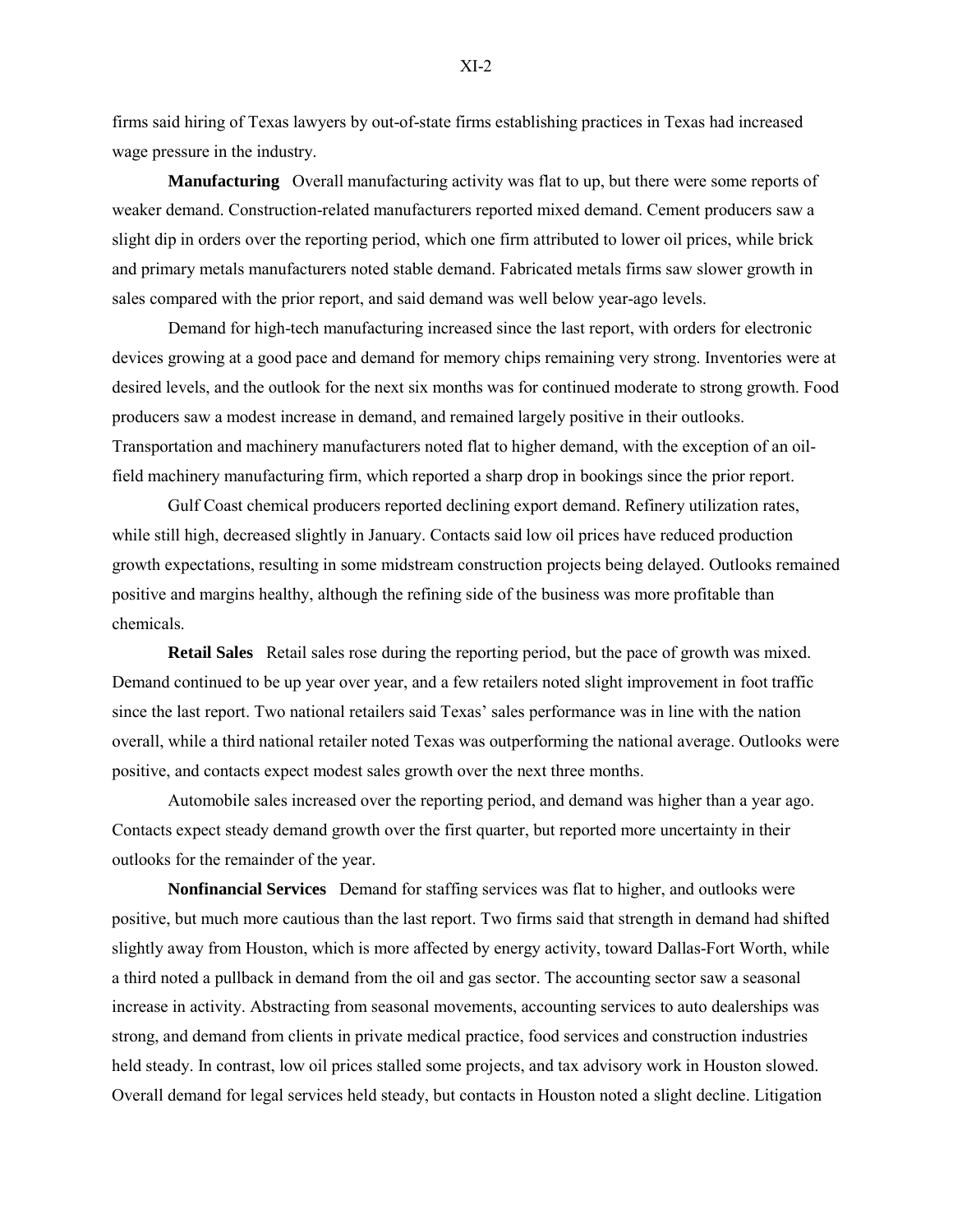and bankruptcy work picked up, but transaction work for law firm offices in Houston slowed moderately. Demand for real estate-related work continued to do well, although Houston showed signs of slowing.

Changes in cargo volumes were mixed, and outlooks of transportation service firms were mostly positive. Trucking firms said cargo volumes declined because of shipping disruptions at West Coast ports, while rail and small-parcel shipments increased in January, and were up year over year. Container traffic trended upwards, largely driven by strength in the Asian and Transatlantic markets. Airlines said passenger demand weakened, particularly to South American markets, and outlooks were slightly less optimistic.

**Construction and Real Estate** Housing activity remained solid, and outlooks were mostly positive. Home sales rose during the reporting period, although reports on the pace of growth were mixed. Contacts in Dallas-Fort Worth noted a strong, earlier-than-normal pickup in traffic and sales, while demand in Houston held steady. Home prices continued to edge upward. Land prices were elevated, and several contacts reported decreased builders' appetite for land. Apartment demand stayed strong, particularly for class B space. Rent growth remained solid in Dallas-Fort Worth, but slowed in Houston.

Commercial real estate activity held steady or slowed since the previous report, and outlooks were cautiously optimistic. Overall office leasing activity remained fairly solid; however, contacts said some energy firms are seeking to sublet office space in Houston. Institutional equity for new development has nearly dried up in Houston, and a few projects have been put on hold or cancelled.

**Financial Services** Loan demand increased slightly over the past six weeks. Growth in consumer lending remained robust, and commercial real estate, as well as construction and industrial lending, continued to provide a healthy pipeline of work. The quality of loans previously made to oil and gas firms remained high, although contacts expressed concern about the future because of low oil prices. Deposit volumes grew over the reporting period, despite expectations for a slight seasonal decrease. Outlooks were optimistic, but more cautious compared with the previous report. Interest rates on loans remained at historically low levels, and deposit rates continued to hover just above zero.

**Energy** Demand for oilfield services fell sharply in the Eleventh District. Declines were concentrated in the Permian Basin and Eagle Ford regions, and contacts reported a pullback in both horizontal and traditional vertical drilling. Outlooks remain pessimistic and uncertain, with firms expecting a roughly 30 percent decline in capital expenditures this year.

**Agriculture** Moisture conditions stabilized for a large portion of the District, but drought conditions persisted in some areas. Cotton prices are below profitable levels for most producers. Prices and export demand for sorghum is high, which may lead more farmers to favor sorghum over cotton when making planting decisions this spring. The strong dollar has slowed agricultural exports. Corn, cattle, wheat, soybeans and dairy prices declined over the reporting period.

 $XI-3$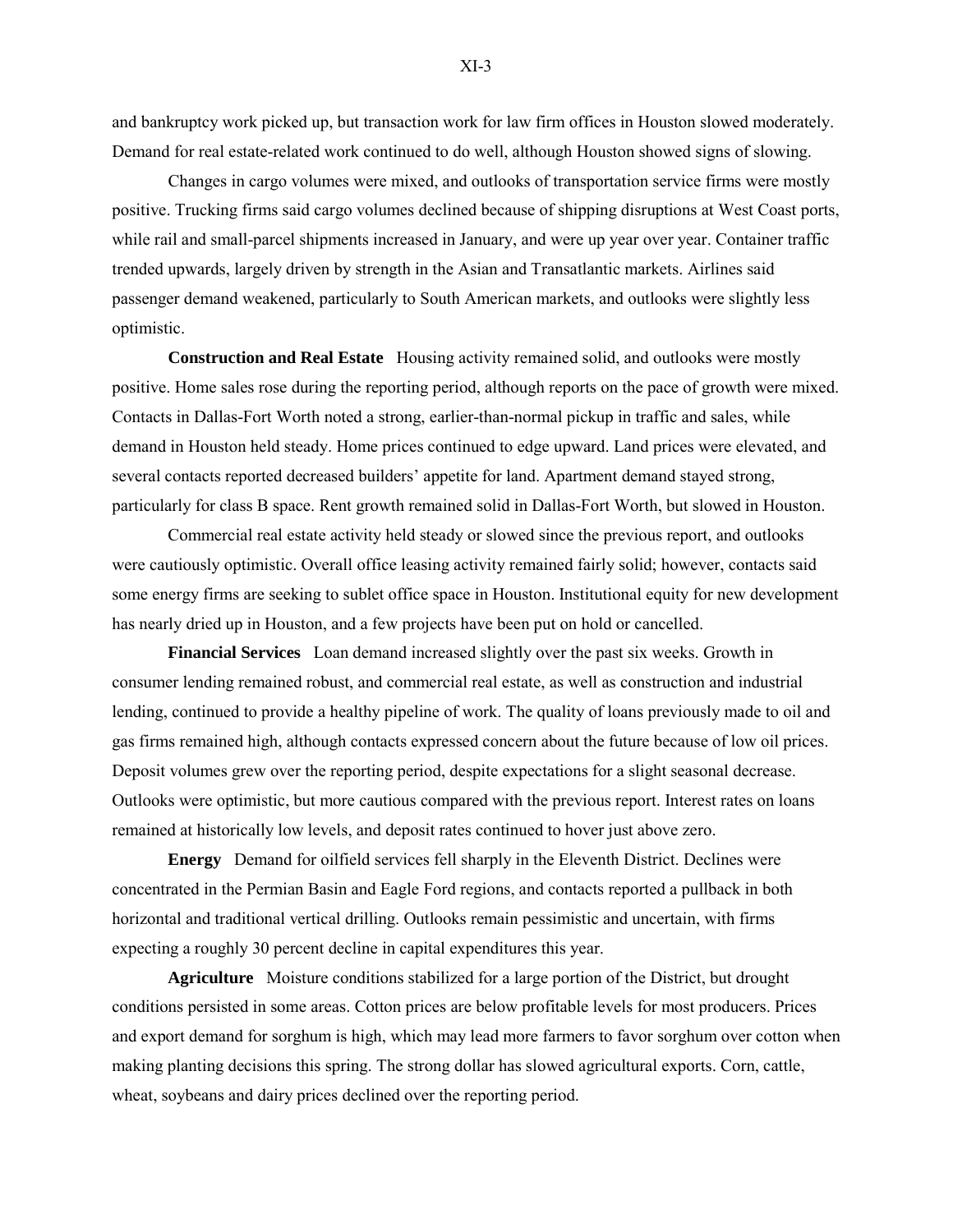#### XII - 1

#### **TWELFTH DISTRICT–SAN FRANCISCO**

#### **Summary**

 Economic activity in the Twelfth District continued to improve moderately during the reporting period of early January through mid-February. Overall price inflation remained modest, while wage inflation was moderate. Retail sales and demand for business and consumer services increased moderately. Overall manufacturing activity picked up, while agricultural conditions were mixed. Real estate activity advanced, mainly in the multifamily construction sector. Lending activity increased modestly.

#### **Prices and Wages**

Overall price inflation remained modest during the reporting period. Reports of stable prices were widespread across the District. Several contacts observed that businesses in general appear to be using any decreases in input prices stemming from oil price declines to increase profit margins rather than decrease final prices of their products. However, contacts did note that the fuel surcharge for courier services and for delivery of wood products had declined. The price of sheetrock increased dramatically in some areas during the reporting period. Prices of branded and specialty pharmaceuticals increased markedly. Competition from imports contributed to a dramatic decline in scrap steel prices.

In general, wages increased at a moderate pace during the reporting period. While several contacts reported that wages had increased at about the rate of price inflation in their area, several others noted slightly faster overall wage growth. Wage pressures continued to be relatively strong for various information technology occupations. Contacts submitted scattered reports of increasing labor costs in construction. In some areas, upward wage pressures appeared for certain health-care positions, including registered nurses and pharmacists. Some tourist areas saw intensified bidding for restaurant workers.

## **Retail Trade and Services**

Overall retail sales activity grew moderately during the reporting period. Automobile sales were strong, and demand for SUVs was robust. Some contacts reported new data on holiday sales since the last reporting period. Merchants in some areas showed very strong holiday sales and would have seen even larger volumes if not for delays receiving merchandise caused by labor disputes at West Coast ports. In other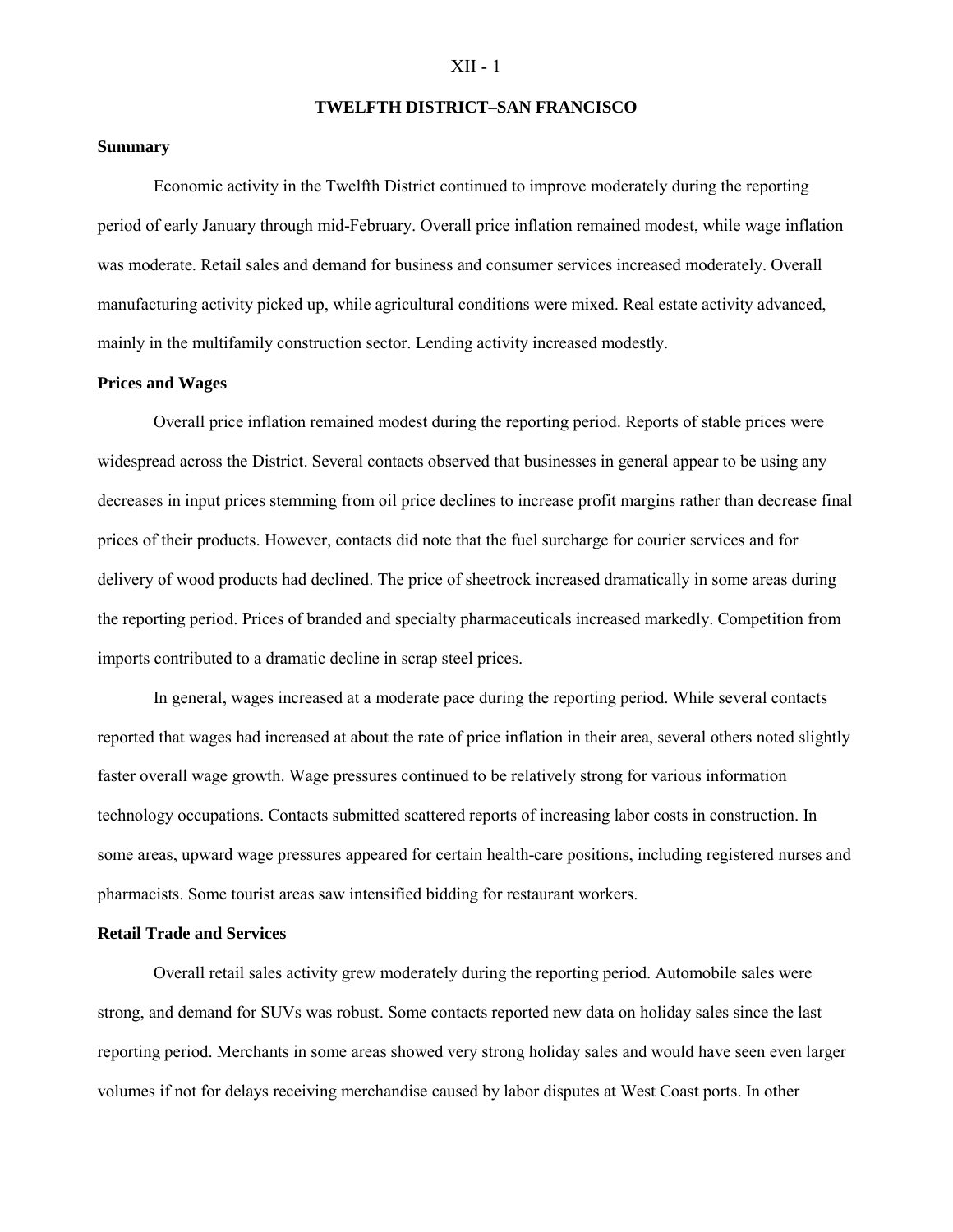regions, holiday sales were not quite as strong as expected, and, as a result, retailers in those areas still have a little excess inventory. Contacts reported that most retailers are optimistic about growth over the coming year, citing decreases in gas prices and improvements in employment conditions. However, the outlook is weaker in areas where unemployment remains relatively high.

Demand for business and consumer services grew moderately during the reporting period. Travel and tourism to Southern California increased compared with the same period a year ago. The number of international casual tourists climbed, and spending was strong in airport duty-free shops, despite the increase in the value of the dollar. Advance hotel bookings from the business segment declined somewhat. Overall travel and tourism activity in Hawaii declined a bit from the same period last year. Contacts from various areas reported that spending at restaurants increased and that new establishments opened. Some contacts observed an increase in physician and hospital visits and surmised that the growth in the number of insured patients under the Affordable Care Act has spurred demand. However, others, citing the growth of high deductible health insurance plans, observed a decline in demand for health care services.

#### **Manufacturing**

Overall District manufacturing activity grew moderately. Contacts reported strong energy demand from aerospace, metals, and wood products manufacturers. Biotechnology and pharmaceutical manufacturing earnings were healthy. Orders for and deliveries of commercial aircraft increased in 2014, and 2015 is expected to be a record year for sales. U.S. Department of Defense budget challenges have reduced new orders and diminished capacity utilization in the defense aerospace sector. Reduced demand for equipment used in mining and the energy sector contributed to softening orders for recycled steel and metals. However, demand for these products from the auto industry and the commercial construction sector remained robust.

#### **Agriculture and Resource-Related Industries**

Agricultural conditions in the District were mixed during the reporting period. Drought conditions and unseasonably warm weather in parts of the District contributed to lower yields, but the associated increases in many of the prices received by farmers resulted in slightly higher revenues. Farmers remain concerned that the drought will continue, requiring them to leave more acreage fallow. Numerous contacts

#### XII - 2